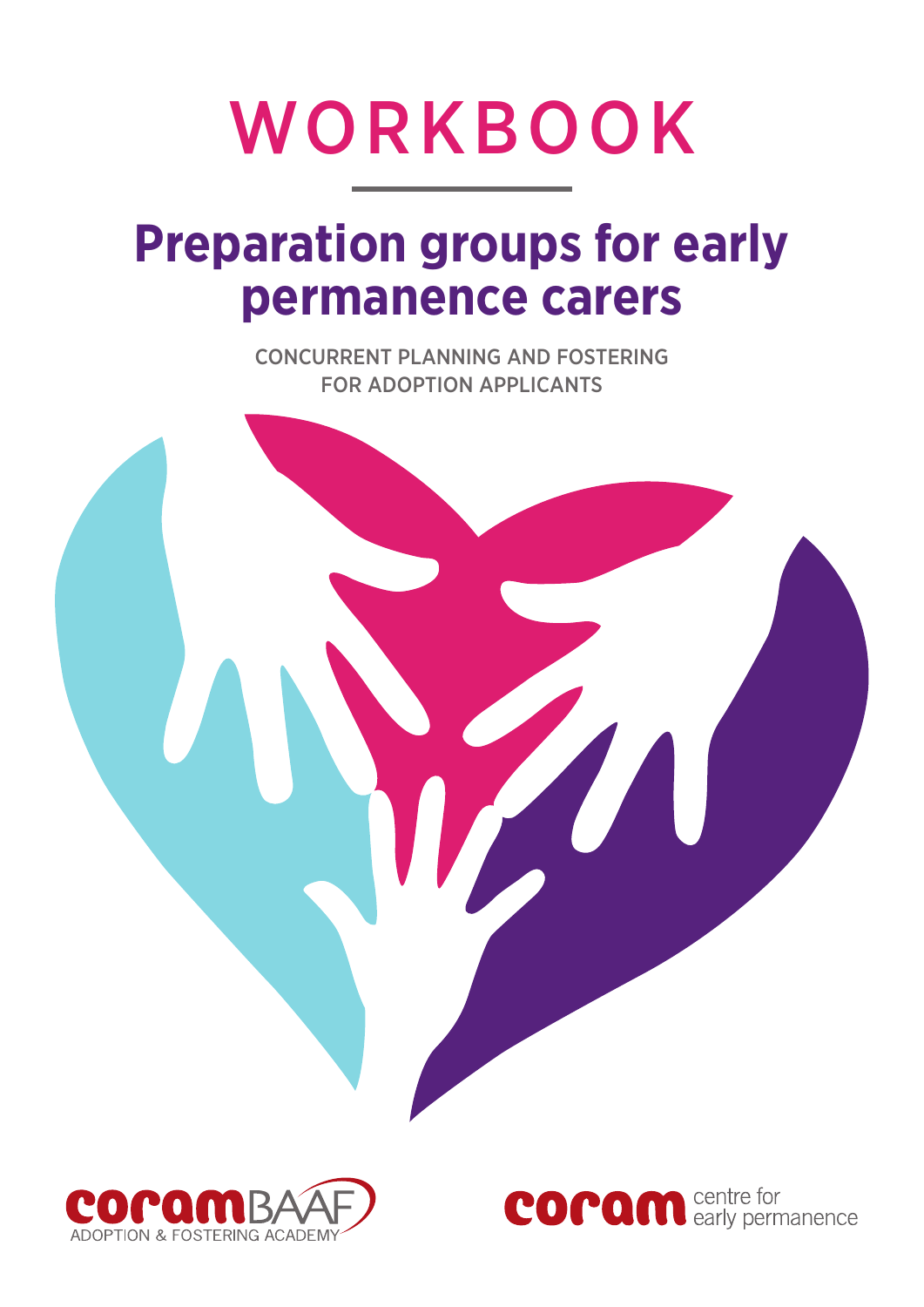# **Preparation groups for early permanence carers**

CONCURRENT PLANNING AND FOSTERING FOR ADOPTION APPLICANTS

# Workbook

Elaine Dibben and Roana Roach with Hannah Moss



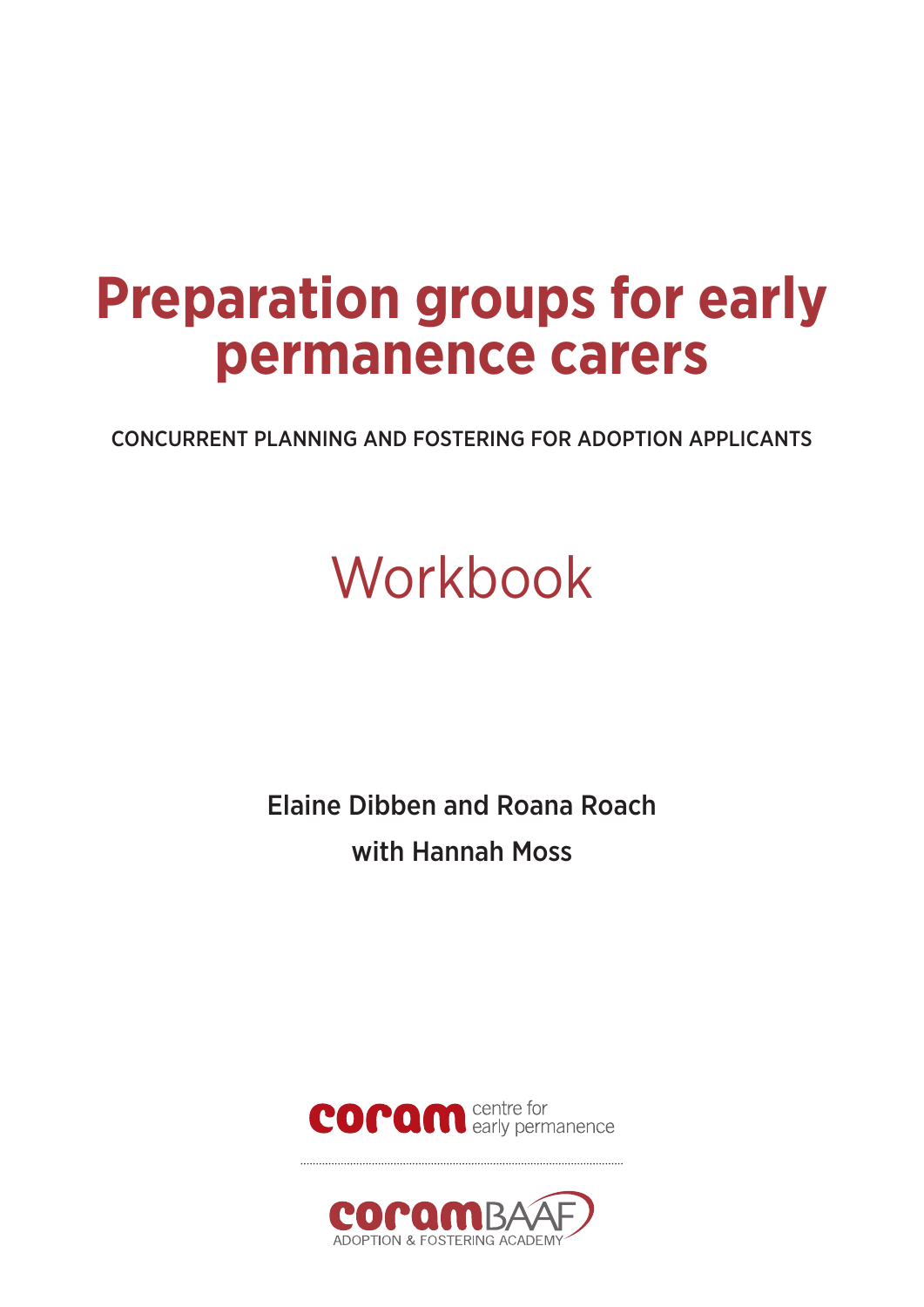### Published by CoramBAAF Adoption and Fostering Academy 41 Brunswick Square London WC1N 1AZ www.corambaaf.org.uk

Coram Academy Limited, registered as a company limited by guarantee in England and Wales number 9697712, part of the Coram group, charity number 312278

© Coram Centre for Early Permanence, 2019

British Library Cataloguing in Publication Data A catalogue record for this book is available from the British Library

ISBN 978 1 910039 84 7

Designed and typeset by Fravashi Aga

All rights reserved. Apart from any fair dealing for the purposes of research or private study, or criticism or review, as permitted under the Copyright, Designs and Patents Act 1988, this publication may not be reproduced, stored in a retrieval system, or transmitted in any form or by any means, without the prior written permission of the publishers.

The moral right of the authors has been asserted in accordance with the Copyright, Designs and Patents Act 1988.

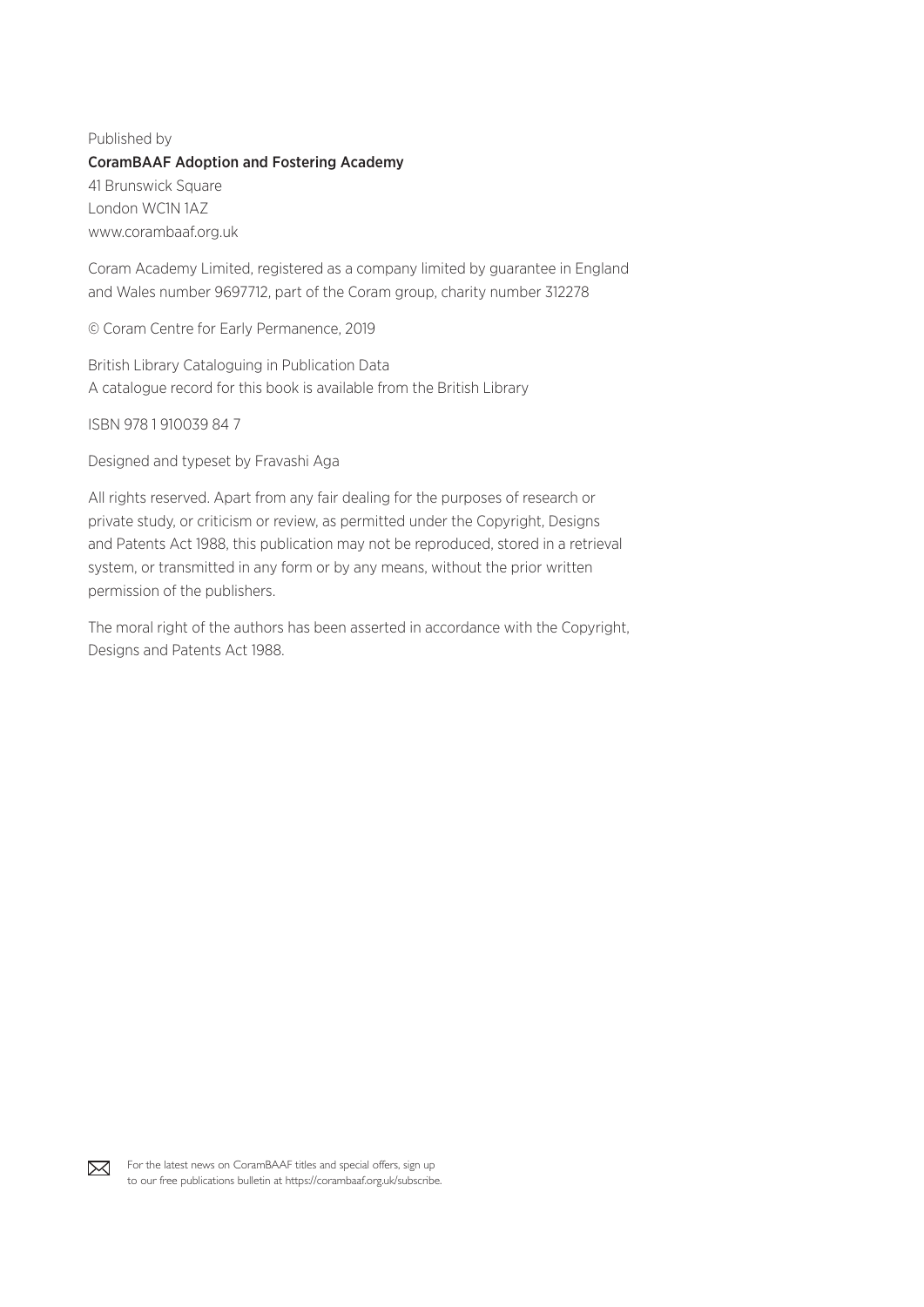## **CONTENTS**

### Introduction iv

### **Day 1**

| <b>Course content</b>                                                | 1  |
|----------------------------------------------------------------------|----|
| Learning objectives and programme                                    | 3  |
| Development and legal context of early permanence: group<br>exercise | 4  |
| The arousal-relaxation cycle: group exercise                         | 5  |
| Court proceedings: legal process timeline                            | 7  |
| Quiz: the role of the foster carer                                   | 8  |
| Foster carer placement record                                        | 13 |
| <b>Communication book (sample)</b>                                   | 15 |
| Film: still face experiment                                          | 16 |
| <b>Group exercise: Sculpt</b>                                        | 17 |
| Support system for child and carers: the child's support network     | 20 |
| Support system for child and carers: the carer's support network     | 21 |
| Benefits and challenges of concurrent planning                       | 22 |
| Early permanence carers and Statutory Adoption Leave and Pay         |    |
| from 5 April 2015                                                    | 24 |
| <b>PowerPoint slides</b>                                             | 26 |

### **Day 2**

| Course content                                     | 34 |
|----------------------------------------------------|----|
| Learning objectives and programme                  | 36 |
| Children's profiles: Kane                          | 37 |
| <b>Children's profiles: Aaron</b>                  | 39 |
| <b>Children's profiles: Lexie</b>                  | 41 |
| Contact report                                     | 43 |
| <b>PowerPoint slides</b>                           | 47 |
|                                                    |    |
| Fostering for Adoption: A child-centred solution - |    |

| FOSLETING TOT AGODITION. A CHINE-CENTREG SOMINON - |    |
|----------------------------------------------------|----|
| a guide for prospective FfA carers                 | 54 |
| Answers to the quiz                                | 67 |
| Useful resources                                   | 71 |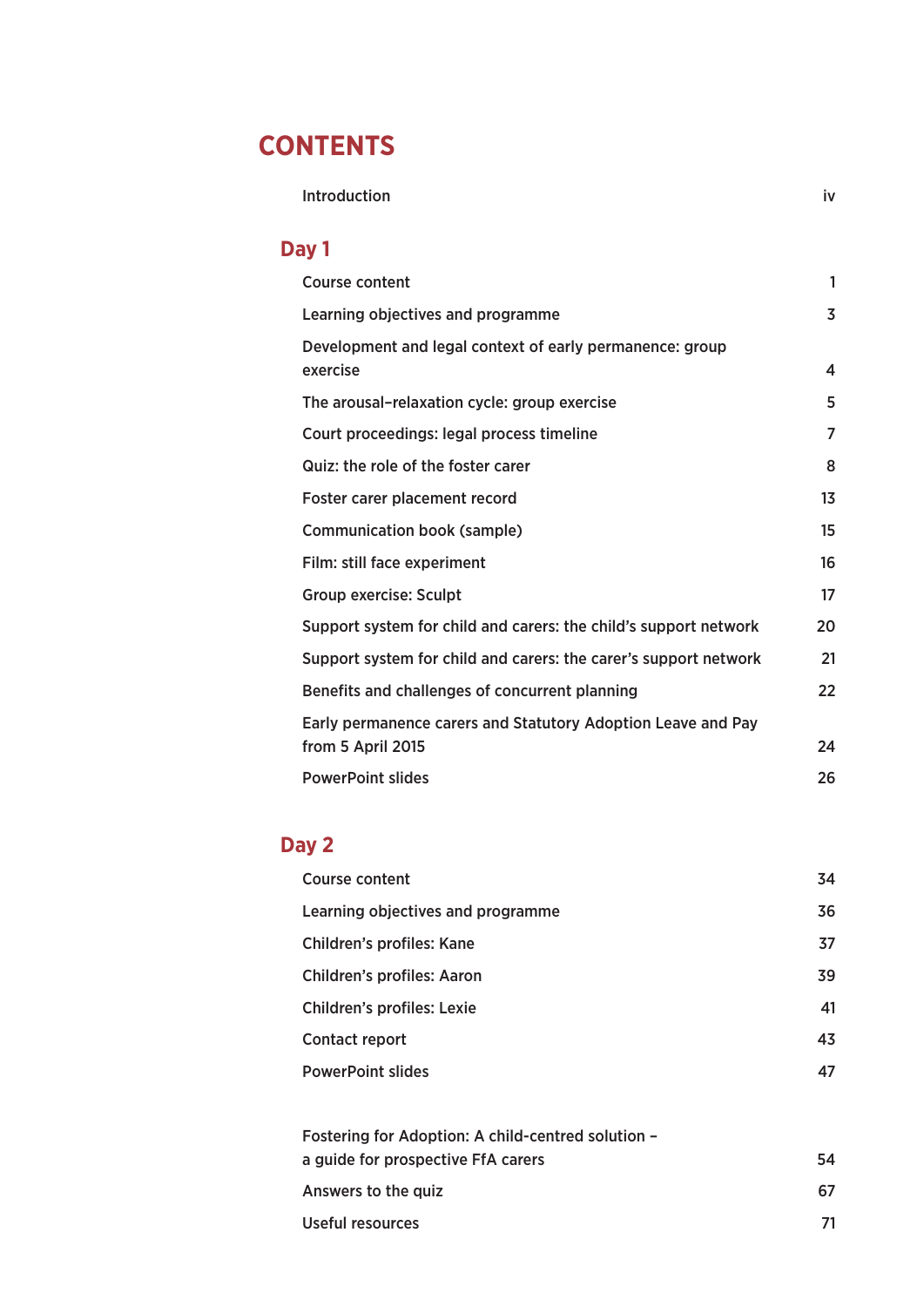# Introduction

This workbook is designed to be used by applicants for early permanence, during training and preparation groups. The preparation groups will explain the concept of early permanence, what it entails, and the benefits and challenges for the child and carers, and will help you explore what it will be like to look after a child in this way.

This workbook contains all the materials you will need during the preparation groups. These include:

- Information about the course content and learning objectives
- Information for group exercises, with space for writing notes
- Quiz questions, with space for writing answers
- Information on the benefits and challenges of early permanence
- Information on the legal process timeline
- Information on Statutory Adoption Leave and Pay
- Children's profiles
- A sample contact report
- A reproduction of the PowerPoint slide presentation

At the end of the workbook, you will also find a detailed guide to early permanence: *Fostering for Adoption: A child-centred solution – a guide for prospective FfA carers*. This is a useful introduction to early permanence that aims to answer many of the most frequently asked questions.

During the preparation groups, the trainer will direct you to the appropriate sections in the workbook as you progress through the course.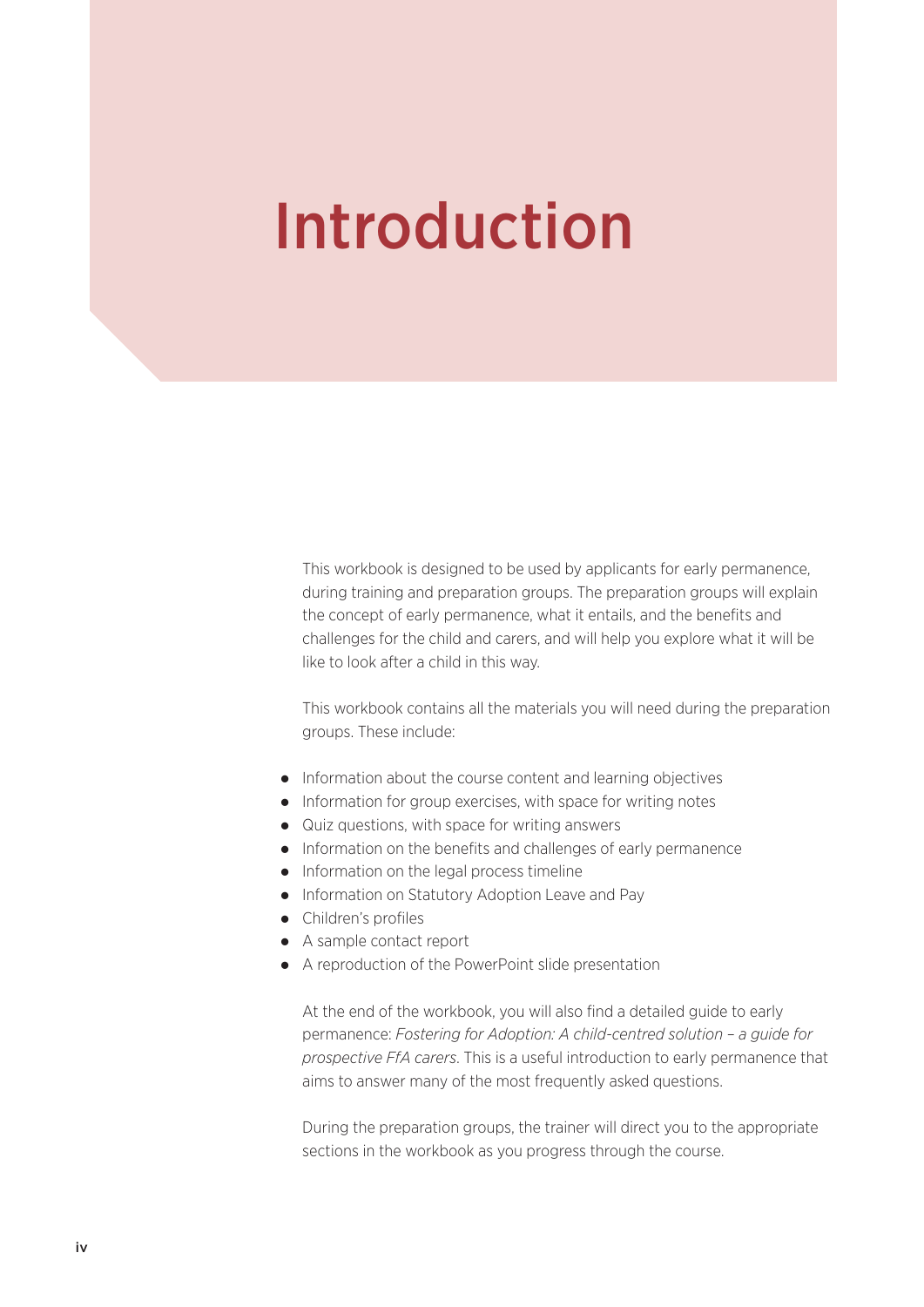## DAY 1 **COURSE CONTENT**

### **Session 1**

### **Development and legal context of early permanence**

Early permanence provides an evidence-based approach to securing permanence that ensures that children who cannot live with their families are placed with prospective long-term carers at the earliest opportunity. The aim of this session is to provide early permanence carers with a context for understanding the importance of early permanence, the legal process providing the routes to permanence, and their role as early permanence carers.

### **Session 2**

### **Being a foster carer**

An understanding and appreciation of the foster carer role are fundamental to the provision of an early permanence placement. The aim of this session is to provide early permanence carers with an opportunity to become familiar with the responsibilities and duties inherent in the role.

### **Session 3**

### **Attachment issues for early permanence carers**

Early permanence focuses on developing healthy attachments in children in the crucial early stages of their lives, whether they are adopted or return to their family. The aim of this session is to help carers think about the benefits to the child of early permanance in this context.

### **Session 4**

### **Learning from the experiences of early permanence carers**

The aim of this session is to provide prospective early permanence carers with the opportunity to hear about the experience of being an early permanence carer either directly or from filmed interviews.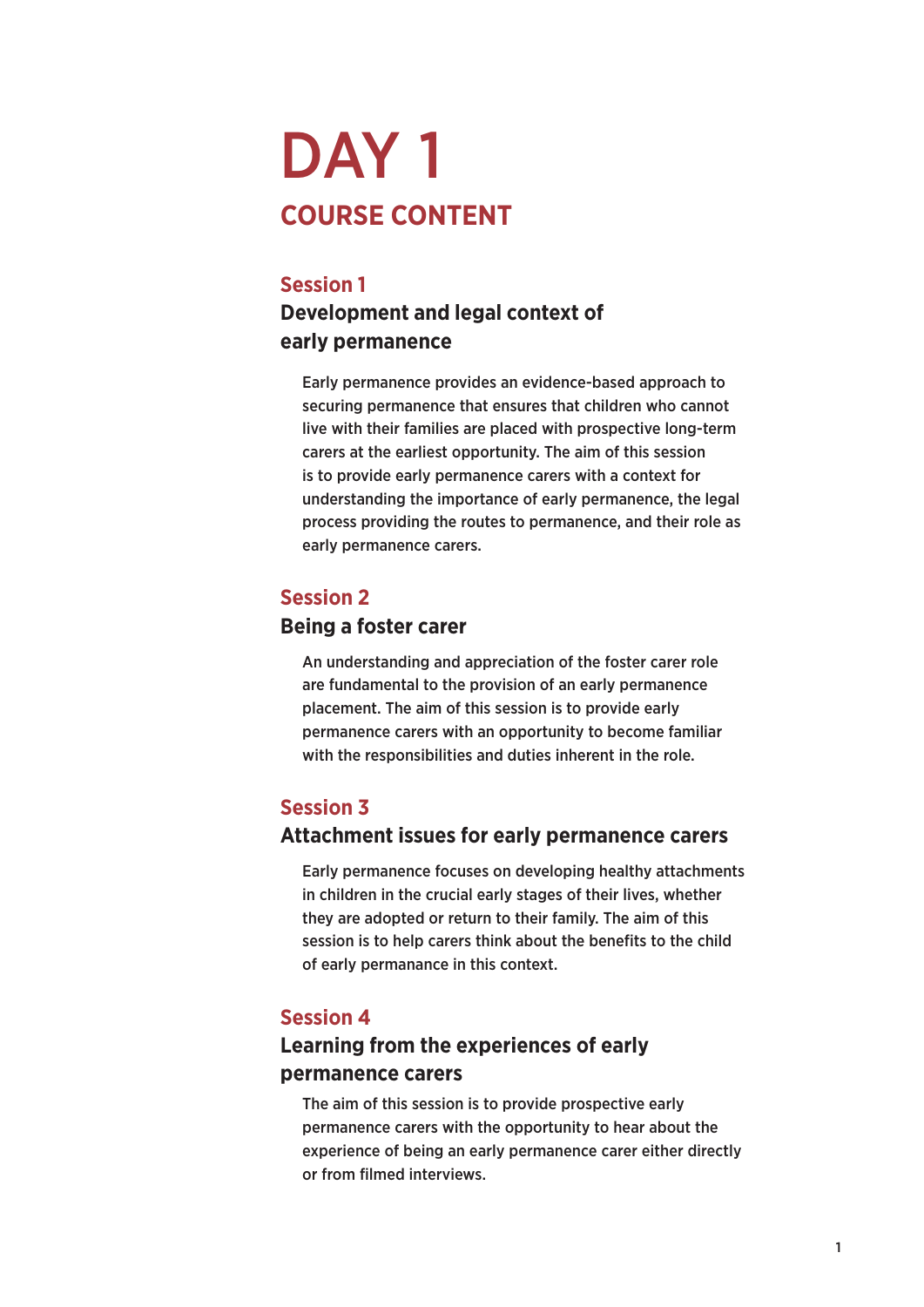### **Session 5**

### **Understanding the perspectives of those involved in early permanence**

Consideration of the various perspectives and connections of all those involved in the early permanence process is imperative to focusing on the impact that this may have on planning and supporting the child. The aim of this session is to enable prospective early permanence carers to consider these differing perspectives through a shared group activity that explores and externalises internal thoughts and feelings.

### **Session 6**

### **The importance of support**

During an early permanence placement, the carer will need to cope with uncertainty, as well as a range of professionals. The aim of this session is to explore potential support systems available to the child and carer.

### **Session 7**

### **Reviewing the benefits and challenges of early permanence**

The aim of this session is to consider what prospective early permanence carers have learned from the day's sessions to help them begin to identify some of the benefits and challenges of early permanence care.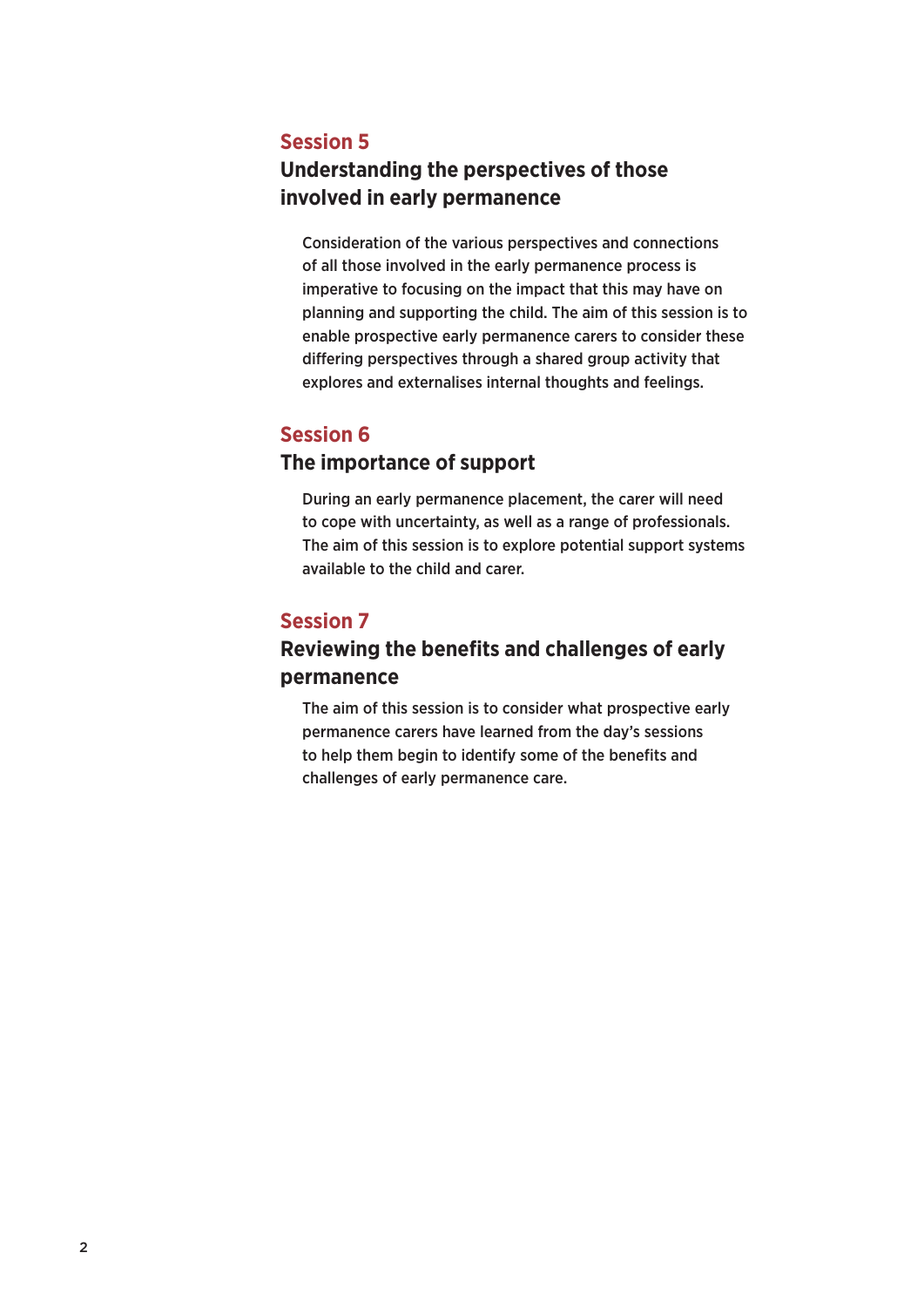# Learning objectives

## **By the end of the day, participants**

### **will have:**

- An understanding of the development and legal context of early permanence planning for children
- An understanding of their role as a foster carer
- Considered the importance of attachment for babies and young children

- Considered the impact of becoming an early permanence carer
- Considered the importance of support for themselves and the child

### **Programme**

| Welcome and introduction to the day                                                 | 10.00-10.15     |
|-------------------------------------------------------------------------------------|-----------------|
| Session 1 – Development and legal context<br>of early permanence                    | $10.15 - 11.15$ |
| <b>BREAK</b>                                                                        | 11.15–11.30     |
| Session 2 – Being a foster carer                                                    | $11.30 - 12.45$ |
| Session 3 - Attachment issues for early permanence<br>carers                        | $12.45 - 1.0$   |
| <b>LUNCH</b>                                                                        | $1.00 - 1.45$   |
| Session 4 – Learning from the experience of early<br>permanence carers              | $1.45 - 2.15$   |
| Session 5 - Understanding the perspectives of<br>those involved in early permanence | $2.15 - 3.15$   |
| <b>BREAK</b>                                                                        | $3.15 - 3.30$   |
| Session 6 - The importance of support                                               | $3.30 - 4.00$   |
| Session 7 – Reviewing the benefits and challenges of<br>early permanence            | $4.00 - 4.30$   |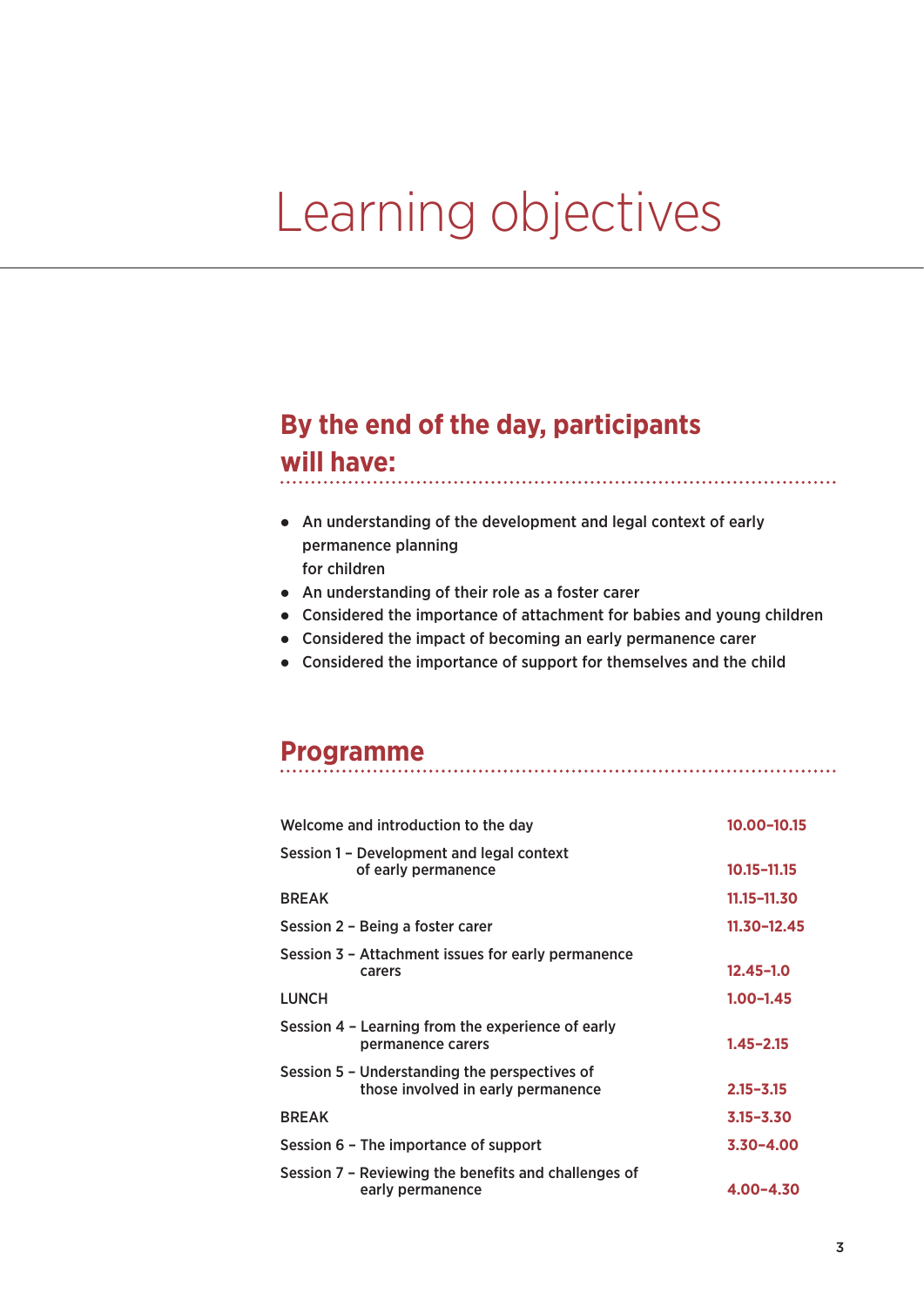### **Development and legal context of early** permanence

Adoption support guidance sets out the requirement for preparation of early permanence carers.

### **Group exercise: What is early permanence?**

• What do you understand early permanence to mean?

- Why does early permanence matter? What do you think the benefits are:
	- for children

for prospective adopters?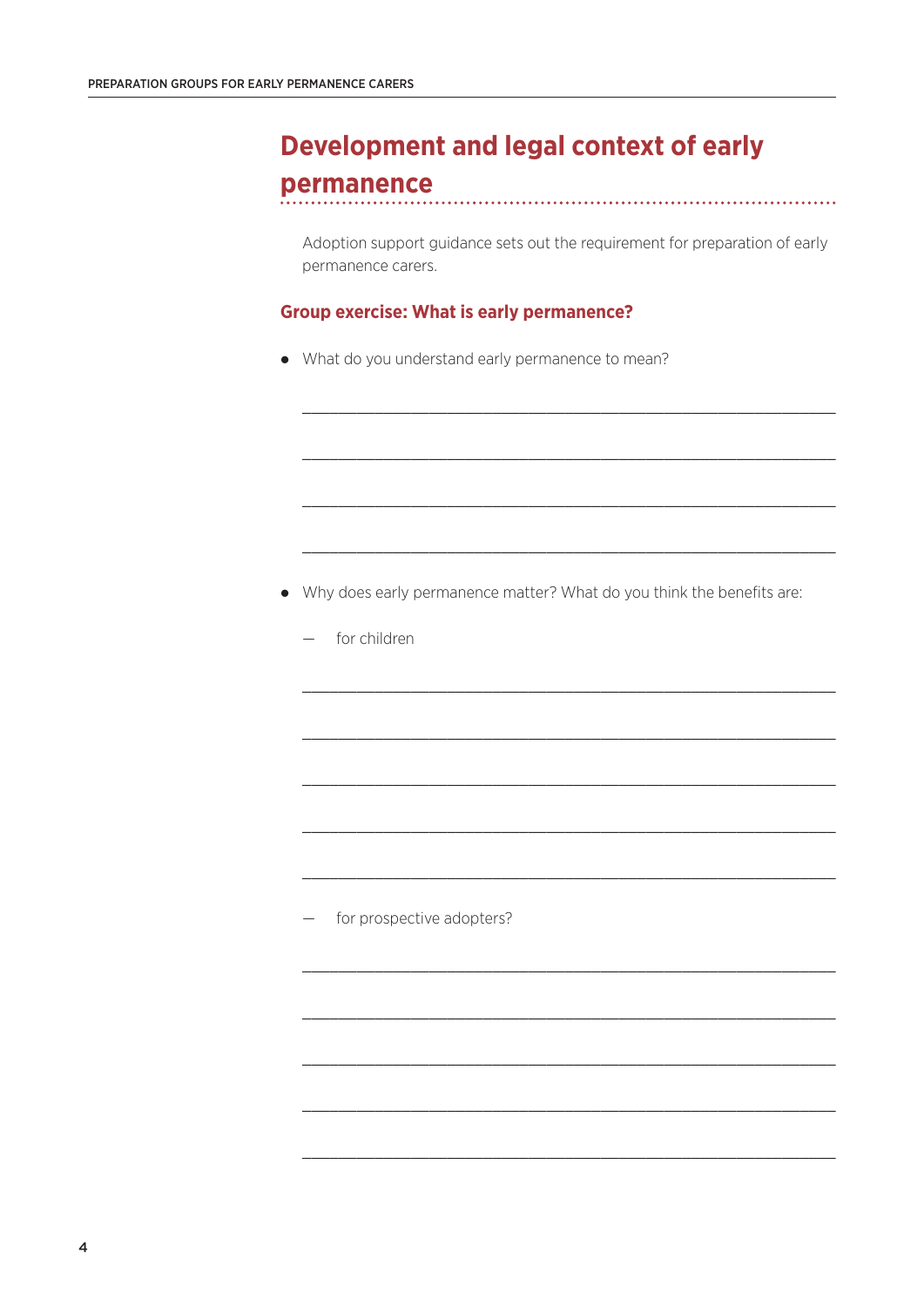### **The arousal–relaxation cycle**

Attachment occurs after one's needs are met following a crisis (hunger, illness, pain) and is an ongoing social process affected by a scale of consistency to inconsistency, which is impacted by interruption (separation, loss, neglect, etc).

> Sometimes described as a "dance" between parent/caregiver and child, this cycle demonstrates how secure attachments develop and the impact on the child's behavioural and emotional development. attachments developed between and primary caregiver and the implications and the implications and the implications of the implications of the implications of the implications of the implications of the implications of the



Reproduced from Fahlberg V (1994) *A Child's Journey through Placement*, London: BAAF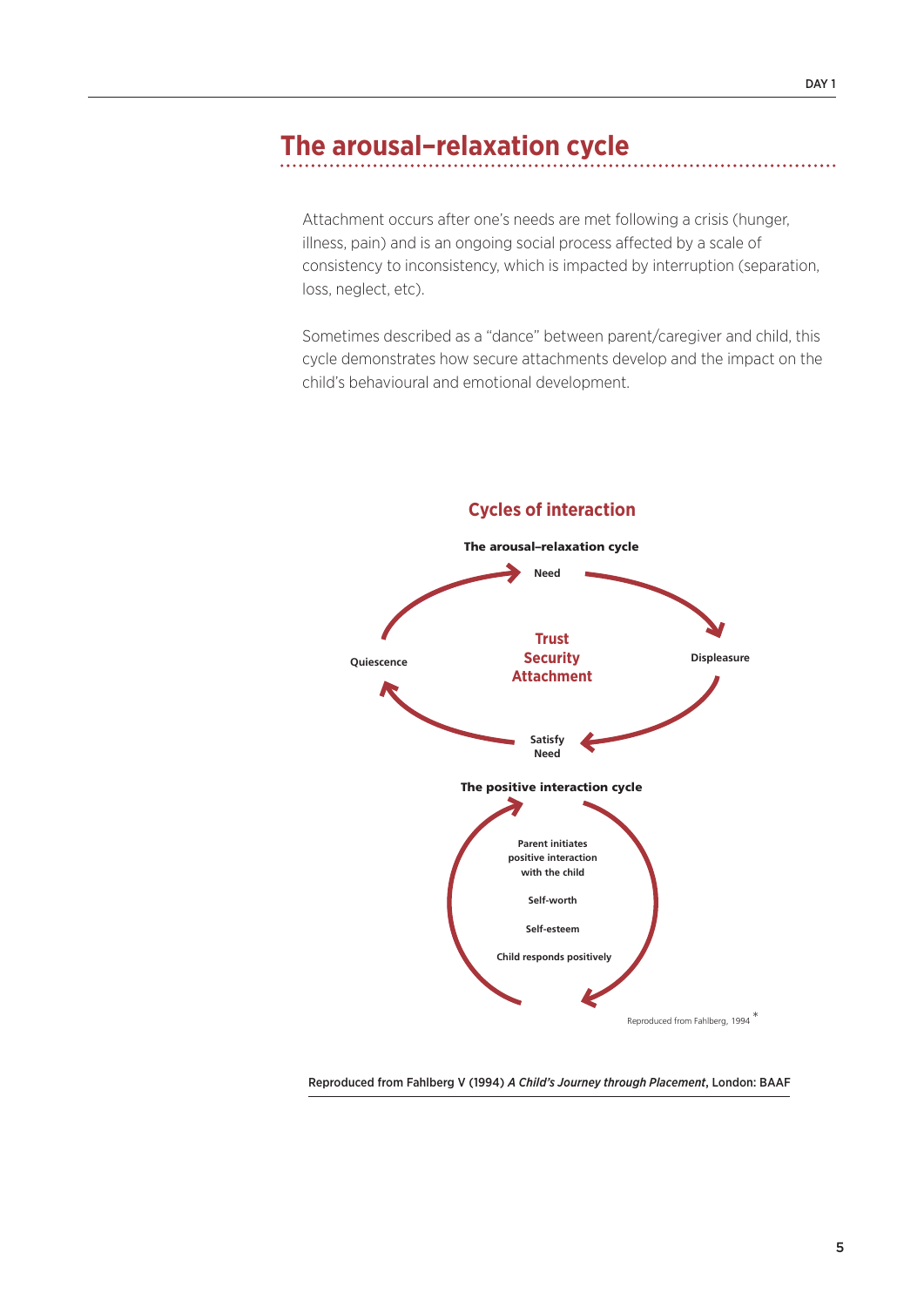### **Group exercise**

What do you think the child would do if their needs are not met, or if they receive no positive interaction with their parent/caregiver?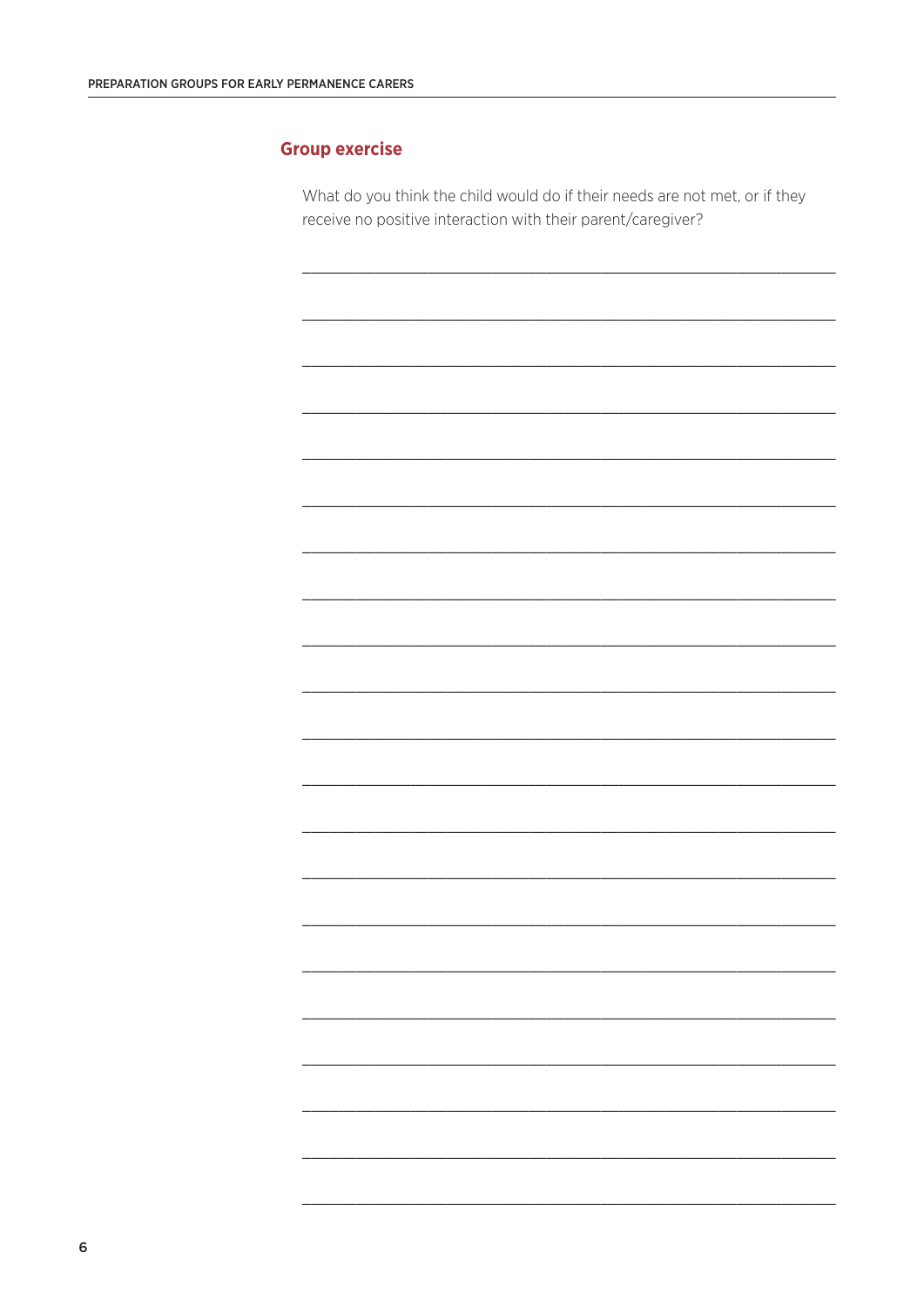| <b>CHANGE AT</b><br><b>ANY STAGE</b><br>POSSIBLE | family member<br>comes forward<br>assessment<br><b>Alternative</b><br>or paternity<br>confirmed<br><b>Further</b><br>change<br>LA plan<br>Might                                                                                              |
|--------------------------------------------------|----------------------------------------------------------------------------------------------------------------------------------------------------------------------------------------------------------------------------------------------|
| <br> -<br> <br> <br> <br>ROUTE <sub>2</sub>      | permanence<br>contact with<br>mainstream<br>foster care<br>becomes ill<br>placement<br>e.g. carer<br>adoption<br>continue<br><b>Need for</b><br>approval<br>Child in<br>change<br>parents<br>LA plan<br><b>Carers</b><br>Early<br><b>NOW</b> |
| )<br>」<br>)                                      | granted - adoption<br>permanence<br>placement<br>placement order<br>plan confirmed<br>Care order and<br><b>Contact</b><br>parents<br>Early<br>with<br>hearing<br><b>Return to</b><br>Final<br>court                                          |
| Í<br>٦<br>ļ<br>ì                                 | assessment<br>negative<br>If breaks<br>down or<br>Rehabilitation<br>parent/family<br>assessment<br>placement<br>to birth<br>and child<br>Mother/<br>parents<br>options<br>hearing<br>First<br><b>ICO</b>                                     |
| İ                                                | permanence<br>placement<br><b>Contact</b><br>with birth<br><b>approval</b><br>parents<br>Early                                                                                                                                               |
| ROUTE <sub>1</sub>                               | <b>Family Group</b><br>permanence<br>Conference<br>Conference<br>Protection<br><b>levoudde</b><br><b>Decision</b><br>re: early<br>advice<br><b>Legal</b><br>Child                                                                            |

LEGAL PROCESS TIMELINE **LEGAL PROCESS TIMELINE** **Court proceedings**

. . . . . .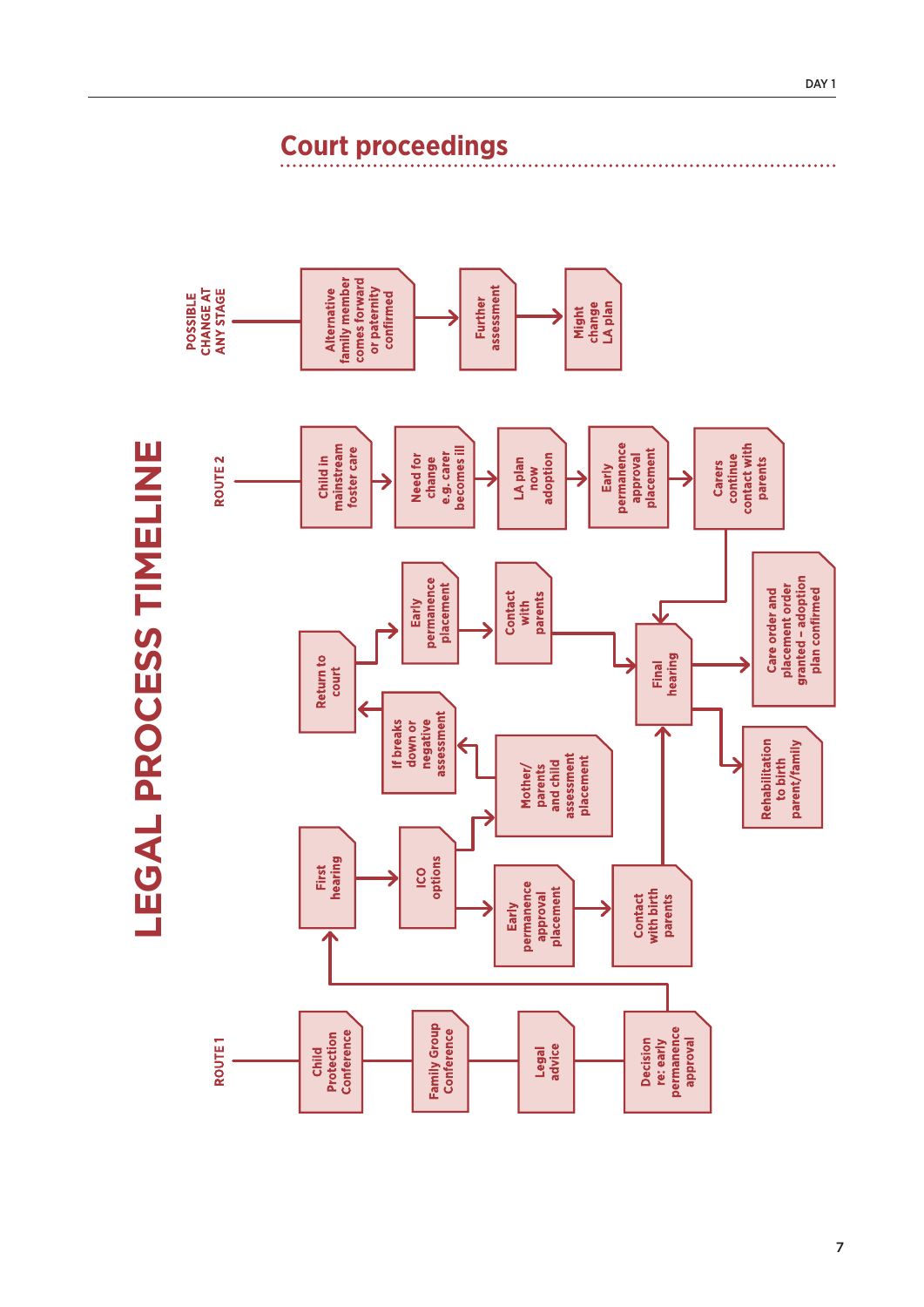### **Quiz: The role of the foster carer**

1. Do foster carers have parental responsibility?

a. What is parental responsibility?

b. Who has parental responsibility when a child is "looked after" by the local authority?

2. What can foster carers take responsibility for?

a. Can carers agree to routine immunisations?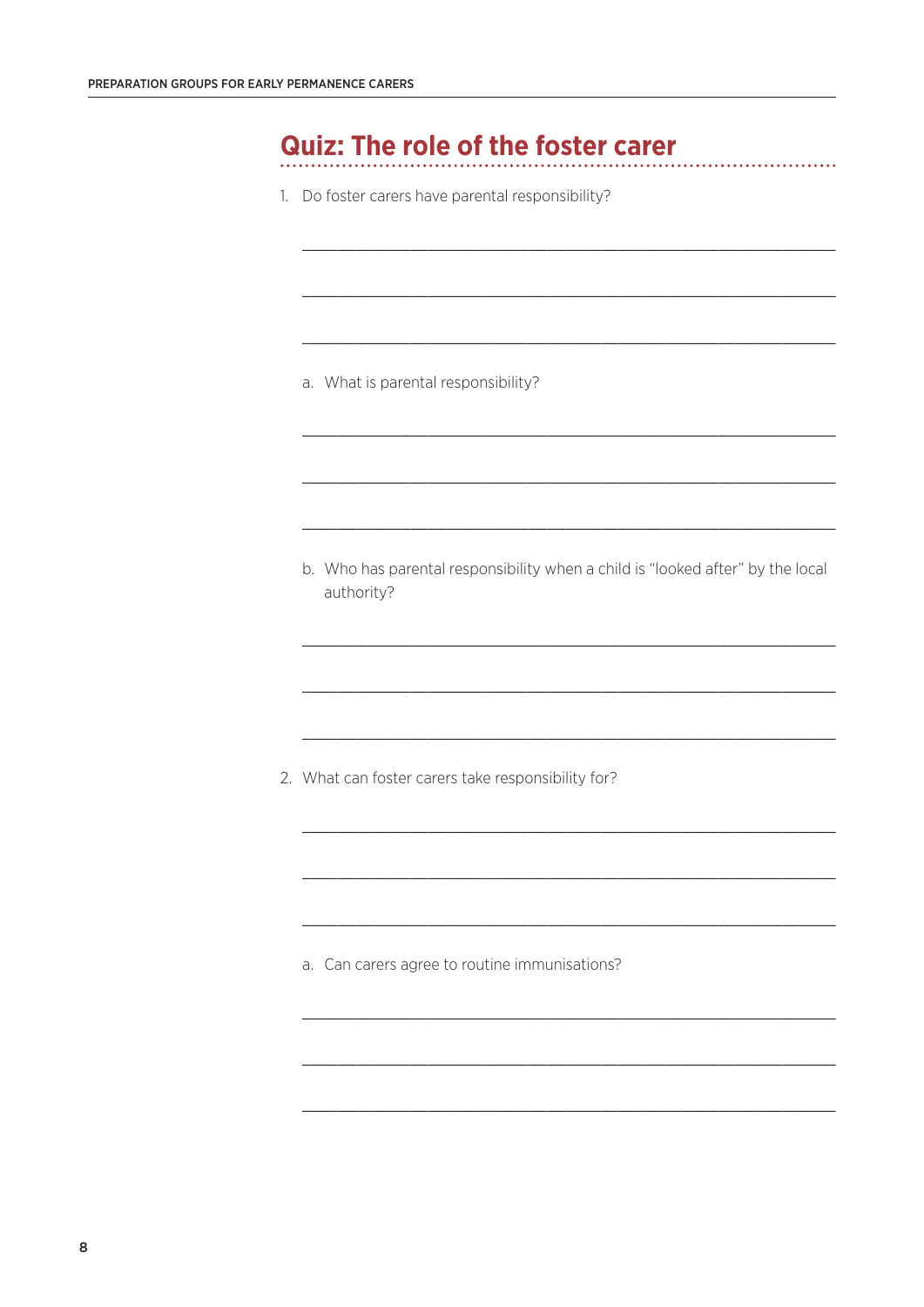| b. Can carers take the child away with them to stay with friends for a few |
|----------------------------------------------------------------------------|
| days without prior discussion with the social worker?                      |

c. Can carers take the child on holiday abroad?

3. What is the extent of the foster carer's role?

a. Can foster carers cancel social work visits if they want to?

b. Do carers put in writing what they think would be best for the child?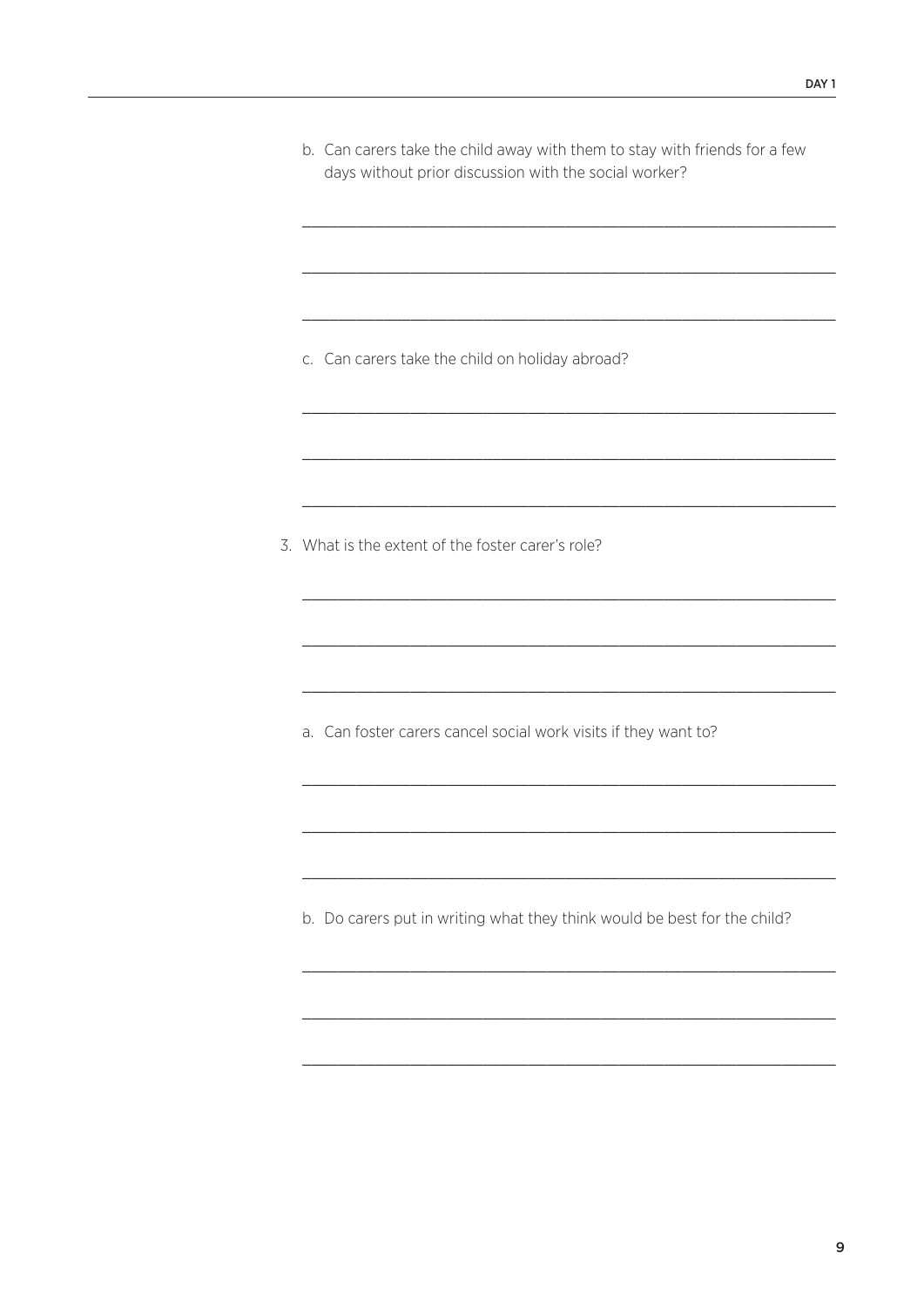| c. Can carers ask a relative or friend to babysit the child? |  |  |  |  |
|--------------------------------------------------------------|--|--|--|--|
|                                                              |  |  |  |  |

d. Do carers attend court?

4. Can contact arrangements be changed?

a. Can carers change contact times or days if they are inconvenient for them?

5. What names should be used?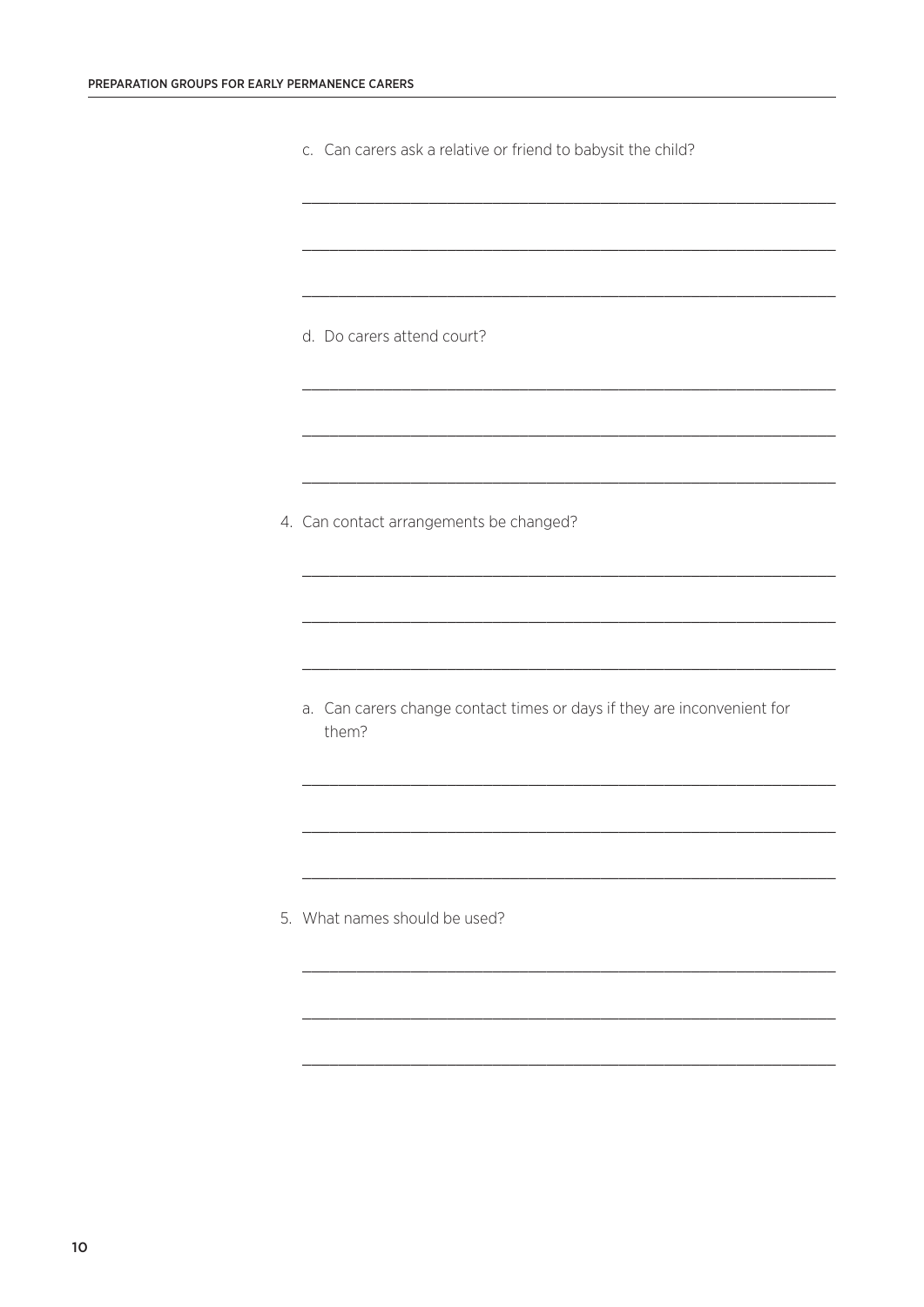a. Can the carers' parents be called Grandma and Granddad?

b. Can the carers register the child under the carers' surname, e.g. with their GP?

6. Who makes the decisions?

a. Suppose the carers usually go to church but the parents don't want their child to go with them - who decides?

b. If the parents want the baby to start on solids at four months, do carers have to comply with their wishes?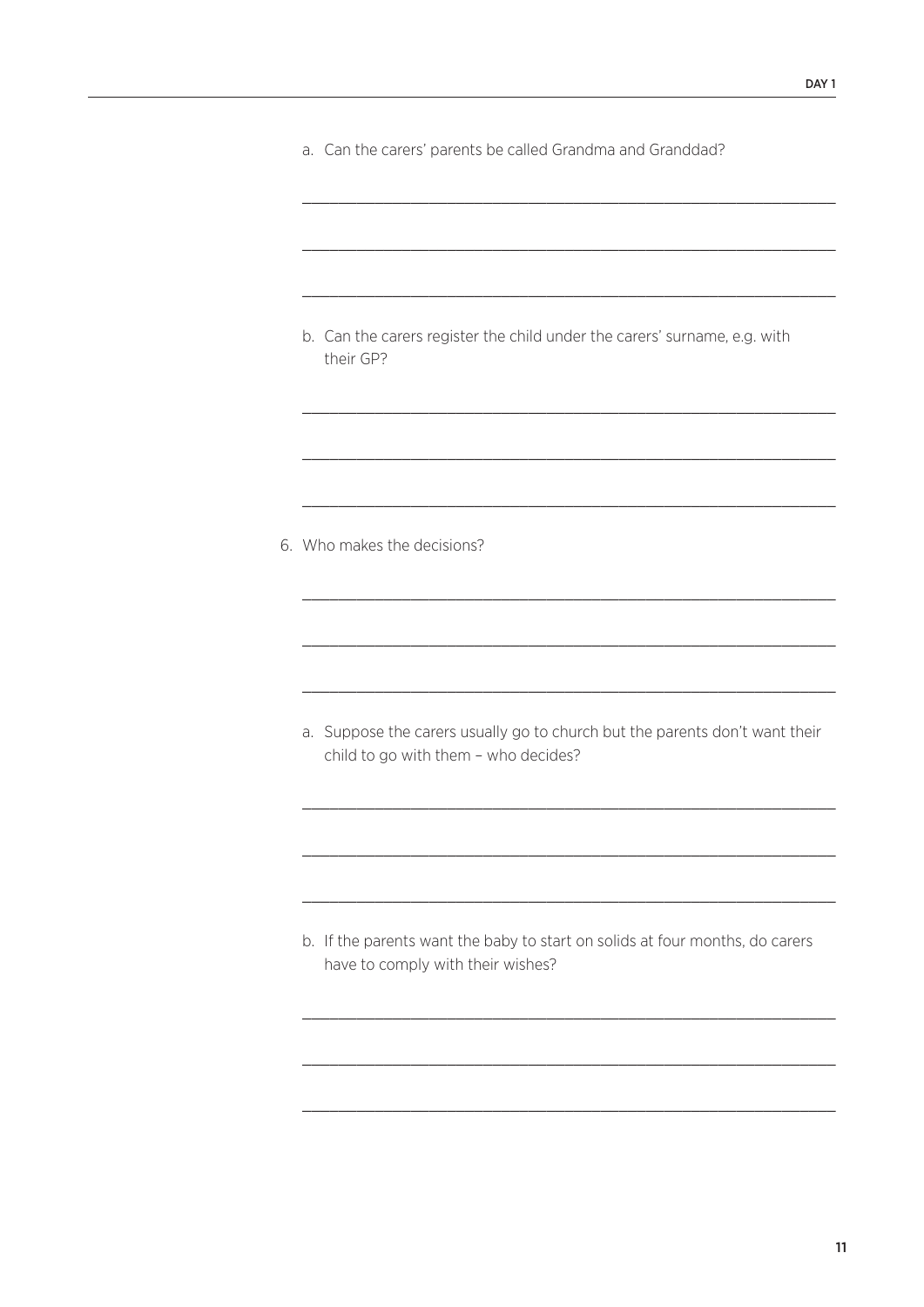7. Can carers claim child benefit?

Please see the end of this guide for answers to the quiz.

\_\_\_\_\_\_\_\_\_\_\_\_\_\_\_\_\_\_\_\_\_\_\_\_\_\_\_\_\_\_\_\_\_\_\_\_\_\_\_\_\_\_\_\_\_\_\_\_\_\_\_\_\_\_\_\_\_\_\_

\_\_\_\_\_\_\_\_\_\_\_\_\_\_\_\_\_\_\_\_\_\_\_\_\_\_\_\_\_\_\_\_\_\_\_\_\_\_\_\_\_\_\_\_\_\_\_\_\_\_\_\_\_\_\_\_\_\_\_

\_\_\_\_\_\_\_\_\_\_\_\_\_\_\_\_\_\_\_\_\_\_\_\_\_\_\_\_\_\_\_\_\_\_\_\_\_\_\_\_\_\_\_\_\_\_\_\_\_\_\_\_\_\_\_\_\_\_\_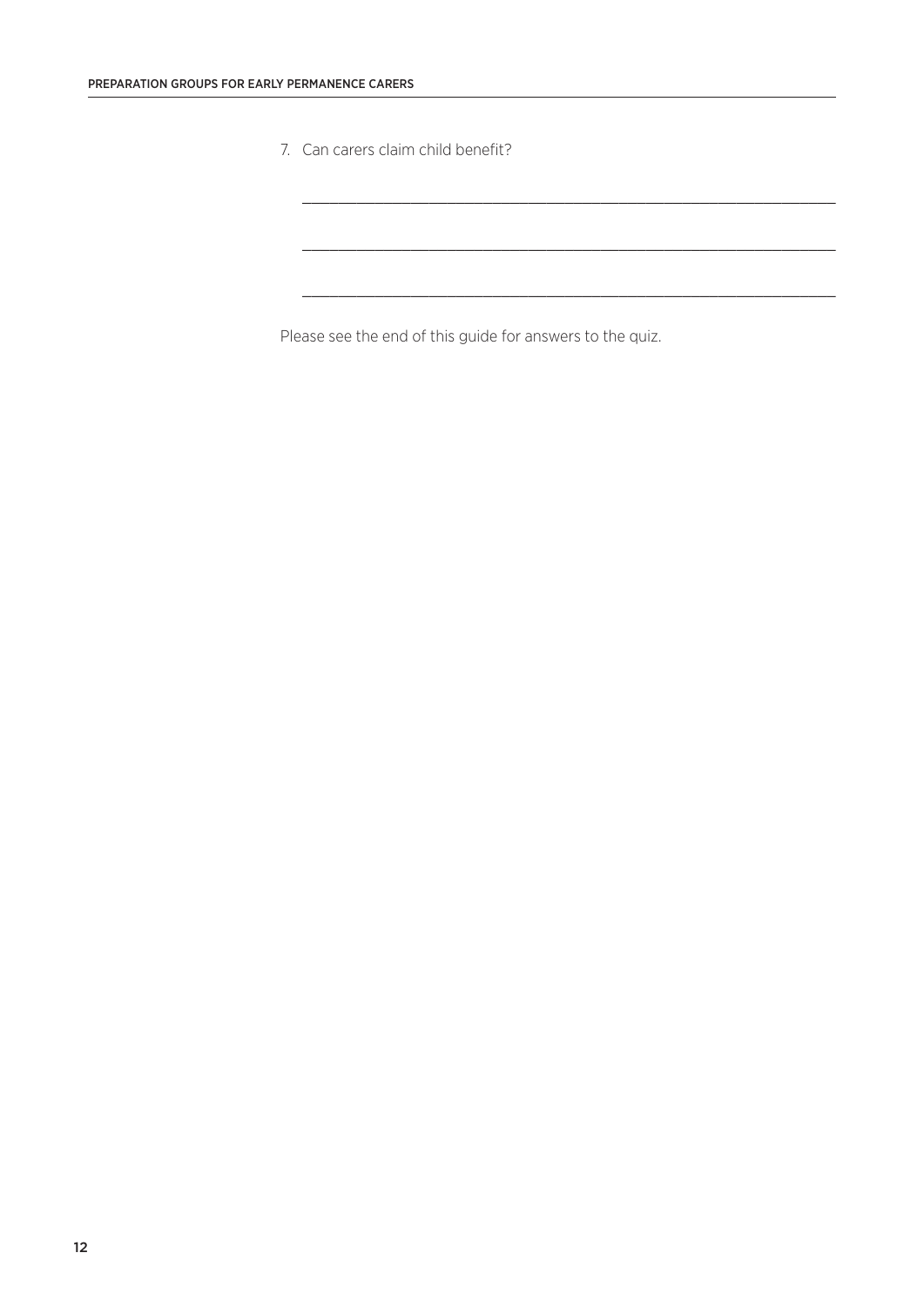### **Foster carer placement record**

Please record the progress of the child in placement and submit to your supervising social worker on a fortnightly basis. To include:

- Development and/or change to routines, e.g. sleeping and feeding routines, solids, likes and dislikes.
- Physical development: growth, significant steps, e.g. learning to hold head, crawl, walk.
- Social development: including play, response to stimulation, eye contact, etc.
- Health developments: including any health appointments and ailments/ illnesses.
- Record any accident or injury (including minor incidents): describe what happened, when and where, including when and who it was reported to.
- Attendance at contact and any factual observations on the child's presentation before and after.
- Any other significant incidents/events, e.g. activities undertaken, any incident that impacts on the wellbeing of the child in a positive or negative way.

*Sample entries for a child at different stages of placement during the first four months are recorded below. (NB: A daily record must be kept – the sample is to provide information about what might happen at different points of a placement.) The carers have visited Jack in hospital immediately after birth; he is then placed after two weeks. Sample entries below provide excerpts.*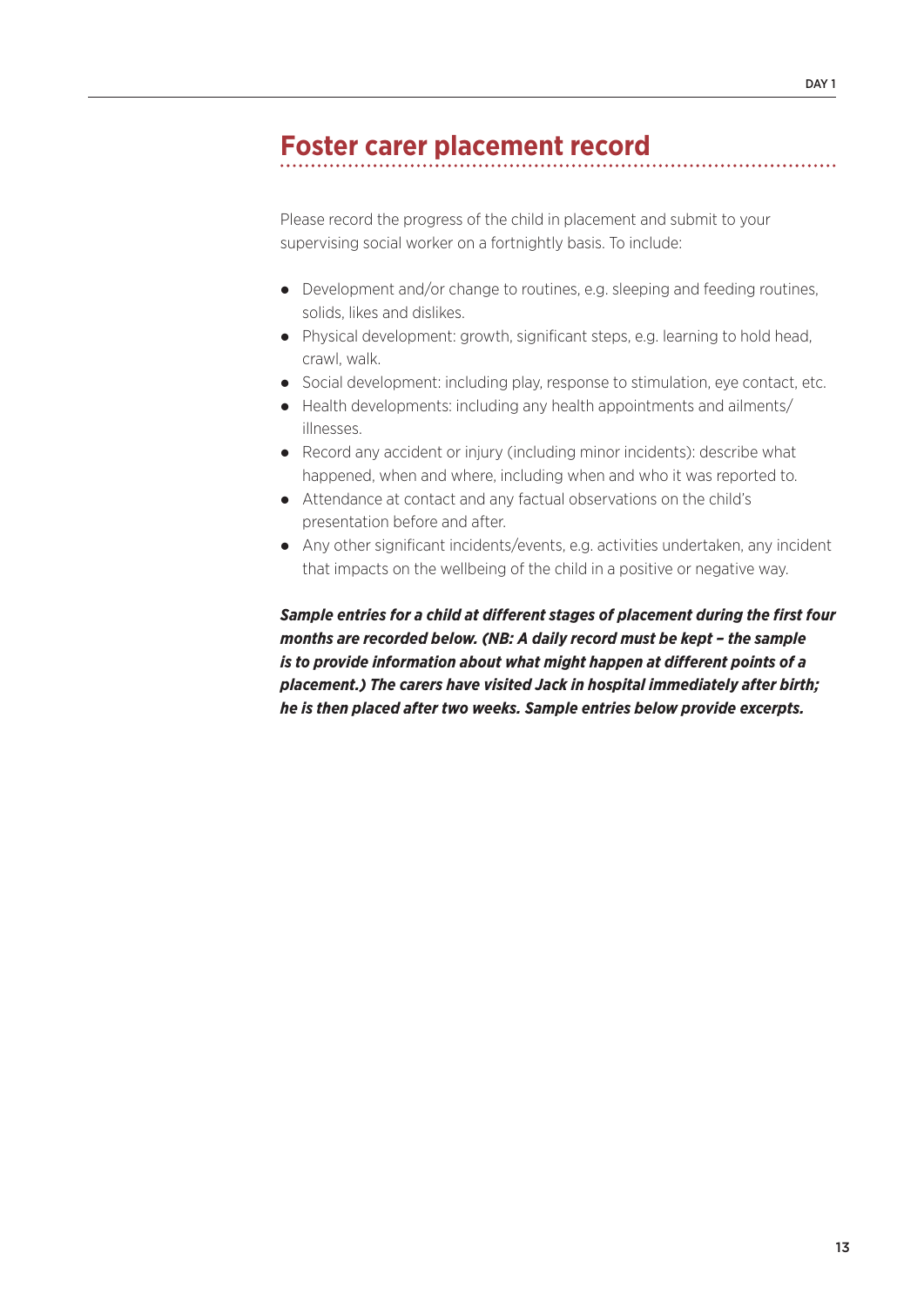| <b>Date</b>                                           | <b>Daily record</b>                                                                                                                                                                                                                                                                                                                                                                                                                                                                                |
|-------------------------------------------------------|----------------------------------------------------------------------------------------------------------------------------------------------------------------------------------------------------------------------------------------------------------------------------------------------------------------------------------------------------------------------------------------------------------------------------------------------------------------------------------------------------|
| 16 April 2019<br>$(1$ day old)                        | We met Jack for the first time today. We visited<br>him at Queen Charlotte's hospital. The nurses<br>introduced us. They reported that they were<br>pleased with how he is doing. They are still<br>giving him Oramorph [drug used to wean baby<br>off drug used by mother] but are reducing the<br>dose. We spent the day with him. The nurses<br>brought us his bottle to feed him and he took<br>most of his milk. We gave him cuddles and<br>chatted to him.                                   |
| 24 April 2019<br>(8 days old and placed<br>yesterday) | Jack had an unsettled night. He slept for no<br>longer than 1.5 hours at a time and sometimes<br>less. It is very different here to the hospital<br>environment. He needed lots of reassurance and<br>cuddles.<br>He is having a feed every two-three hours of<br>about 55-90ml each time.<br>We had the placement planning meeting today.<br>The midwife also visited and is happy with his<br>progress. We registered him at the GP.                                                             |
| 26 May 2019<br>(6 weeks old)                          | I took Jack for his six-week check at the GP.<br>He now weighs 4kg. He is feeding and gaining<br>weight well. The GP has booked Jack in for his<br>eight weeks vaccinations.<br>Jack's feeds continue to take some time as he<br>needs winding throughout. His feeds in the<br>night are particularly difficult and he requires<br>significant comfort alongside the feeds.                                                                                                                        |
| 4 August 2019<br>(4 months old)                       | Jack is enjoying playing, including peek-a-boo.<br>He likes to be around people.<br>His colic is much improved and we have stopped<br>using the infacol [infant colic relief medicine].<br>We went to contact today. He slept on the way<br>there which meant he was awake and alert for<br>the contact session. He was a bit unsettled on<br>the journey back and for a few hours when he<br>got home. He did not have a nap at the usual<br>time.<br>Jack's social worker, Jane, visited at 4pm. |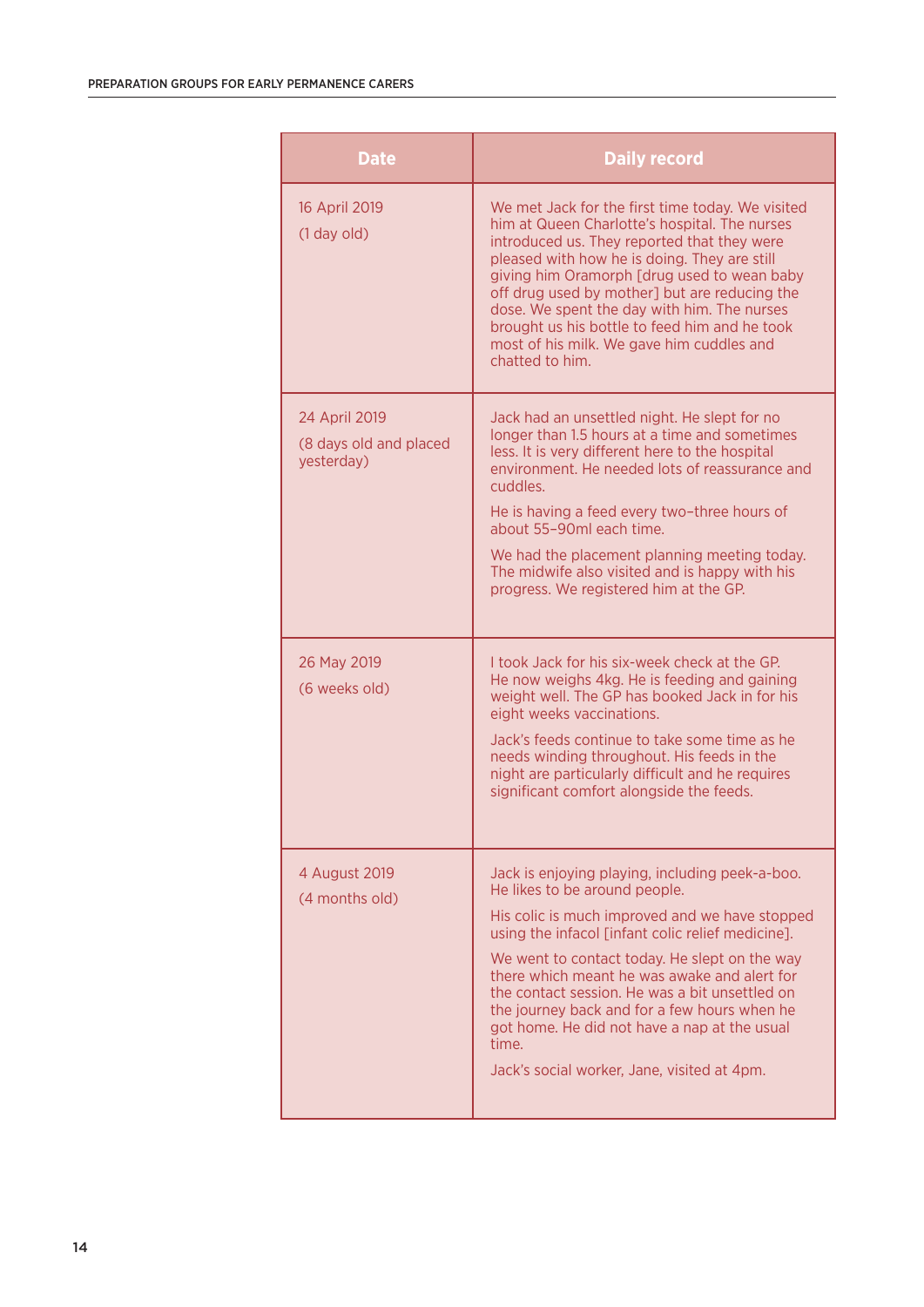### **Communication book (sample)**

**Communication book entry – Jack, six weeks old 25 May** 

**Jack has had a good week. He is making lots of eye contact and shows his lovely smile when excited. On his activity mat, he is trying to grasp and feel the mobile toys. He is also getting more chatty, making baby noises and sounds.**

**He is still feeding well. He feeds much better when winded after his first ounce. He does his best burps when he is supported to sit on our laps, his front supported and his back rubbed. After a few burps, he is then good and ready for the rest of his bottle. After his feeds he looks contented and relaxed.**

**Rosie & Steve**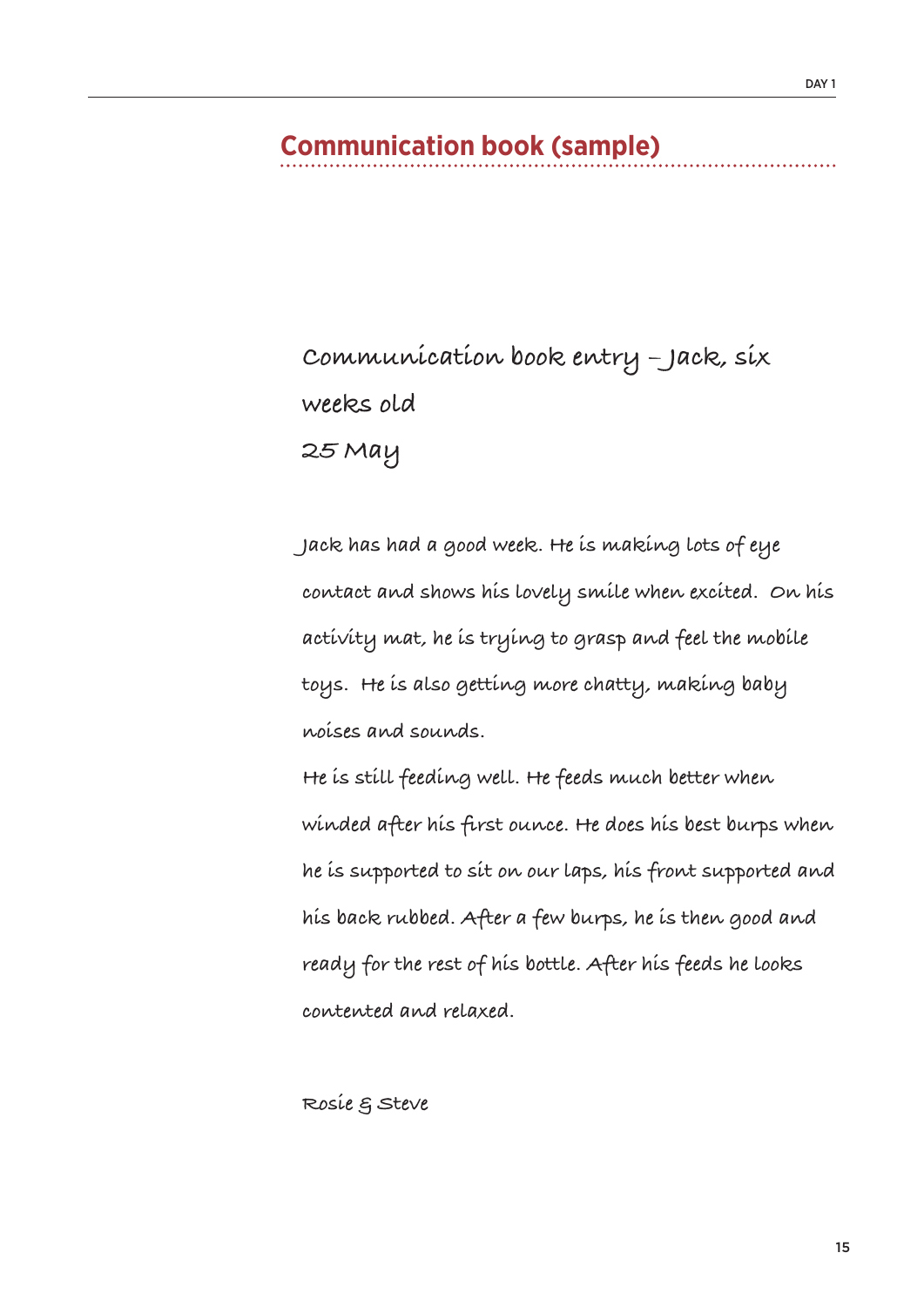## Film: still face experiment

### **Notes/observations and questions**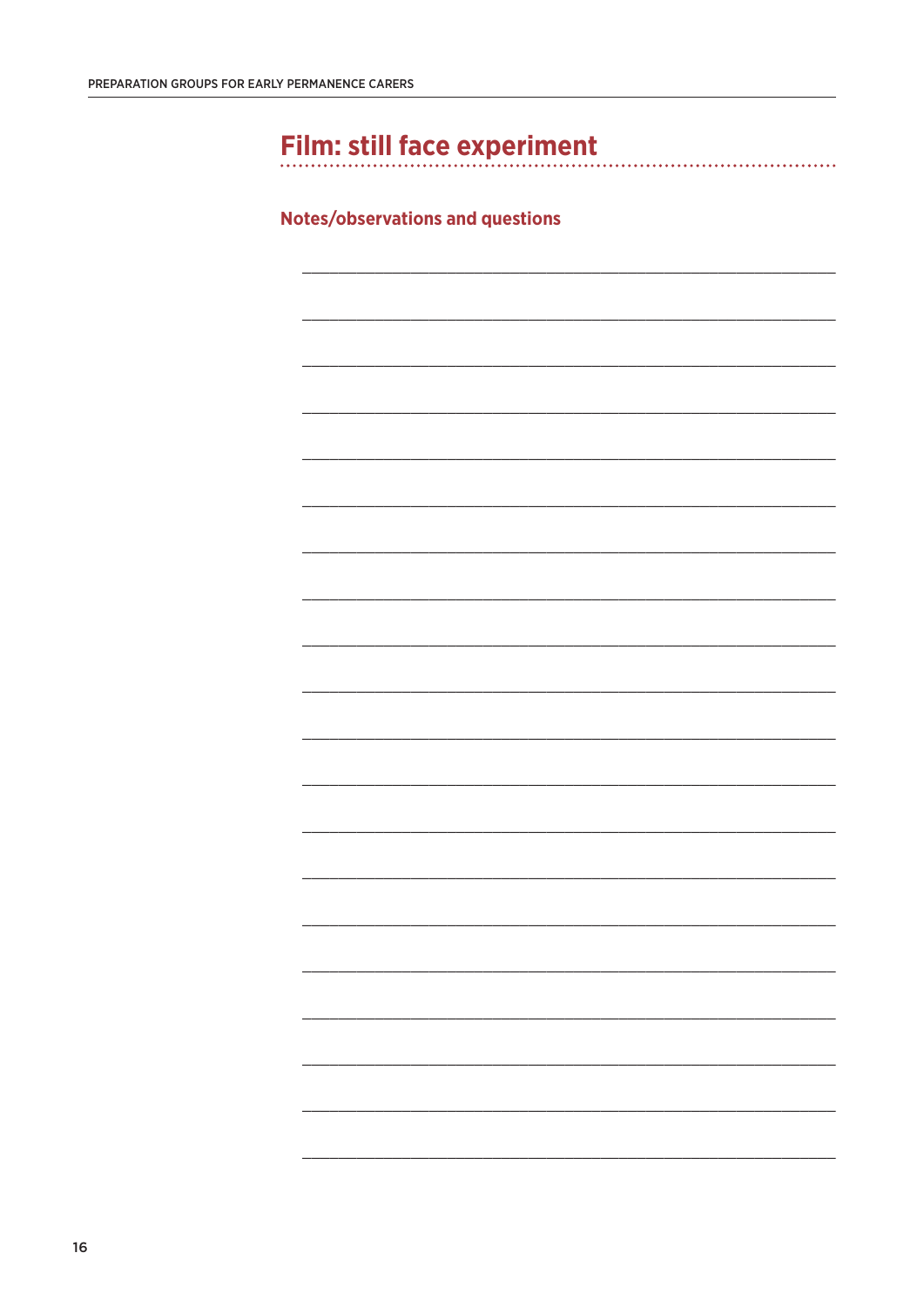### **Group exercise: Sculpt**

### **Case study: Leanne**



| Child:           | Leanne (born at 38 weeks; mixed heritage)                                                          |
|------------------|----------------------------------------------------------------------------------------------------|
| Mother:          | Janice (26 years; African-Caribbean British)                                                       |
| <b>Father:</b>   | Paul (24 years; white UK)                                                                          |
| Older brother:   | Luke (4 <sup>1/2</sup> years; mixed heritage)                                                      |
| Janice's family: | Mother (African-Caribbean British)<br>Half-sister: Angela (32 years; African-Caribbean<br>British) |

### **The background to this case study**

Janice and Paul are known to Children's Services as their son, Luke, was removed because of severe neglect and, following assessments and court proceedings, placed for adoption. When Janice became pregnant with Leanne, there were concerns that Janice and Paul would once again be unable to meet the needs of a young child. Following assessments and a prebirth case conference, it was decided to commence care proceedings as soon as the baby was born.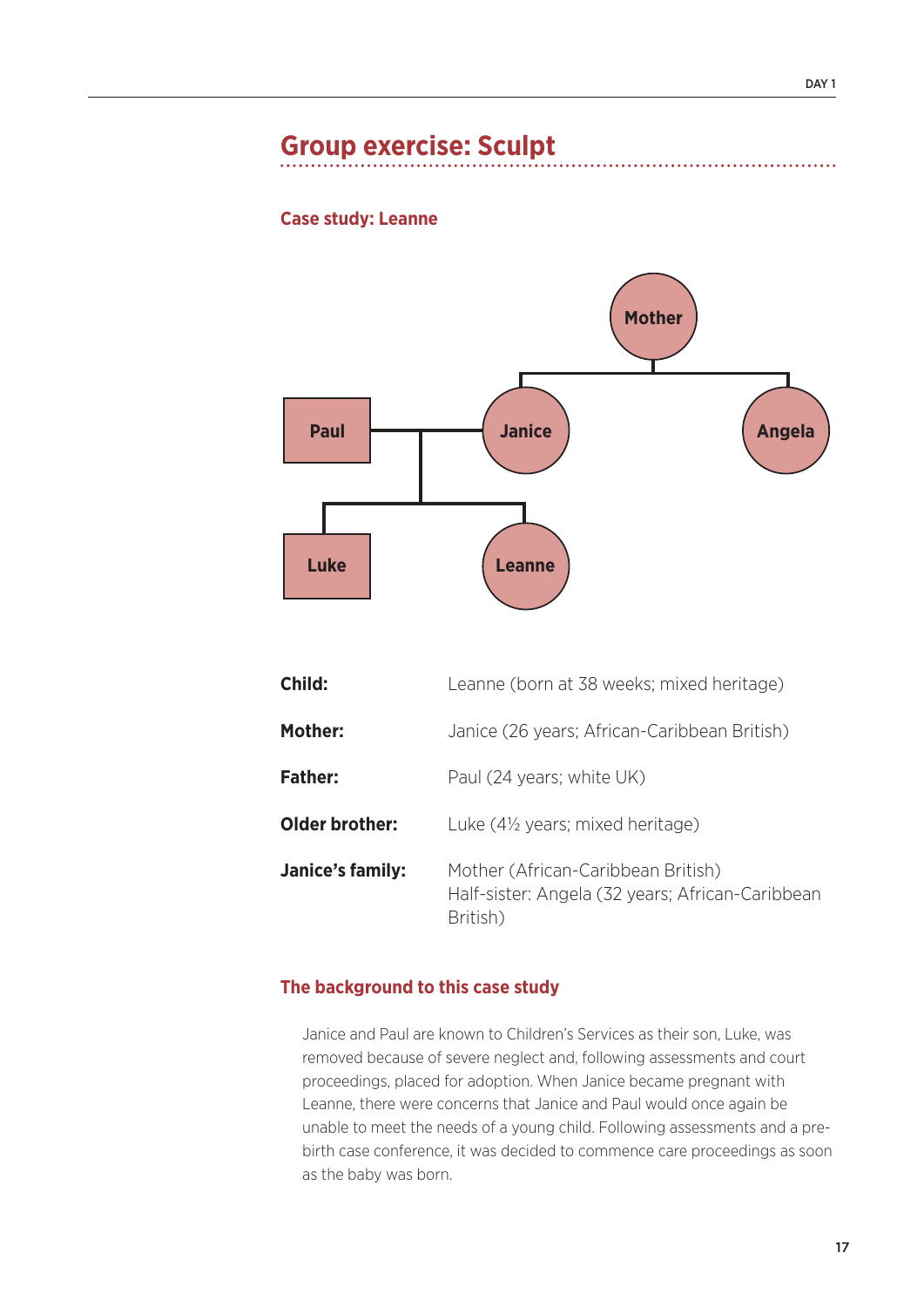### **More information about Janice and Paul**

Janice and Paul have been together for nearly six years. After Luke's birth, the home situation gradually deteriorated with evidence of drinking, conflict and very poor standards of basic child care and hygiene. Janice and Paul resisted support and failed to make use of services; eventually Luke was removed.

Janice's mother and older half-sister do not live nearby and she has only occasional contact with them; she has no contact with her father who is an alcoholic. As a teenager, Janice was unsettled, self-harming and dropped out of school; between the ages of 13 and 16 she was in foster care and then residential care.

Paul has no contact with his family who live 200 miles away; he was looked after by the local authority from the age of seven because of his stepfather's abuse. When he was 12, his foster father died and Paul had to move. His teenage years were turbulent, with emotional and behavioural difficulties and exclusion from school. Paul has never been in employment; he has committed offences including one assault, and has had one custodial sentence.

#### **How has the pregnancy been going?**

Several months into the pregnancy, Janice started attending alcohol services, and reduced her drinking. She wanted a chance to show that she could care for Leanne. Paul felt that they should have a chance, but he did not engage with alcohol services. Initial assessments were not optimistic that the necessary level of change could either be achieved or sustained.

### The local authority has made a care plan for Leanne by exploring the following people:

- Janice's family: Janice's mother is in poor health and suffers from depression. Janice's sister, Angela, who has a daughter of school age, did not initially respond to efforts to contact her. When the social worker contacted Angela again, she said that she was unable to care for a baby.
- Luke's adoptive parents feel unable to consider Leanne because of the level of Luke's needs and difficulties.

The local authority therefore sought an interim care order with a plan to place Leanne with early permanence carers.

The plan was to offer Janice and Paul twice-weekly contact with Leanne, but it was recognised that there may be pressure to increase this.

Both Paul and Janice opposed the local authority care plan, and if they were not able to take Leanne home, they wanted a residential assessment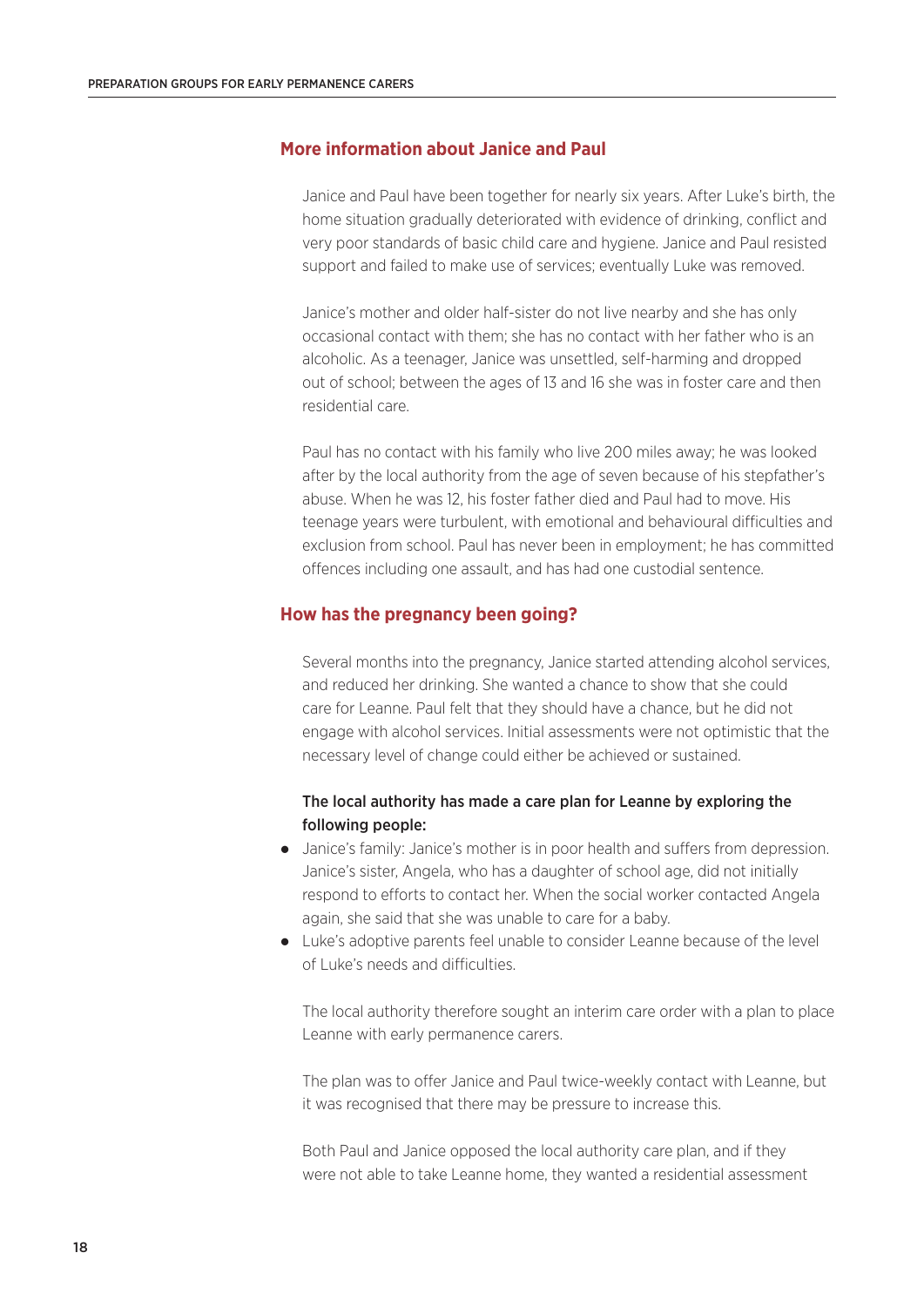placement or a parent and child foster placement. The local authority view was that the difficulties of both parents were such that the baby's care, health and development would be at serious risk if she were placed in their care.

When the local authority went to court for the first time, they got an interim care order and the local authority plan for an early permanence placement was agreed. The judge did not support the parents' request for a family assessment unit. The local authority agreed to three contacts a week, one of which was for Janice alone. The court ordered a further report from the alcohol treatment professionals.

### **Notes**

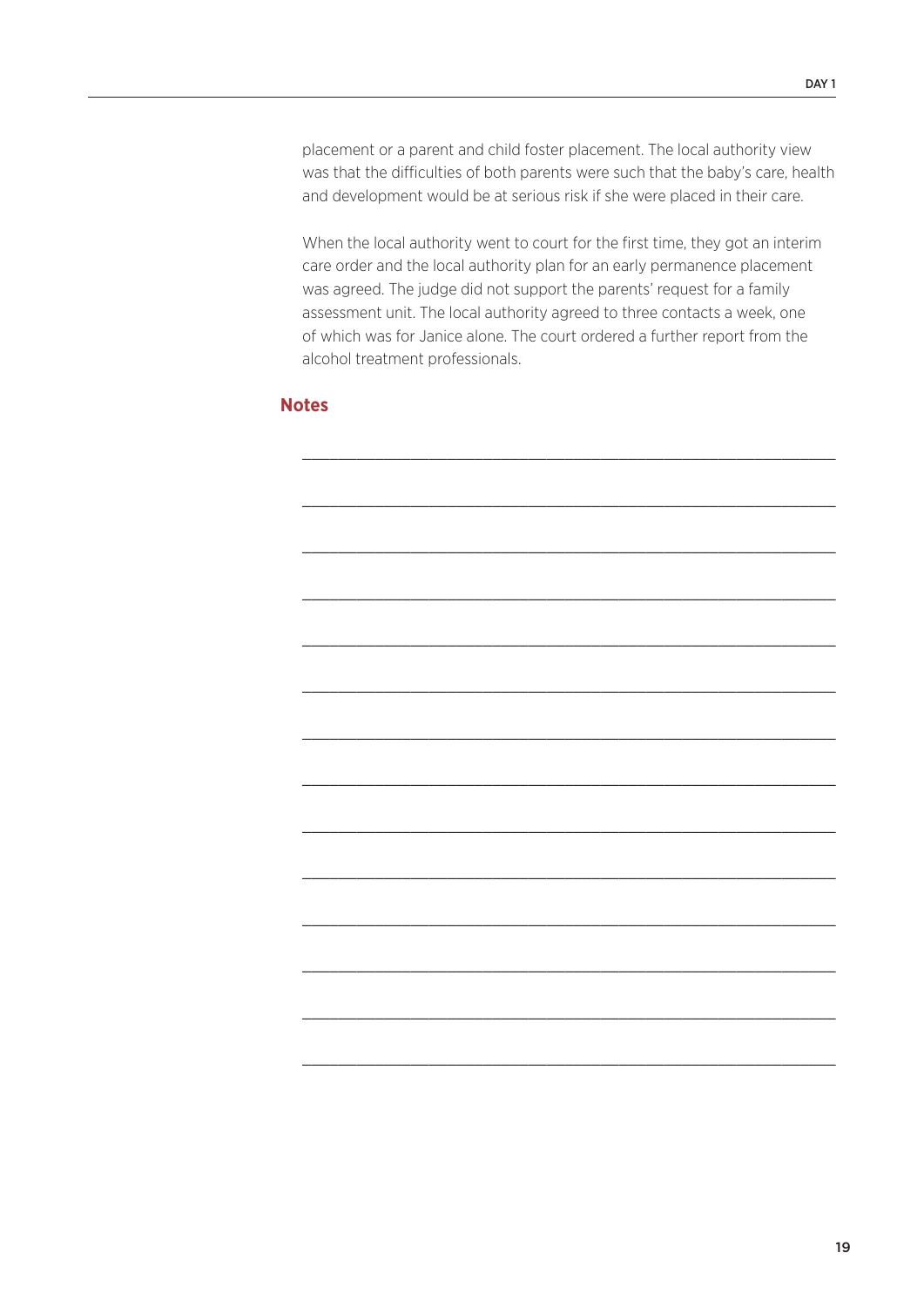### **Support system for child and carers**

. . . . . . .

### **The child's support network**

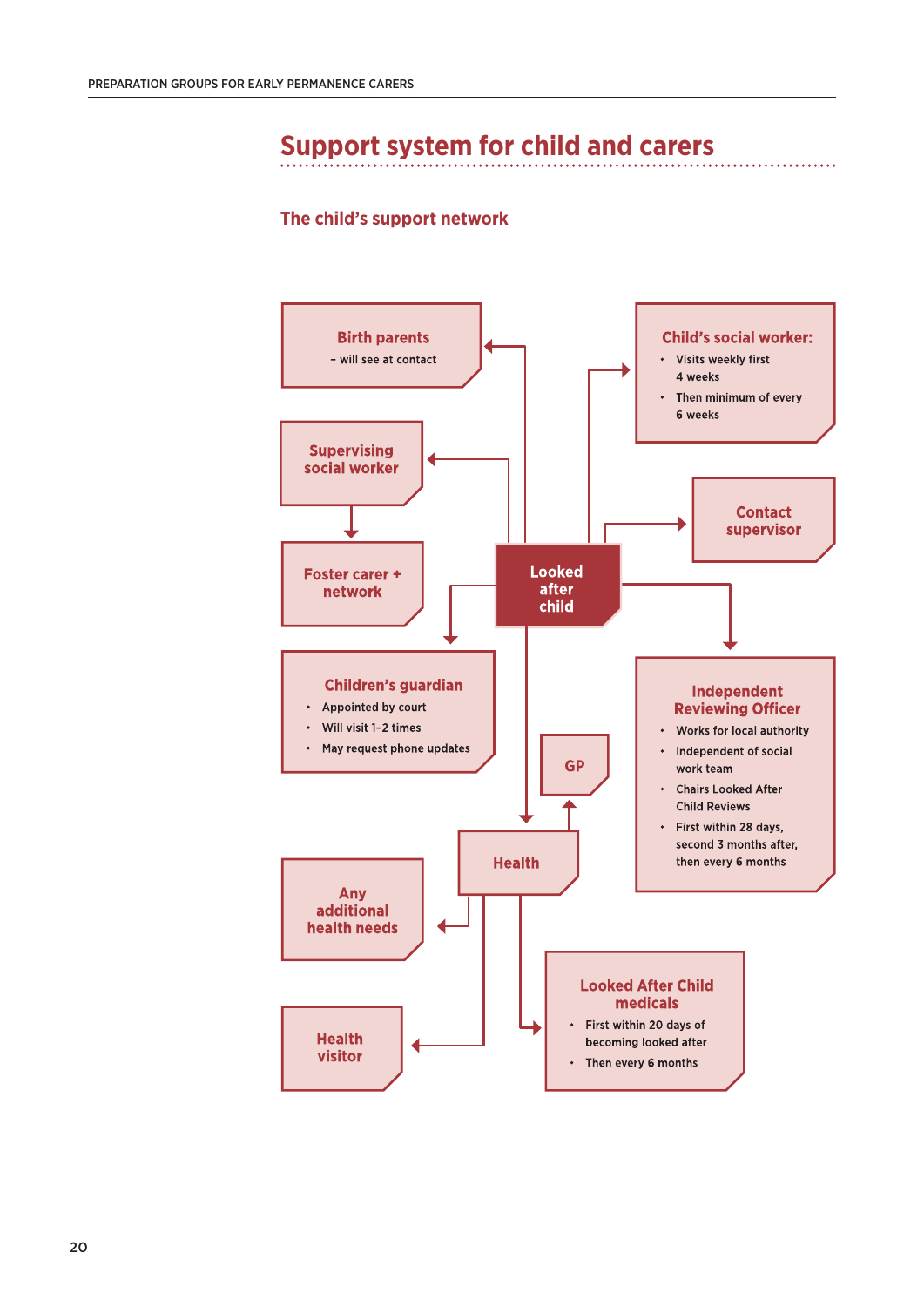## **Support system for child and carers**

### **The carer's support network**

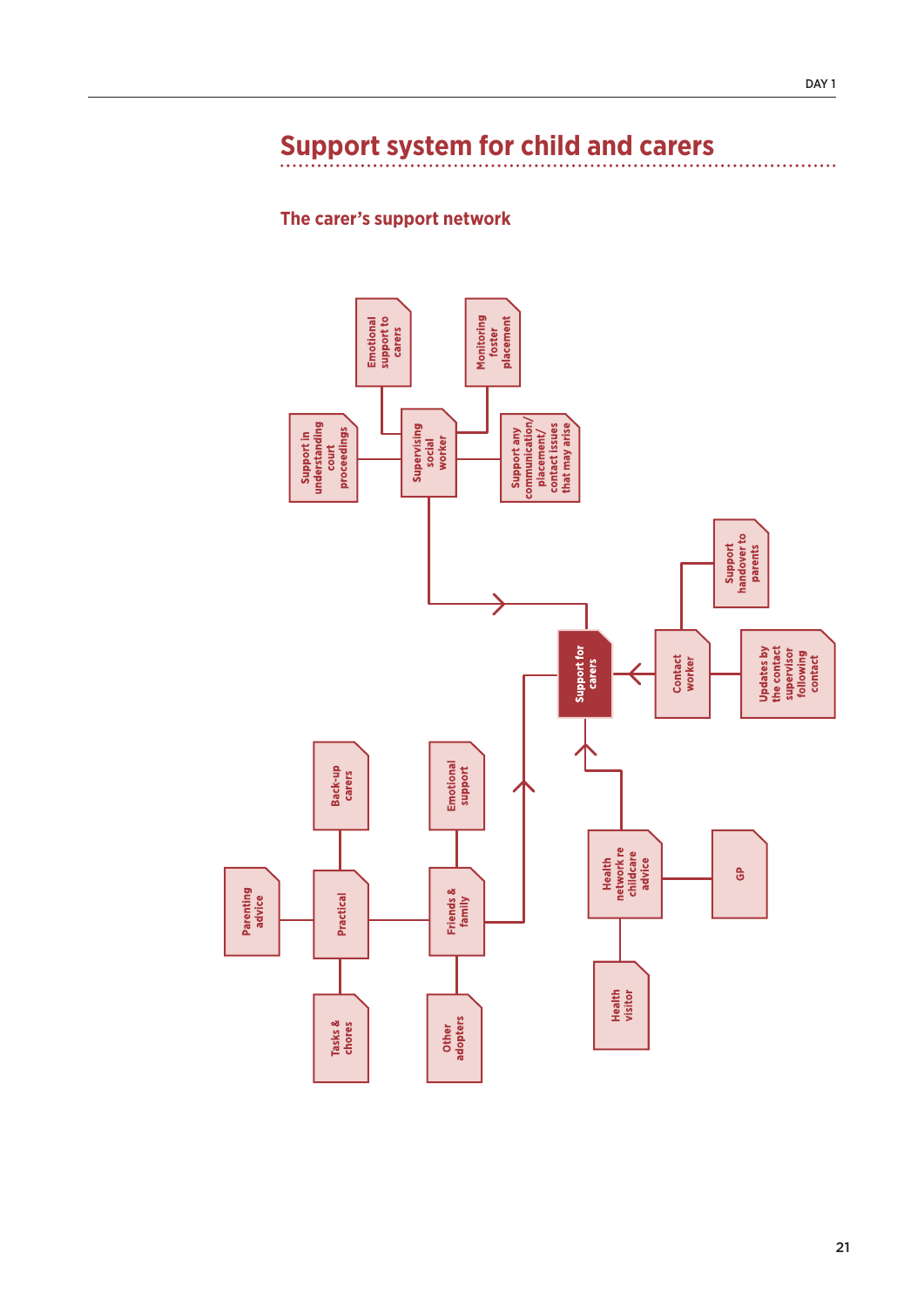### **Benefits and challenges of concurrent planning**

### **For the child**

| <b>Benefits</b>                                                                                                                                                                                                                                                                                                                                                                                                 | <b>Challenges</b>                                                                                                                                                                                                                                                                                                                                                                      |
|-----------------------------------------------------------------------------------------------------------------------------------------------------------------------------------------------------------------------------------------------------------------------------------------------------------------------------------------------------------------------------------------------------------------|----------------------------------------------------------------------------------------------------------------------------------------------------------------------------------------------------------------------------------------------------------------------------------------------------------------------------------------------------------------------------------------|
| Form secure attachment<br>Fewer broken attachments<br>More stability - fewer moves<br>Carers can build bond and<br>relationship with the child<br>Carers can build relationship with<br>parents<br>Fewer gaps in knowledge of child's<br>history if they go on to adopt<br>Consistent parenting experience<br>Responsive attuned parenting<br>Quality of care<br>Photos from early on - whatever the<br>outcome | Uncertainty has an emotional<br>impact on a child<br>Heightened anxiety in atmosphere<br>around child<br>Contact - different styles of care<br>and interaction<br>When older, will child question<br>why not within family (like any<br>other adopted child)<br>Emotional impact of managing<br>rehabilitation - intense feelings<br>(like a child moving from their<br>foster family) |

### **For the parent(s)**

| <b>Benefits</b>                                                                                                                                                                                                                                                                                                           | <b>Challenges</b>                                                                                                                                                                                                                         |
|---------------------------------------------------------------------------------------------------------------------------------------------------------------------------------------------------------------------------------------------------------------------------------------------------------------------------|-------------------------------------------------------------------------------------------------------------------------------------------------------------------------------------------------------------------------------------------|
| Opportunity to build relationship with<br>people who may go on to adopt their<br>child – greater sense of "where" child<br>is growing up<br>Opportunity for child to be reunited<br>Motivation – early permanence may<br>galvanise efforts to make changes<br>- absolutely clear to parents that<br>adoption is an option | Perception that decision has<br>already been made<br>Greater anger at system<br><b>Frustration at limited timeframe</b><br>(as with other proceedings)<br>Stress/challenge of meeting<br>carers who might keep their child<br>permanently |
| More likely to have direct contact<br>post adoption; quality of indirect<br>contact likely to be better<br>Family members may respond to<br>situation and come forward                                                                                                                                                    | Constant stress of contact at<br>a time when trying to make<br>lifestyle change, e.g. reduce drug<br>use (similar to if a child is in a<br>mainstream foster placement)                                                                   |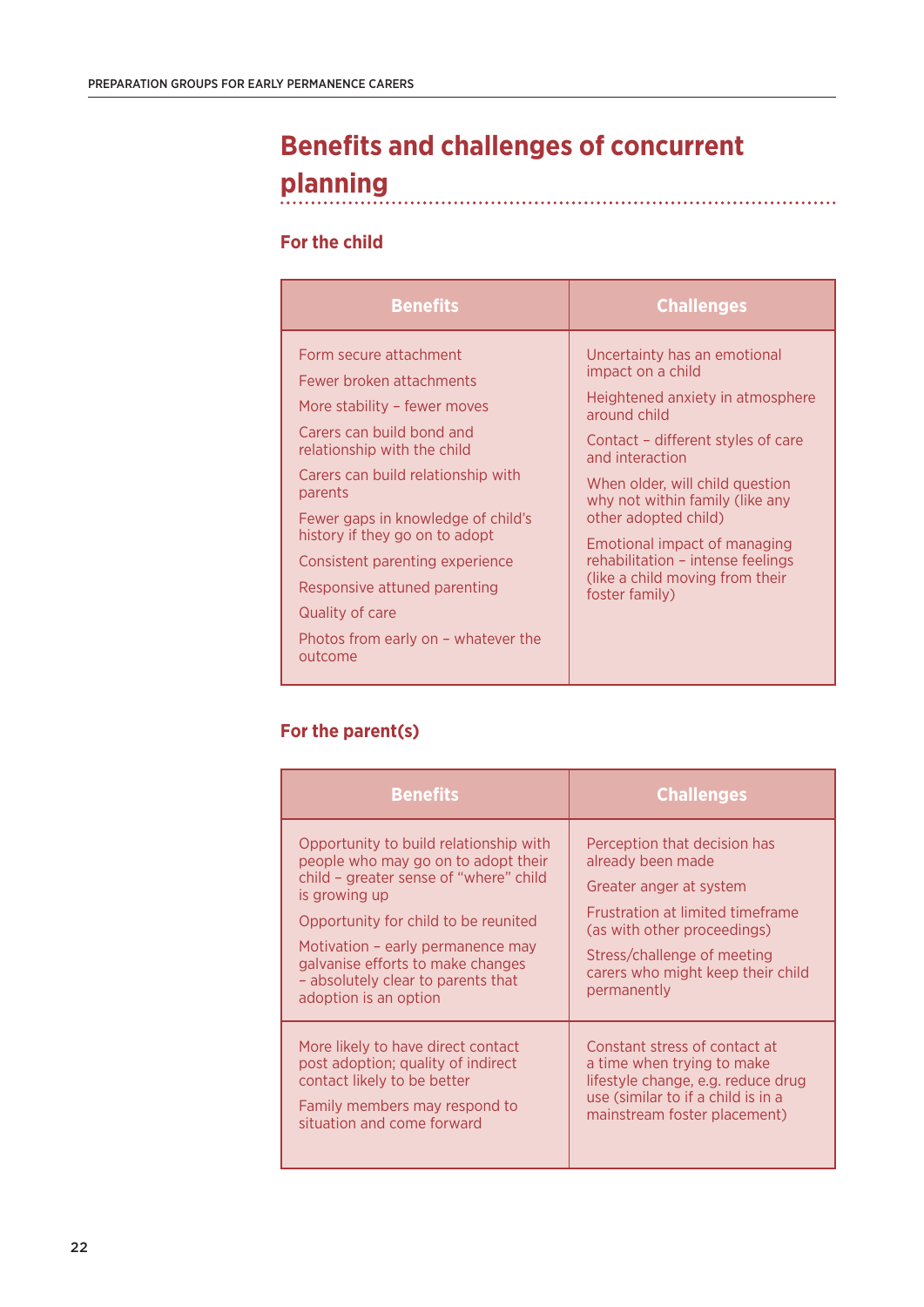### **For the early permanence carers**

| <b>Benefits</b>                                                                                                                                                                                                                                                                                                                                                                                                                                                                                                                                                                                           | <b>Challenges</b>                                                                                                                                                                                                                                                                                                                                                                                                                     |
|-----------------------------------------------------------------------------------------------------------------------------------------------------------------------------------------------------------------------------------------------------------------------------------------------------------------------------------------------------------------------------------------------------------------------------------------------------------------------------------------------------------------------------------------------------------------------------------------------------------|---------------------------------------------------------------------------------------------------------------------------------------------------------------------------------------------------------------------------------------------------------------------------------------------------------------------------------------------------------------------------------------------------------------------------------------|
| Full involvement in life of child from<br>an early age for carers and for their<br>family and friends<br>Knowledge of child's development<br>- ability to share early memories<br>should they go on to adopt<br>Full history of child - direct<br>knowledge of parents<br>Child will know that carers tried to<br>help parents<br>Knowing that this is the best form of<br>care for the child<br>Sense of satisfaction at helping<br>the baby and parents whatever the<br>outcome<br>In many cases affirmation of carers as<br>adopters by parents<br>There may be a positive impact on<br>birth children | Contact sessions and relationship<br>with the child's family<br>Meeting with and working with<br>parents causing uncertainty<br>Coping with questions from family<br>and friends<br><b>Potential loss</b><br>Emotional impact on birth<br>children<br>Managing work and employment<br>- leaving at short notice (statutory<br>adoption leave)<br>Placements can be made very<br>speedily<br>Uncertainty re: timeframe of<br>placement |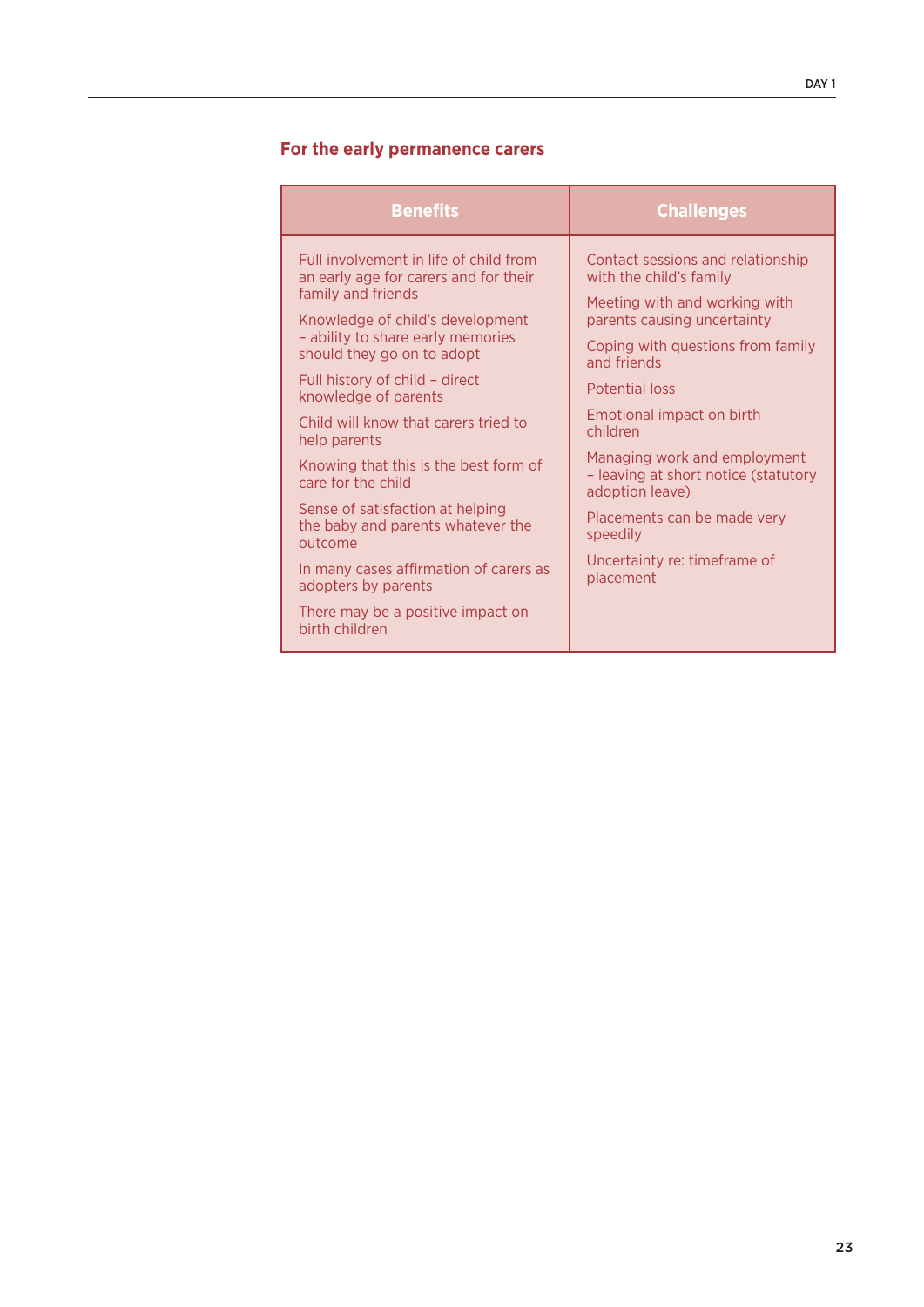## **Early permanence carers and Statutory Adoption Leave and Pay from 5 April 2015**

Since April 2015, there have been a number of changes to adoption leave and pay, and early permanence carers are now eligible for Statutory Adoption Leave (SAL) and Statutory Adoption Pay (SAP) from the beginning of the placement, i.e. when the child has been placed with them as a fostered child.

The child must be placed with the carers under s.22c of the Children Act 1989, which is the case with placements with early permanence carers (concurrent planning, foster to adopt or Fostering for Adoption carers). The local authority must provide a letter to the carer(s) notifying them of the proposed placement of the child and stating that the placement is being made under s.22c(9B)(c); this is the equivalent of a matching certificate in confirming for employers eligibility for SAP and SAL.

Carers are not entitled to additional leave or pay if or when the placement then becomes an adoptive placement.

From the same date, prospective early permanence carers adopters who are expecting a child to be placed will be entitled to time off on five occasions (main adopter) or two occasions (secondary adopter) for adoption appointments, e.g. introductory meetings with the child, planning meetings or visits to nursery or schools.

There is no qualifying period in employment for eligibility for SAL; however, carers/adopters are only entitled to SAP if they have worked for their employer for 26 weeks and have received a minimum level of weekly pay. SAP is 90 per cent of average weekly earnings for six weeks, followed by a flat rate (currently £139.58) or 90 per cent weekly earnings, whichever is lower, for 33 weeks. Some employers provide terms and conditions of service that are more generous.

Shared parental leave is being introduced for all new parents, including adopters. There is a 26-week qualifying period in employment; the adopter or partner must be eligible for SAP or paternity pay. Up to 52 weeks, parental leave can be shared between two partners.

Self-employed adopters are not entitled to SAP.

Where a placement does not proceed to adoption (e.g. where the child is reunified with a family member), the carers can continue to take the leave already booked, or they can bring it to an end eight weeks before the planned end. There is no requirement to repay the SAP. A carer or adopter on adoption leave continues to accrue entitlement to adoption leave and pay.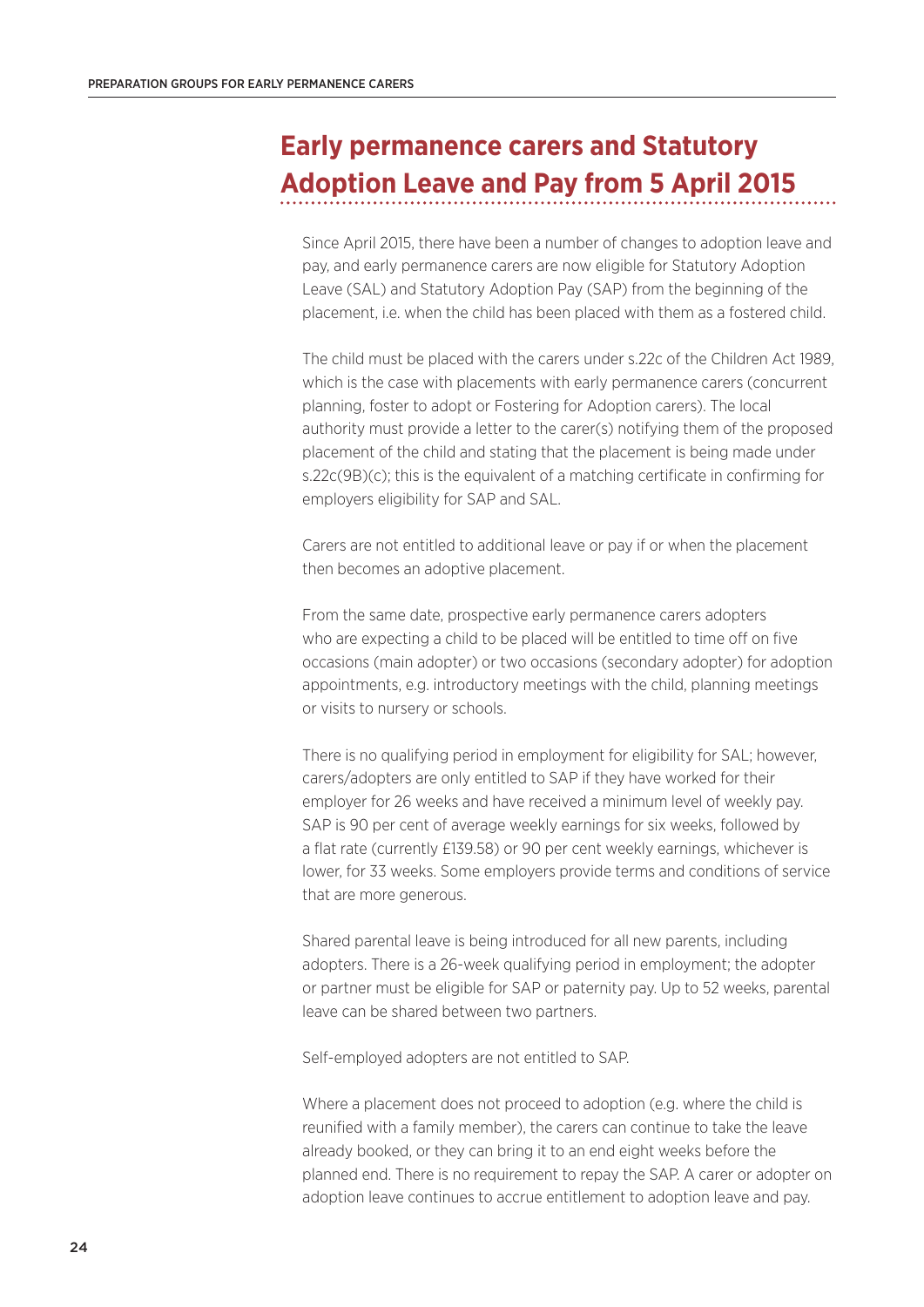### **Further information is available from:**

#### Government information website

www.gov.uk/adoption-pay-leave www.gov.uk/plan-adoption-leave

#### ACAS

www.acas.org.uk/index.aspx?articleid=1828

#### Citizens Advice Bureau

www.adviceguide.org.uk/england.htm

### Adoption UK www.adoptionuk.org

### References

The change in rate of adoption pay was introduced in the Children and Families Act 2014 s.124 (rate of statutory adoption pay): www.legislation.gov.uk/ukpga/2014/6/section/124/enacted

Information about shared parental leave: www.gov.uk/shared-parental-leave-and-pay-employer-guide/overview

The introduction of adoption leave and pay for prospective adopters starting a fostering for adoption placement is under the Children and Families Act 2014, s.121:

www.legislation.gov.uk/ukpga/2014/6/section/121/enacted

The right to time off during introductions was introduced in the Children and Families Act 2014, s.128: www.legislation.gov.uk/ukpga/2014/6/section/128/enacted: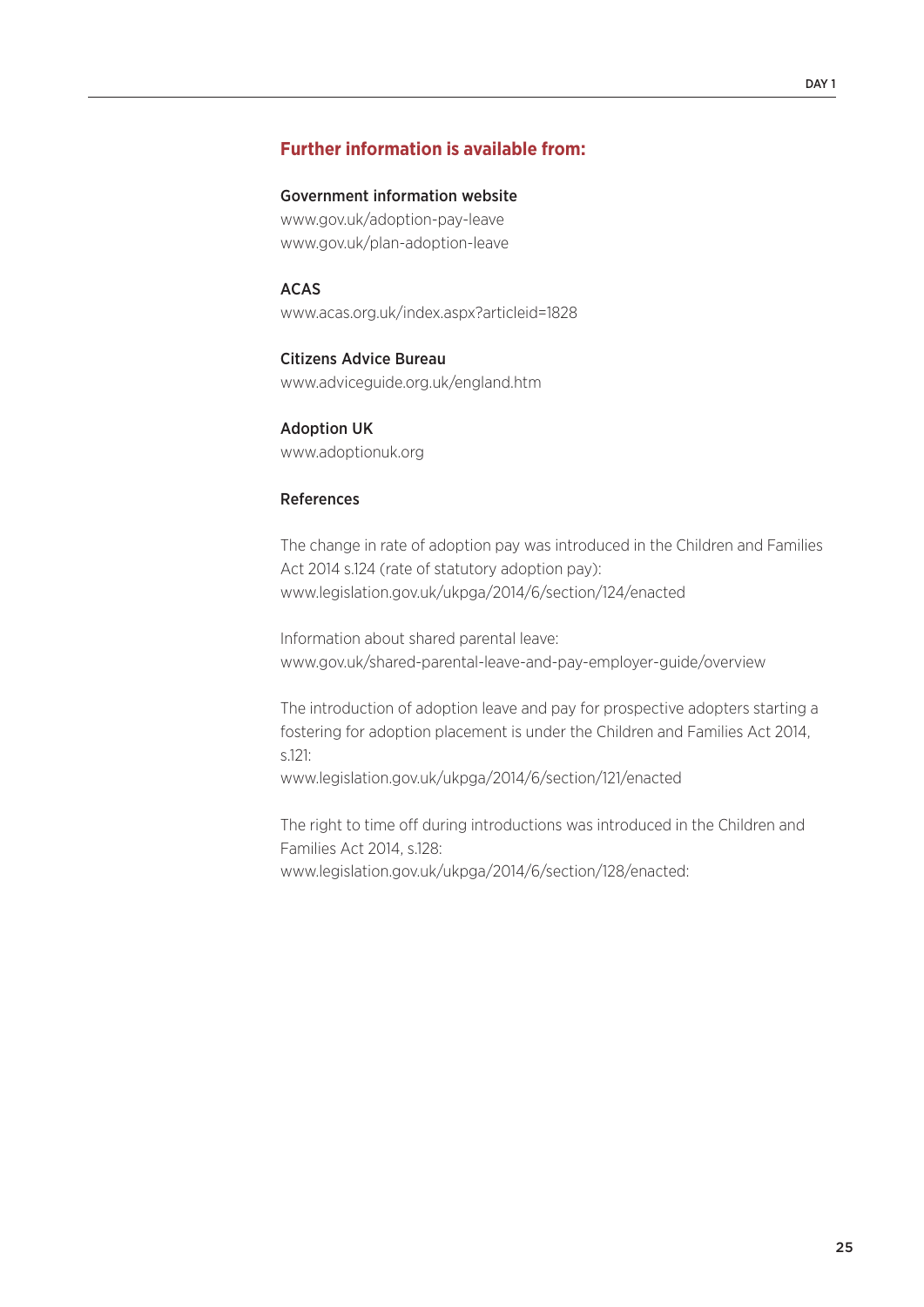### **Day 1: PowerPoint slides**



• Who can be an early permanence carer?

6

- Consider the impact of becoming an early permanence carer
- Understand the importance of support for you and the child

26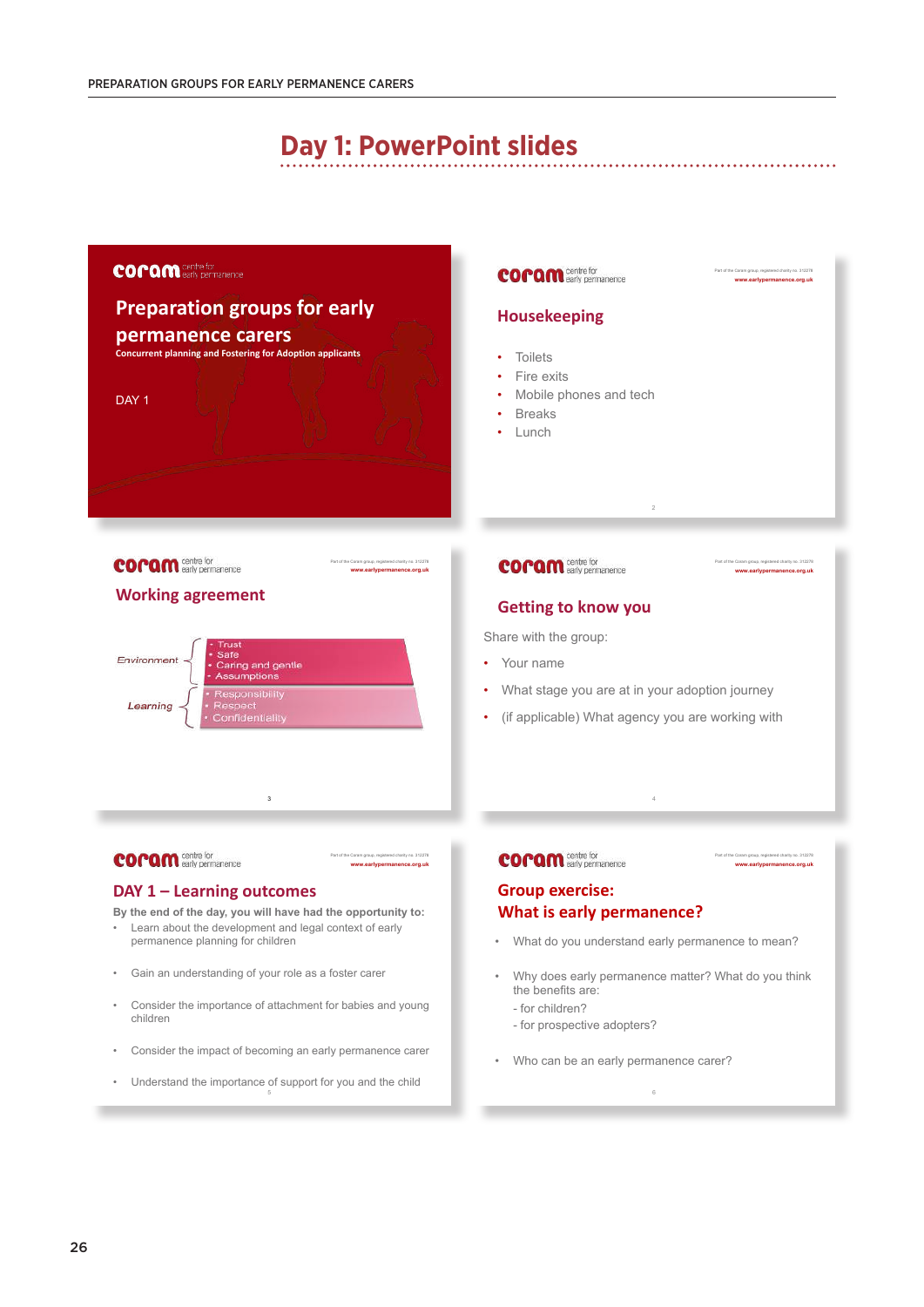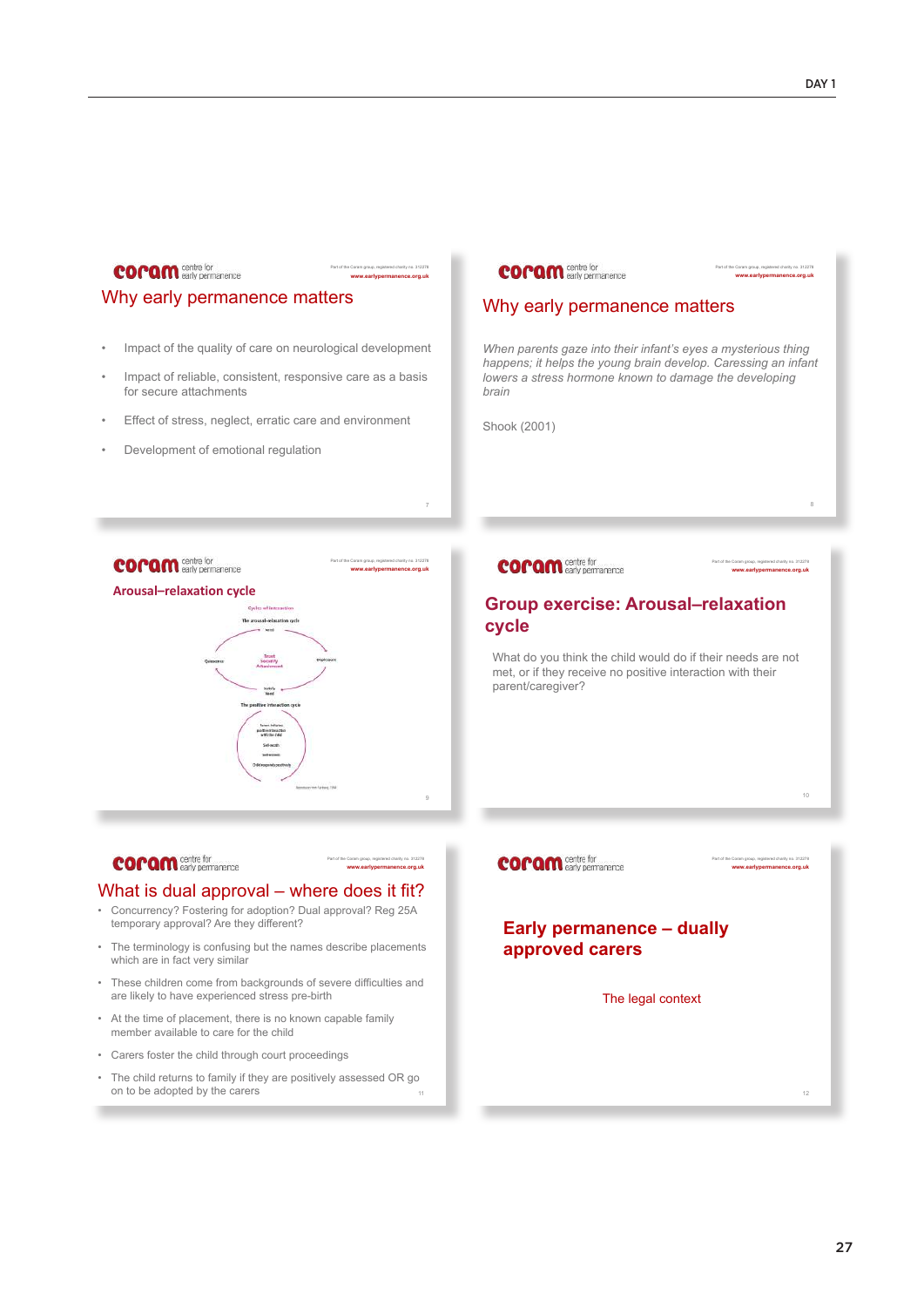### **COPAM** centre for

### The legal process

- Pre-proceedings child protection conference, family group conference, legal planning meeting
- Initial hearing interim care order and placement early permanence carer/s or, e.g. residential placement
- Possible issues leading to subsequent request for early permanence placement – breakdown of residential placement, need for change of foster carers, negative parenting assessment later in proceedings
- Possible issues leading to uncertainty for early permanence carers with child in placement – unknown family member comes forward to be assessed part-way through proceedings

#### **COPAM** centre for Part of the Coram group, registered charity no. 312278 **www.earlypermanence.org.uk** The role of the Children's Guardian

- A Children's Guardian is appointed by the court to provide an independent overview of proceedings and promote the best interests of the child
- Children's Guardians are social workers
- They work for an independent organisation, CAFCASS (Children and Family Court Advisory and Support Service)
- They will visit the child at least once or twice during proceedings, they may attend meetings, etc, and will meet the child's parents
- They liaise with professionals working with the child
- They provide a report stating their views and making a recommendation to the court about the appropriate care plan for the child

### **COPAM** centre for

#### Part of the Coram group, registered charity no. 312278 **www.earlypermanence.org.uk**

15

17

Part of the Coram group, registered charity no. 312278 **www.earlypermanence.org.uk**

#### **Contact**

- Contact takes place in many cases but not all, e.g. sometimes parents do not engage with contact right from the start
- Where it does take place, the purpose is to maintain a bond with parents until a final decision is made as to the plan for the child
- The starting point for children who are "looked after" by the local authority is that there will be "reasonable" contact between the child and parents and any significant people, e.g. siblings, grandparents
- Contact research has evidenced that consistent quality contact is more important than the frequency of contact – frequency of contact has reduced over the years from sometimes being almost daily to on average three times per week – but this is up to the judge, who decides on contact arrangements

### **COPAM** centre for

#### Part of the Coram group, registered charity no. 312278 **www.earlypermanence.org.uk**

14

Part of the Coram group, registered charity no. 312278 **www.earlypermanence.org.uk**

### Court proceedings

- The court is guided by the Children Act 1989 Act, which states that the child's welfare is the court's paramount consideration
- The child will have a Children's Guardian and solicitor appointed by the court to ensure the best interests of the child are central to proceedings and that the child's views are represented
- The court must avoid delay in conducting proceedings in respect of the child
- The Children and Families Act 2014 legislated that childcare proceedings take place within 26 weeks, i.e. to point of final care plan, i.e. rehabilitation of placement order, although there may be extensions

### **COPAM** centre for

### Court proceedings

- The local authority and court have a duty to be satisfied that the child cannot be raised by their parents or within the family or by connected persons, before making alternative arrangements
- Any plans for assessments and plans for contact during proceedings will be agreed at the first hearing and the timetable to final hearing will be set out – although be mindful that this can change, i.e. if a family member comes forward

### **COPAM** centre for

#### Part of the Coram group, registered charity no. 312278 **www.earlypermanence.org.uk**

16

### Connected persons assessments

- Family members or someone who has a significant link to the child, e.g. a close family friend, may be assessed in order to determine if they could care for the child
- The assessment is completed by a social worker
- It is not the same as an adoption assessment as well as parenting capacity, they assess if they can keep the child safe from, and manage boundaries with, parent/s whom they probably know well
- The timeframe for these assessments can vary but ideally they average 10–12 weeks
- Therefore, if someone presents later in proceedings, this can lead to delay of the 26-week timeframe – this may be agreed by the judge as being in the interests of the child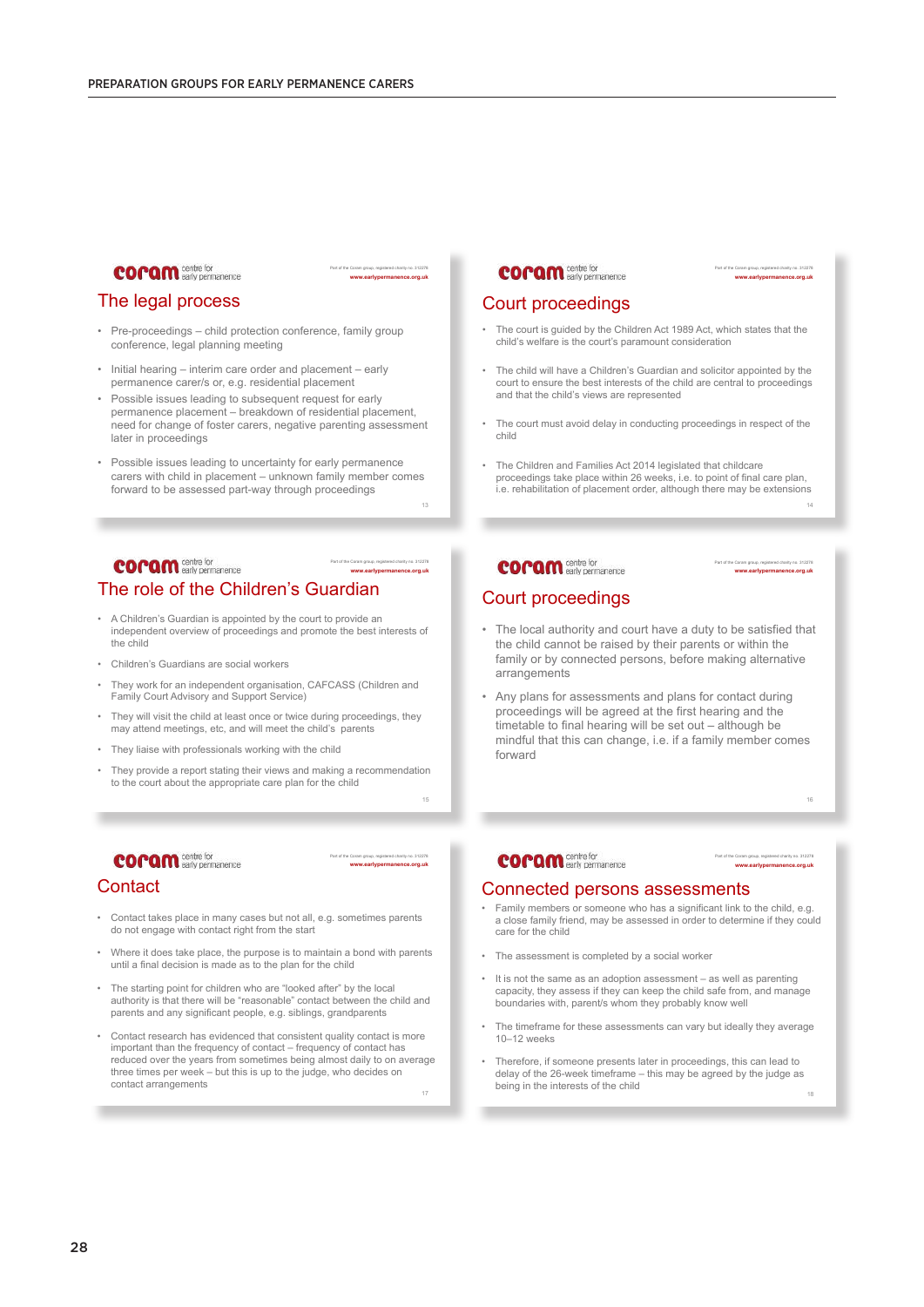Part of the Coram group, registered charity no. 312278 **www.earlypermanence.org.uk**

#### **COPAM** centre for

#### Final hearing in care proceedings

- Final hearings can take a number of days the judge hears all the necessary evidence before making such a major decision
- The local authority files a statement and final care plan recommending what they view is in the best interests of the child and evidencing why
- The Children's Guardian also submits a report stating their view
- The parents file a statement of their position
- Any expert reports are also considered, e.g. parenting assessments, birth family assessments, psychiatric reports
- These documents and verbal evidence are the basis upon which the judge decides the child's future placement
- The judge may decide that the child can return home or to extended family. Alternatively, the judge may make a placement order

#### **COPAM** centre for Adoption orders

Part of the Coram group, registered charity no. 312278 **www.earlypermanence.org.uk**

Part of the Coram group, registered charity no. 312278 **www.earlypermanence.org.uk**

19

Part of the Coram group, registered charity no. 312278 **www.earlypermanence.org.uk**

- Once approved by the agency decision-maker, prospective adopters can apply to the court for an adoption order after the child has been in placement for 10 weeks. In most early permanence placements, this will be straight away as the child will have been fostered for longer than this
- The judge considers the evidence, decides that adoption is in the child's best interests and makes an adoption order.
- Adoption permanently transfers parental responsibility to the adoptive parents
- An adoption order extinguishes the parental responsibility of parents and of the local authority
- Parents can seek the court's leave to oppose the adoption; the judge will decide whether to give leave to oppose based on the evidence put forward there needs to be a significant change of circumstances
- Contact orders can be made in adoption but are rare. Post-adoption contact arrangements are usually made by agreement and recorded on file

### **coram** centre for

### Early Permanence Training

**Session 2 Being a foster carer**

### **COPAM** centre for

### A foster placement becomes an adoptive placement

- Once the judge has made a placement order, plans can be made for adoption
- Where the child has been placed with early permanence carers, the local authority adoption panel must still consider the proposed match for the carers to become prospective adopters for the child
- After the panel, the local authority agency decision-maker must agree that the match is appropriate and in the child's best interests
- The carers will be invited to attend the matching panel with their social worker and the child's social worker

 $\overline{20}$ 

Part of the Coram group, registered charity no. 312278

#### **COPAM** centre for **www.earlypermanence.org.uk** Assessment and approval for early permanence carers Dual approval

- The assessments include:
	- ability to manage a multitude of uncertainties, delays,
	- unexpected turns, i.e. the child returning to family - being a foster carer
	-
	- uncertainties about the child's development - belief in the ethos of early permanence

#### Fostering for Adoption

• Approved adopters who wish to be approved as foster carers for a particular child by the agency decision-maker also need similar preparation and assessment

22

 $24$ 

### **coram** centre for

#### Part of the Coram group, registered charity no. 312278 **www.earlypermanence.org.uk**

### Being a foster carer

- Early permanence carers are approved as foster carers and adopters
- When the child is placed with them, it is a foster placement under Fostering Regulations 2011
- Foster carers sign a fostering agreement when they are approved; it includes agreement to attend training and to inform the local authority of any change of circumstances
- Foster carers are part of the professional network around the child; their role is to care for the child on a day-to-day basis and work with the child's social worker and others to ensure their needs are met.

23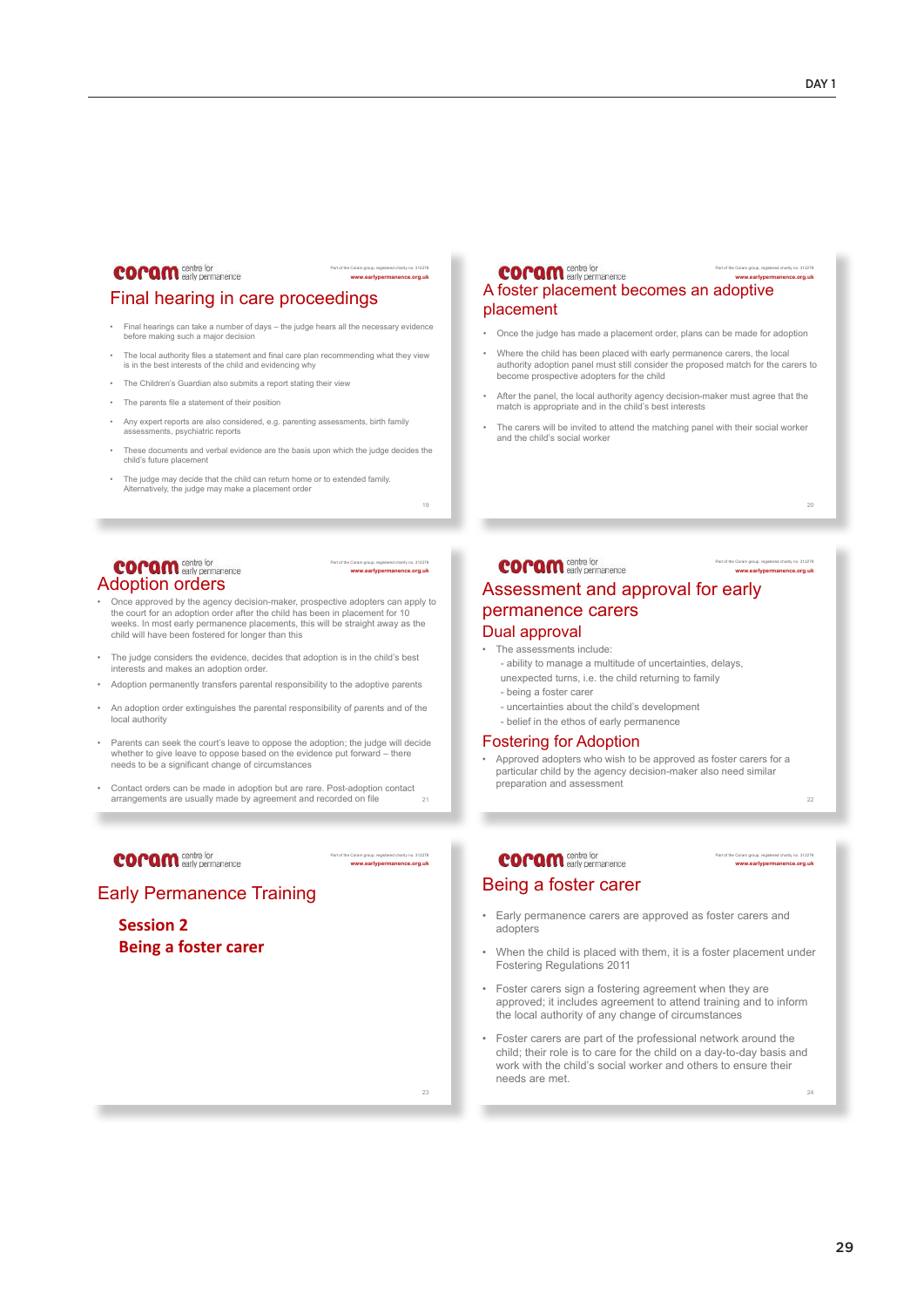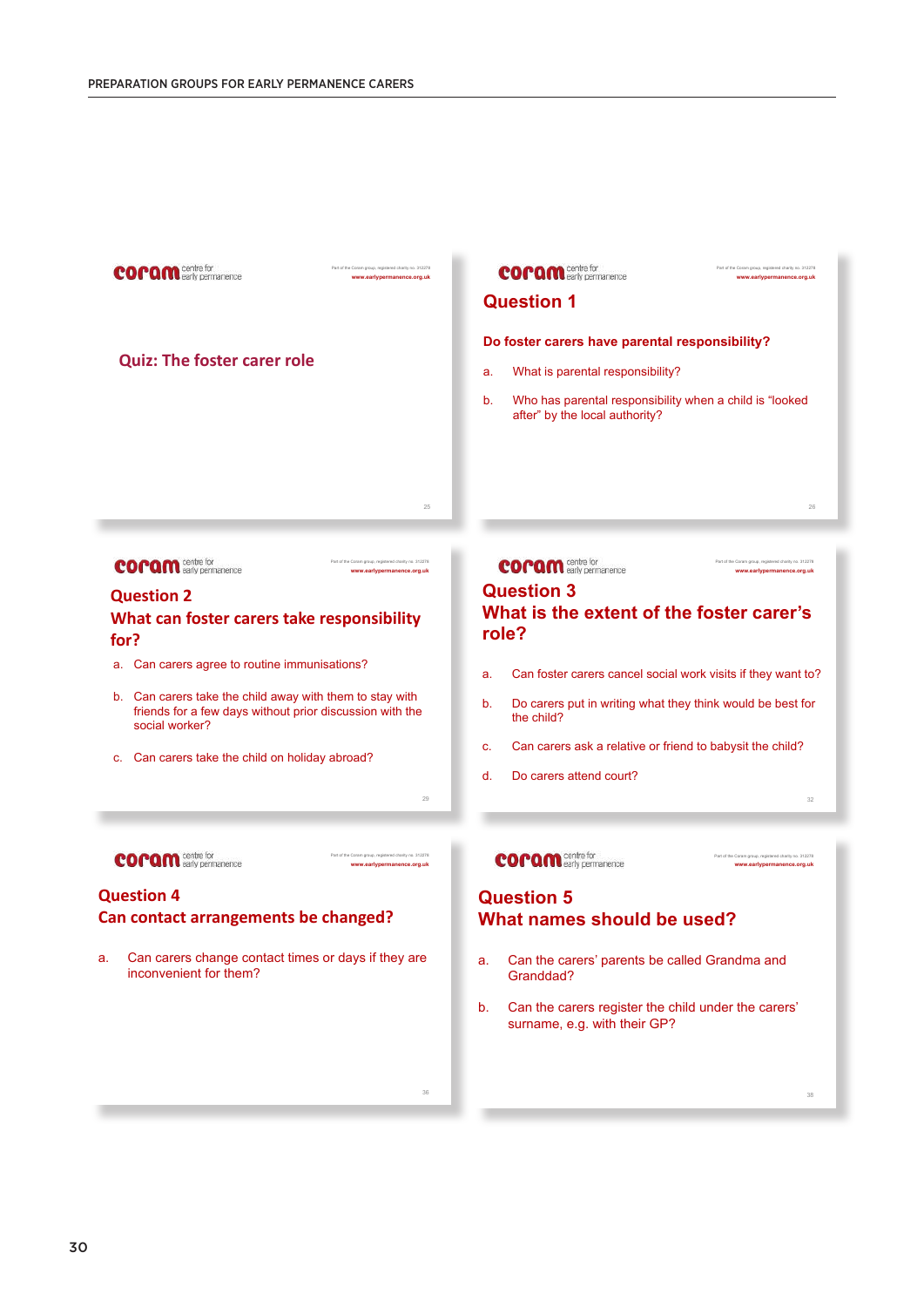| <b>COPAM</b> centre for<br>Part of the Coram group, registered charity no. 312278<br>www.earlypermanence.org.uk<br><b>Question 6</b><br>Who makes the decisions?                                                                                                                                                                                                                                                                                                           | <b>COPAM</b> centre for<br>Part of the Coram group, registered charity no. 312278<br>www.earlypermanence.org.uk               |
|----------------------------------------------------------------------------------------------------------------------------------------------------------------------------------------------------------------------------------------------------------------------------------------------------------------------------------------------------------------------------------------------------------------------------------------------------------------------------|-------------------------------------------------------------------------------------------------------------------------------|
| Suppose the carers usually go to church but the<br>a.<br>parents don't want their child to go with them – who<br>decides?<br>If the parents want the baby to start on solids at four<br>b.<br>months, do carers have to comply with their wishes?                                                                                                                                                                                                                          | <b>Question 7</b><br>Can carers claim child benefit?                                                                          |
| 40<br>Part of the Coram group, registered charity no. 312278                                                                                                                                                                                                                                                                                                                                                                                                               | 42<br>Part of the Coram group, registered charity no. 312278                                                                  |
| <b>COPOM</b> centre for<br>www.earlypermanence.org.uk<br><b>Fostering requirements</b>                                                                                                                                                                                                                                                                                                                                                                                     | <b>COPAM</b> centre for<br>www.earlypermanence.org.uk                                                                         |
| <b>Assessment</b><br>Carers should have access to early permanence training                                                                                                                                                                                                                                                                                                                                                                                                | <b>Session 3</b>                                                                                                              |
| Carers should identify a back-up carer who would usually be police checked<br>$\bullet$<br>(DBS). This person can step in to care for the child if needed for an emergency<br>or one-off appointments that carers need to attend<br>Post-approval – fostering regulation requirements<br>• Foster carers will be invited to relevant support groups and training sessions<br>relevant to their role<br>Every year the fostering agency will undertake an unannounced visit | <b>Attachment issues for early</b><br>permanence carers                                                                       |
| Carers are placed on the agency's foster carer register – if they remain on the<br>register for 12 months there will be a review of their fostering approval<br>44                                                                                                                                                                                                                                                                                                         | 45                                                                                                                            |
| <b>COPAM</b> centre for<br>Part of the Coram group, registered charity no. 312278<br>www.earlypermanence.org.uk                                                                                                                                                                                                                                                                                                                                                            | <b>COPAM</b> centre for<br>Part of the Coram group, registered charity no. 312278<br>www.earlypermanence.org.uk               |
| Still face experiment                                                                                                                                                                                                                                                                                                                                                                                                                                                      | What is attachment?<br>Attachment is the intense emotional bond that develops from a baby/child to the parent or<br>caregiver |
|                                                                                                                                                                                                                                                                                                                                                                                                                                                                            | . A baby's instinct to form an attachment to their carer is based on the biological drive for<br>protection and security      |
| https://www.youtube.com/watch?v=apzXGEbZht0                                                                                                                                                                                                                                                                                                                                                                                                                                | Attachment is not about love; a child will form an attachment regardless of the nature of the                                 |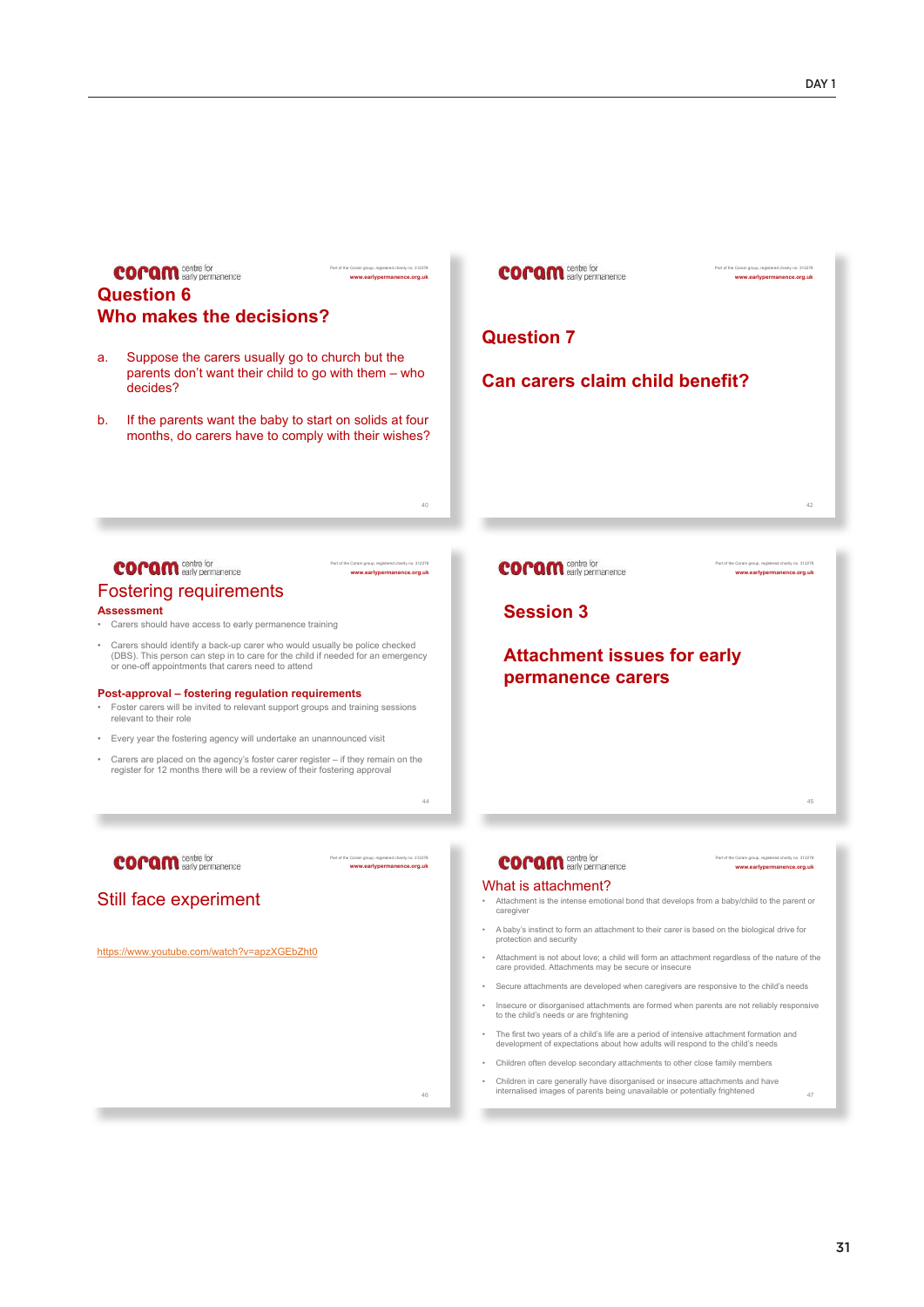## **COPAM** centre for

#### Part of the Coram group, registered charity no. 312278 **www.earlypermanence.org.uk**

#### Bonding

- Parents and main carers develop a bond with the baby or child, recognising her voice and her smell
- In a birth family, the mother will have started to bond with the baby before birth. The baby will have sensory familiarity with the birth mother
- A baby from a troubled background may be born already sensitive to raised voices
- Where a baby is placed in foster care, the separation is likely to be distressing for the mother
- Carers will have had limited time and opportunity to begin bonding before the baby is placed with them and the baby may not easily learn to trust and respond positively to the carer

48

#### **coram** centre for Part of the Coram group, registered charity no. 312278 **www.earlypermanence.org.uk** How does a secure attachment develop?(1)

- There is a cycle of interaction between baby and carer that develops secure attachment: when the baby needs attention, e.g. hungry or uncomfortable, the carer, attuned to the baby, reads the baby's cues and responds – meeting the need or providing reassurance – containing and calming the distress
- Attunement means "riding the same emotional contour" as the child and guiding them back to security and safety
- A baby or child whose needs for security and containment are consistently met will develop a sense of trust that her needs will be met

#### **COPAM** centre for

#### Part of the Coram group, registered charity no. 312278 **www.earlypermanence.org.uk**

#### Issues for early permanence carers (1)

- High or frequent levels of stress are not good for babies
- A baby who has been exposed to drugs or alcohol, or who has experienced neglectful, poor or inconsistent care, or who has had moves and changes of carer, will have experienced stress
- If an infant has been cared for by a parent, other relative or foster carer, the different patterns of attachment will impact on the baby's internalised expectations of parental figures. Learning to trust a new carer will require time and steady reassurance

#### **COPAM** centre for

#### How does attachment develop?

- From their earliest weeks, babies behave in ways that attract and respond to their caregivers, e.g. smiling
- From as early as eight weeks, babies begin to discriminate between familiar and unfamiliar adults and to become particularly responsive to the main caregiver
- As the baby becomes mobile, she can use the carer as a base from which to explore, and as a secure haven if distressed or alarmed
- By this stage, a baby has a highly developed ability to discriminate between adults and has learned what (and whether) the adult can be relied on to provides security and to meet his/her needs

49

Part of the Coram group, registered charity no. 312278 **www.earlypermanence.org.uk**

Part of the Coram group, registered charity no. 312278 **www.earlypermanence.org.uk**

**www.earlypermanence.org.uk**

#### **COPAM** centre for

#### How does a secure attachment develop? (2)

- Neurological and emotional development in the baby are promoted by the calming of stress and pleasurable interaction between baby and carer – this is also the basis for children being able to regulate their emotions as they get older
- Attachment behaviour is behaviour that will bring the baby into proximity with the attachment figure; a child will use attachment behaviour when they are in an unfamiliar or frightening situation. The availability of the attachment figure enables the child to regain a sense of security and equilibrium

#### **COPAM** centre for Part of the Coram group, registered charity no. 312278 Issues for early permanence carers (2)

- During contact, the infant will experience a different style of care and interaction from parents or relatives from that of the early permanence carers
- The care may be less attuned and less responsive to the baby's cues
- The baby will experience discontinuity and may feel a sense of abandonment
- The carer will be concerned and anxious if the baby is upset during or after contact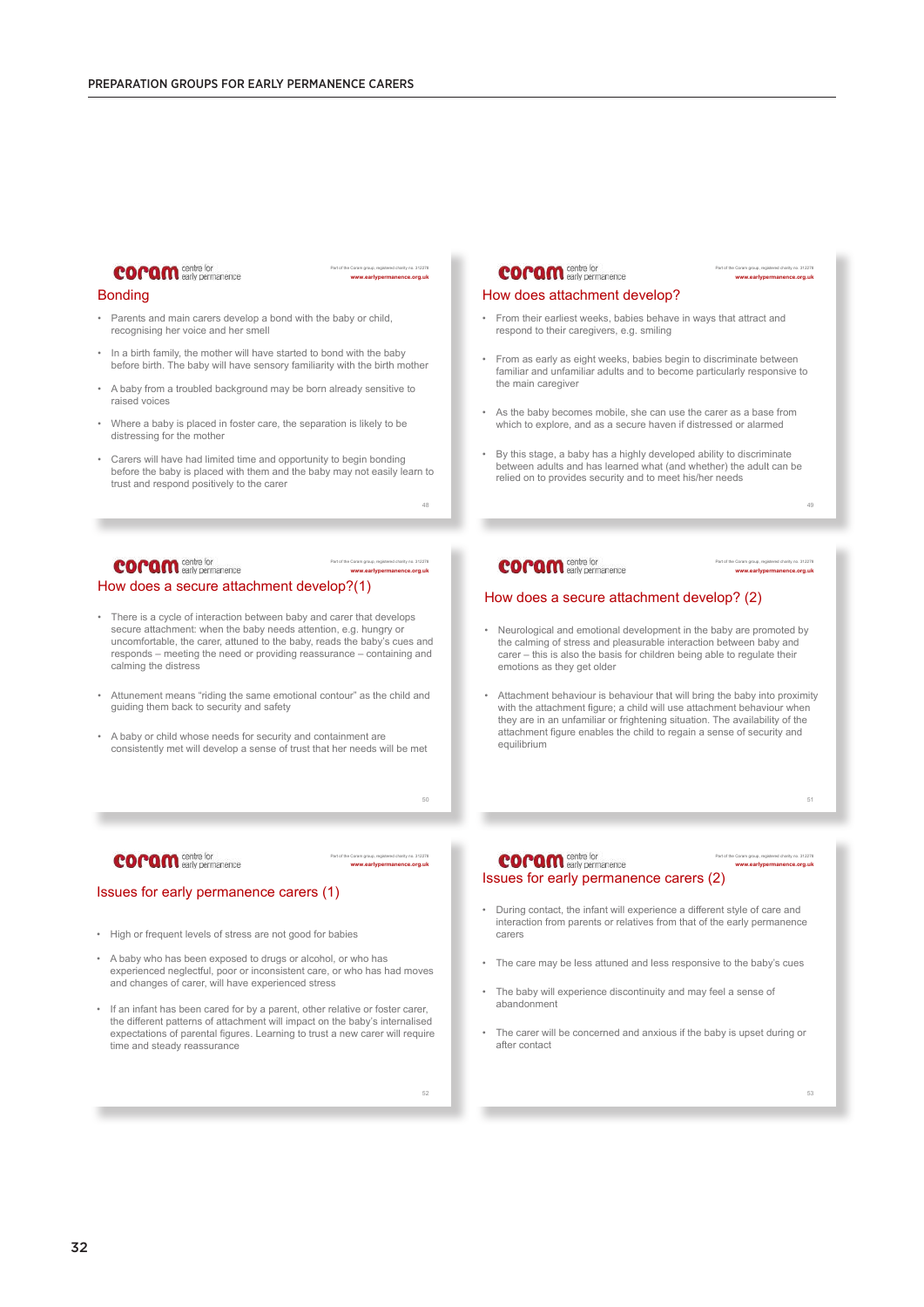#### **COPAM** centre for

Part of the Coram group, registered charity no. 312278 **www.earlypermanence.org.uk**

#### Issues for early permanence carers (3)

- During the period of the court proceedings, the baby will be developing an attachment to the main carer, i.e. the early permanence carers
- Once the baby has settled with the carers, they will be the people most able to calm and restore the baby to equilibrium
- The baby may become upset if the attachment figure is not available; this is stressful for the baby and distressing for the parents and for the carers
- The baby may well require some additional soothing and settling after contact

54

#### **COPAM** centre for

The final decision – rehabilitation to family or plan for adoption?

- If the final decision is a plan for adoption, contact will gradually be reduced over a fixed period
- Where rehabilitation to family is the plan, contact will increase to prepare the baby for a move
- The attachment the child has developed to the carers and their bond to her will be broken and this is a demanding experience for them all
- The child will have to develop an attachment to the new carers usually extended family members who have been positively assessed but the responsive and attuned care the child has received from the early permanence carers will help them to develop new attachments

55

Part of the Coram group, registered charity no. 312278 **www.earlypermanence.org.uk**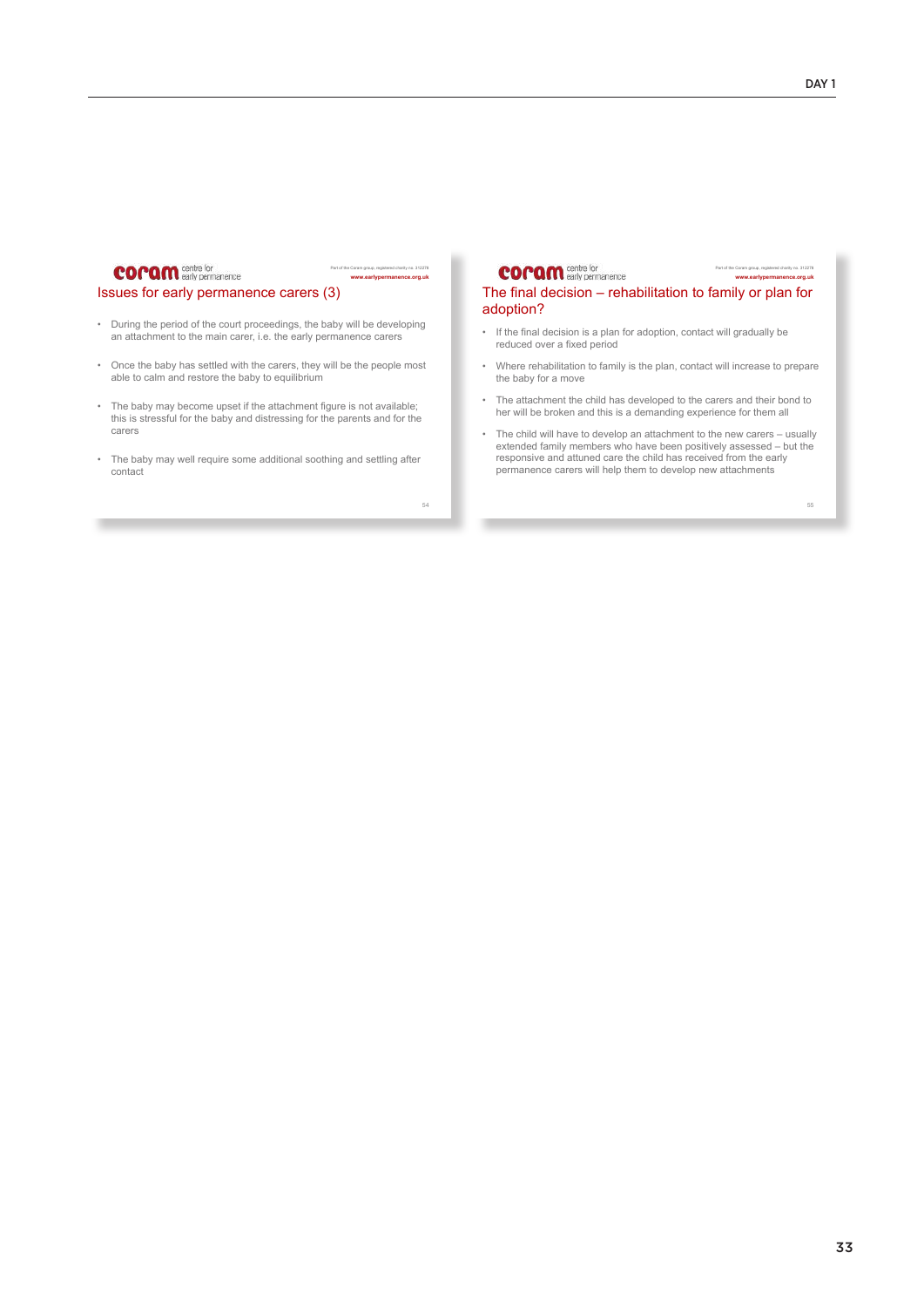# DAY<sub>2</sub> **COURSE CONTENT**

## **Session 1**

# **Managing situations where a child returns to their family**

The role of an early permanence carer is a unique one that provides stability for the child but requires carers to cope with uncertainty, including the possibility of the child returning to their family. The aim of this session is to provide an opportunity for early permanence carers to develop some understanding of the process when this is the plan, and to hear, in a film clip, the reflections of early permanence carers who have been in this position.

## **Session 2**

## **Considering children who need early permanence**

Important, but often limited, information about children for whom early permanence is being considered is conveyed to prospective carers at a very early stage when placements are considered through profiles describing the child and discussion with professionals. The aim of this session is to enable early permanence carers to consider sample profiles, think about what the information may be telling them, and what more they might need to know in order to come to a decision about moving forward to placement.

## **Session 3**

## **Managing contact**

Managing contact between the child and their family can be practically and emotionally complex. The aim of this session is to focus on the experience for the child, the potential impact of contact on all parties, as well as to provide prospective early permanence carers with practical information about their role.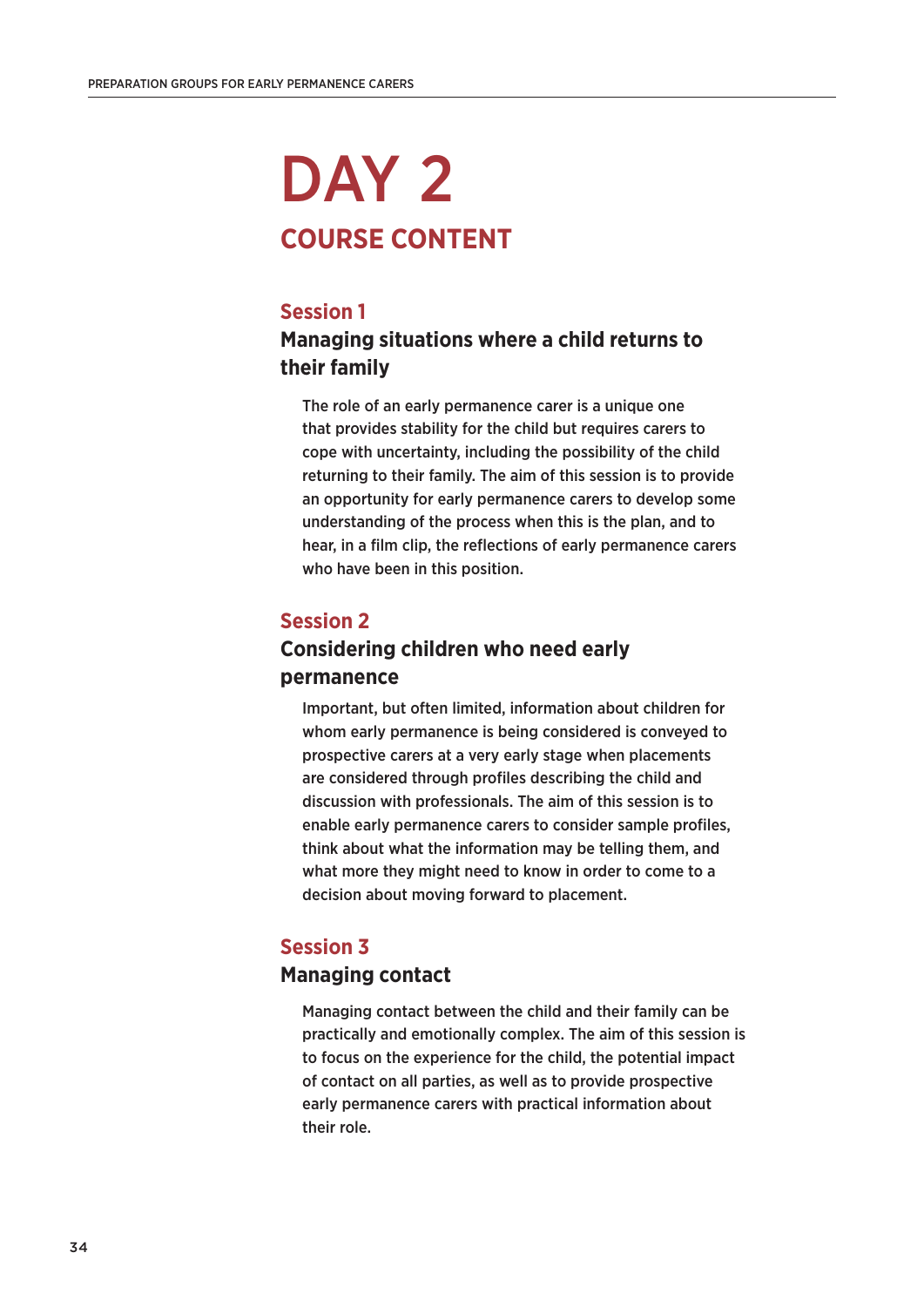## **Session 4**

## **Considering relinquished babies**

Relinquished babies make up a small number of children in early permanence placements. The aim of this session is to provide carers with the opportunity to learn about the early permanence process for placing relinquished babies and other factors they may need to consider.

## **Session 5**

# **Reflections on the day**

The aim of this session is to give participants time to reflect on their learning over the last two days of training, and on the qualities needed by early permanence carers.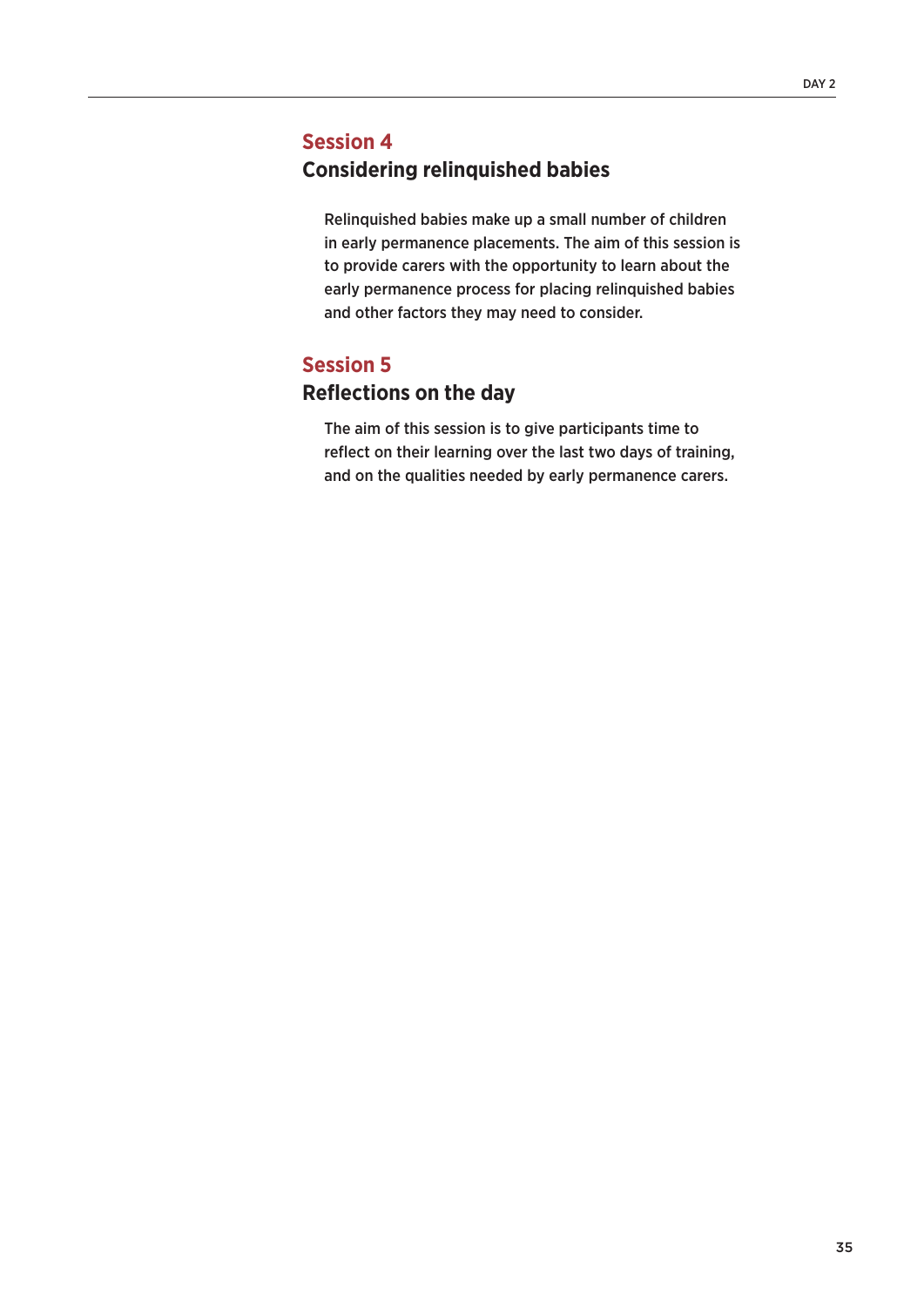# Learning objectives

# **By the end of the day, participants**

# **will have:**

- Considered the experiences of children being placed for early permanence
- Looked at the impact of moving a child back to their family
- Learned about how to support and manage contact between a child and their family

- Considered the specific issues to be considered when a baby is being relinquished
- Reviewed what is involved in becoming an early permanence carer

# **Programme**

| Welcome back                                                             | 10.00-10.45                    |
|--------------------------------------------------------------------------|--------------------------------|
| Session 1 - Managing situations where a child<br>returns to their family | $10.45 - 11.45$                |
| <b>BREAK</b>                                                             | 11.45-12.00                    |
| Session 2 – Considering children who need early permanence               | 12.00-1.00                     |
| <b>LUNCH</b>                                                             | $1.00 - 1.45$                  |
| Session 3 - Managing contact<br>Reviewing a supervised contact report    | $1.45 - 2.30$<br>$2.30 - 3.15$ |
| <b>BREAK</b>                                                             | $3.15 - 3.30$                  |
| Session 4 - Considering relinguished babies                              | $3.30 - 3.45$                  |
| Session 5 - Reflections on the day                                       | $3.45 - 4.25$                  |
| Evaluation sheets and close                                              | $4.25 - 4.30$                  |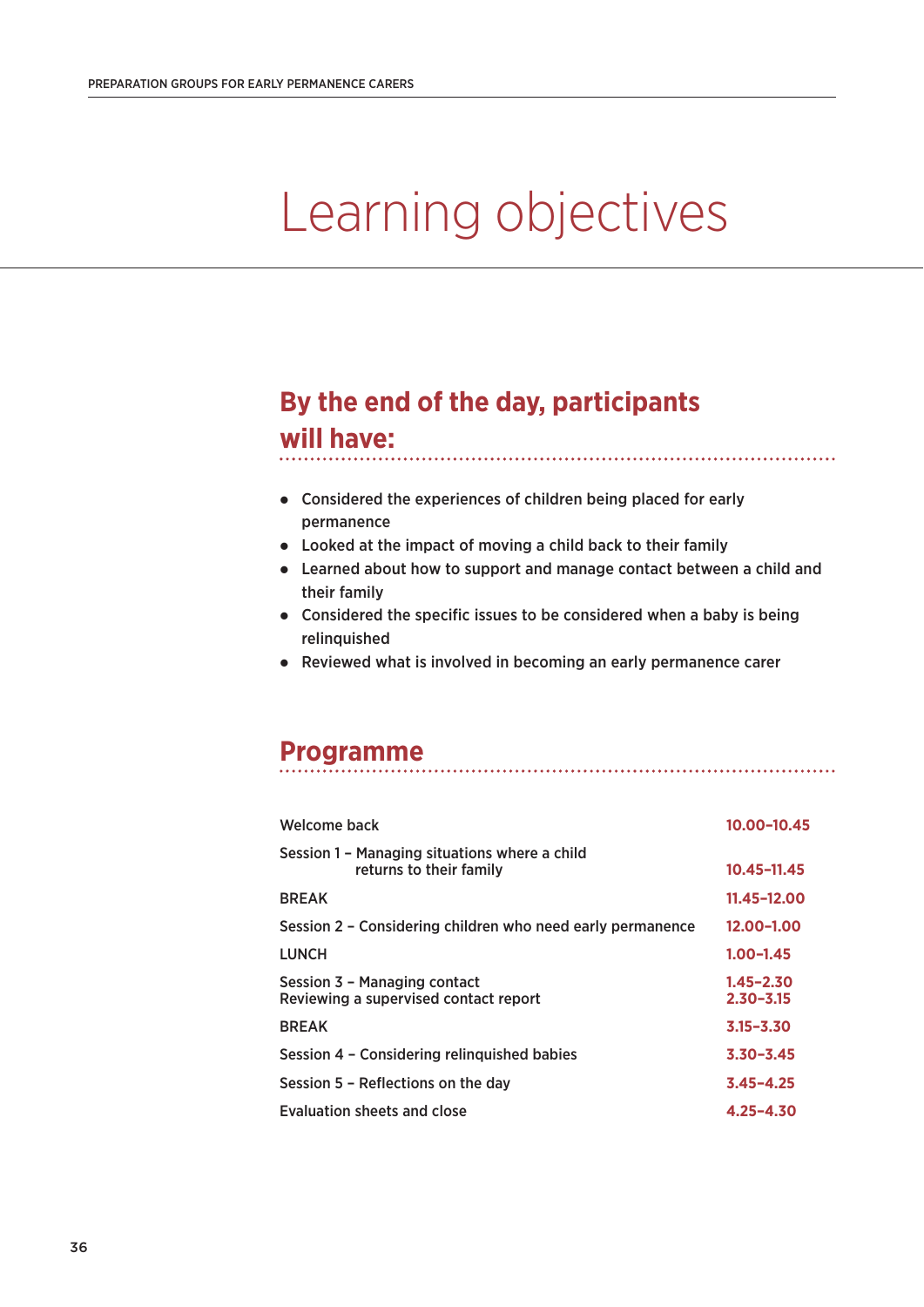# **Children's profiles: Kane**

#### **Small group exercise**

#### **Profile – Kane**

Kane is 18 months old. He was in the care of his parents – Chantelle, who is White British and aged 30, and Simon, who is Black British Caribbean and aged 38 – for the first year of his life. Chantelle has had three other children removed from her care and placed for adoption due to her drug misuse and domestic violence in relation to the respective fathers of her other children. During her pregnancy, Chantelle stopped using drugs, worked with professionals and there were no incidents of domestic violence reported with Simon. Kane is their first child together.

Following a period of time in a family assessment unit, Simon and Chantelle were assessed as able to care for Kane and he remained in their care upon the conclusion of proceedings. However, subsequently Chantelle started to use crack cocaine and heroin again. Professionals involved with the family also became concerned about Simon's controlling behaviours. He did not like Chantelle going out alone and monitored her whereabouts. Subsequently, police were called by neighbours to the house on two occasions following reports of arguments.

The local authority issued proceedings again and Kane was placed in foster care. He has been with a foster family – a couple and their 15-year-old son – since the beginning of proceedings five months ago. There are concerns about the neglect he has experienced in his parents' care – he takes time to build trust with those around him. He is also quiet and has a very limited vocabulary, although the foster family report that he is making progress.

The final hearing is scheduled in eight weeks; however, the foster family are about to go on holiday and cannot take Kane with them. The local authority's plan is for adoption and they are looking for a early permanence placement so that Kane does not experience another change of placement prior to moving to his adoptive family if the court agrees with their recommendation.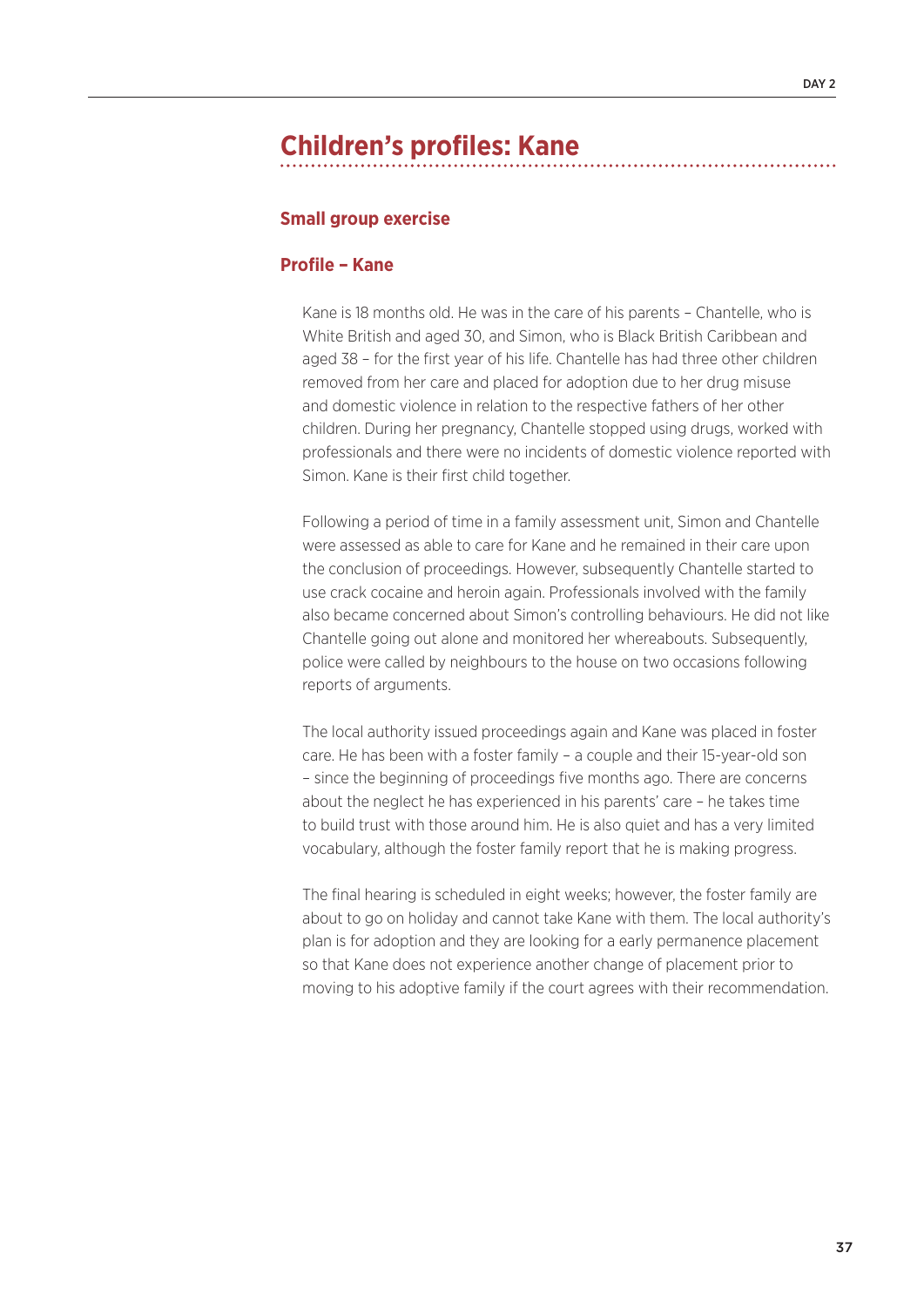| 1. What further information and discussion would you want if you were |
|-----------------------------------------------------------------------|
| considering this placement?                                           |

2. What uncertainties would you have to be prepared to take on with this placement?

3. What might be the care needs of this child?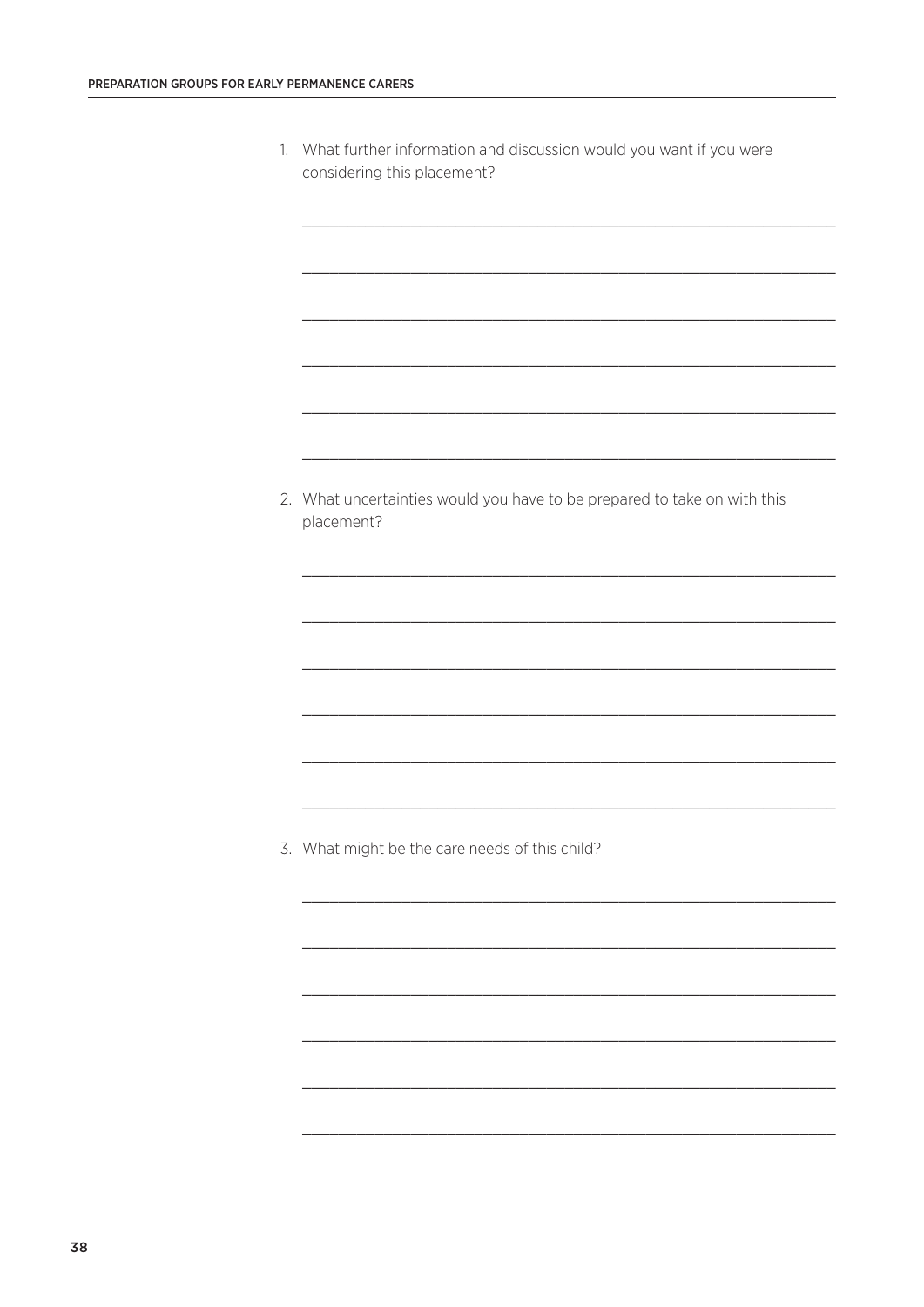# **Children's profiles: Aaron**

#### **Small group exercise**

#### **Profile – Aaron**

Bella's baby (Aaron) is due to be born in five weeks' time. Bella is White British and 22 years old. She is a vulnerable young woman; she has mild/ moderate learning disabilities and receives support from Adult Social Services. A parenting assessment in respect of Bella has concluded that, even with support, she would not be able to meet the needs of a baby.

Bella's family live 180 miles away; her parents are separated and her mother, Mary, cares for Bella's daughter, Lucy, who is two years old. Lucy is unborn Aaron's half-sibling. Her father is not known. The local authority has had concerns about Lucy's care and has found that Mary is not willing to accept support. Bella's brother, who also has mild learning disabilities, lives in the household with Lucy and Mary. Initial enquiries have raised concern about Mary's ability to raise a second grandchild. It is reported that Bella and her mother have a volatile relationship. Bella's contact with Lucy has been intermittent.

The baby's father, Pierre, is 35 years old, of white heritage and from France. Pierre has lived in the UK for a number of years. He has been diagnosed with schizophrenia and has had several hospital admissions. Pierre is unwilling to have a parenting assessment and appears emotionally detached from the plans to be made about the baby. Pierre has family in France, but has not provided information about them or whether they might be able to care for the baby.

Bella and Pierre mostly live together in his flat, but from time to time there has been conflict and she has left; Bella has reported that at these times she has stayed with friends. There have been concerns that she may be being financially exploited by her acquaintances. Adult Social Services has discussed supported accommodation for Bella but she has refused this.

Bella would like to care for the baby with Pierre; she does not want to return to live with her mother, she does not want her mother to look after Aaron. The local authority is seeking an interim care order at birth and would like an early permanence placement.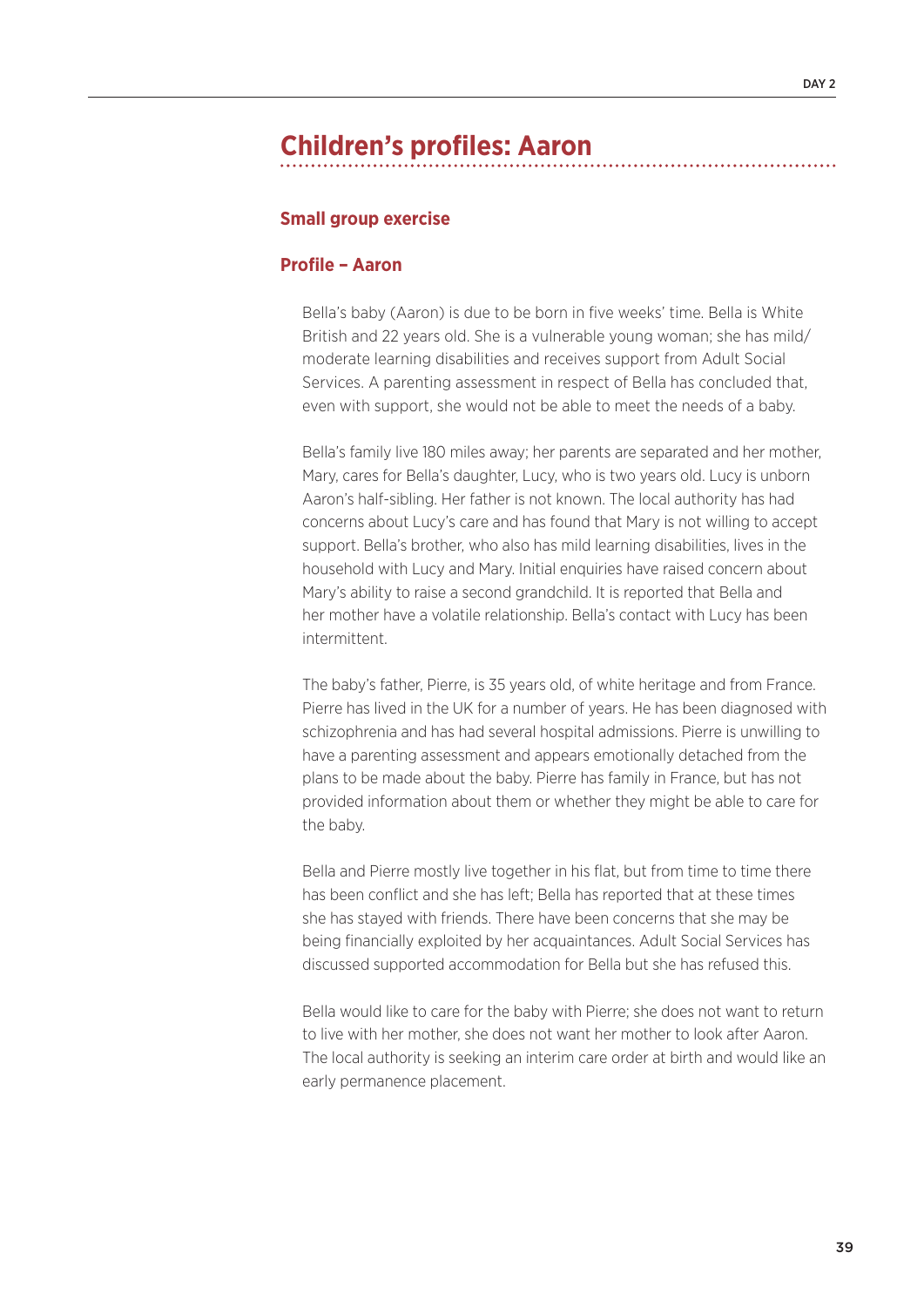1. What further information and discussion would you want if you were considering this placement?

2. What uncertainties would you have to be prepared to take on with this placement?

3. What might be the care needs of this child?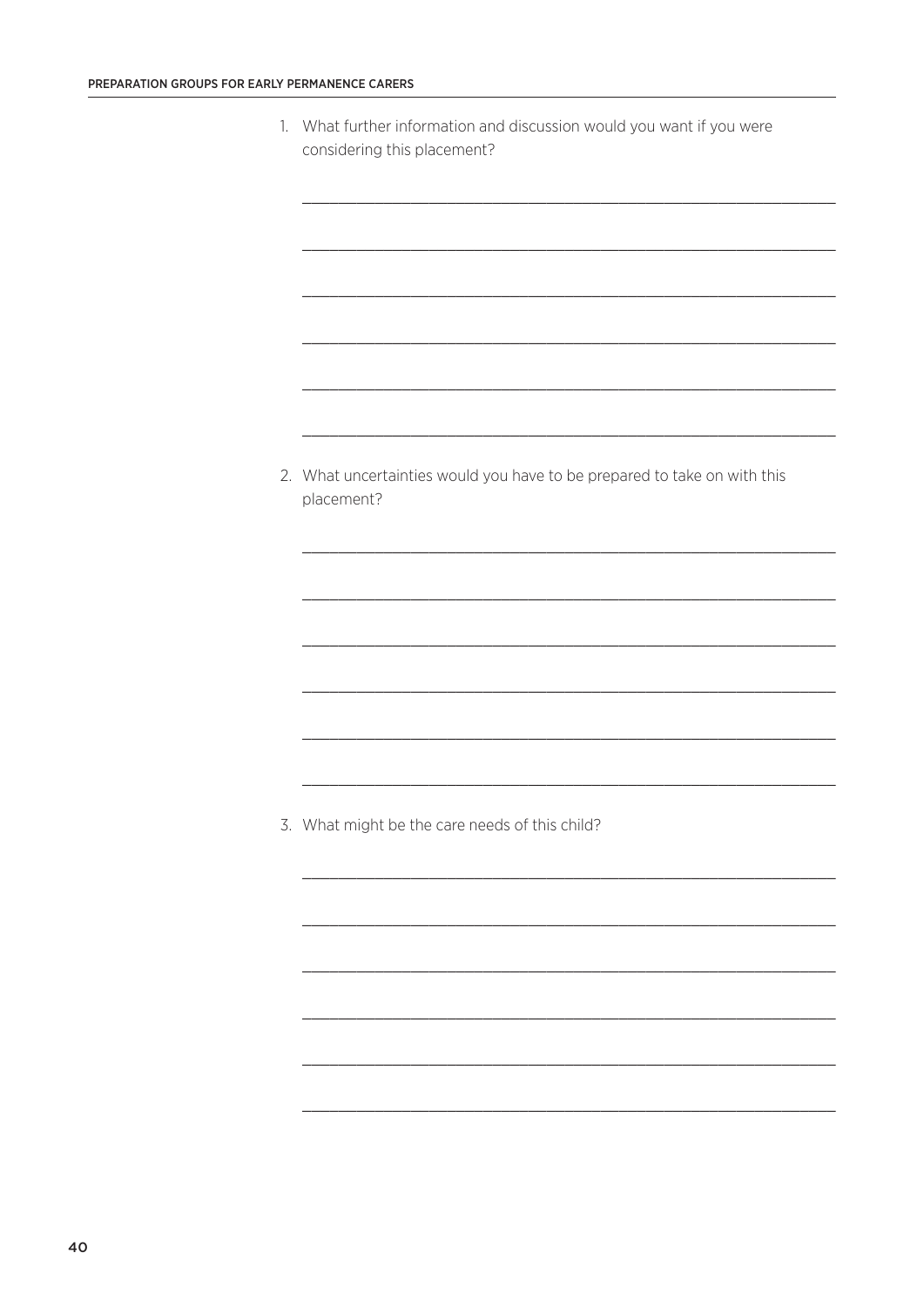# **Children's profiles: Lexie**

#### **Small group exercise**

#### **Profile – Lexie**

Lexie, Karen's baby, is due to be born in five weeks' time. Lexie's mother, Karen, is British. Karen's mother is White UK and her father is white UK/ Indian. Karen is 35 years old. She is a long-term drug user and has used heroin and methadone throughout the pregnancy. She has also worked as a sex worker throughout the pregnancy.

Karen is in a relationship with Antony, the putative father, who is 45 years old and white British. She has disclosed domestic violence perpetrated by Antony, including while she was pregnant; however, she has subsequently withdrawn these allegations. Antony also uses heroin and has criminal convictions for possession and dealing. There are concerns that he is putting pressure on Karen to raise funds for their drug use by sex working.

Karen has been sectioned on two occasions although she has no formal mental health diagnosis. The mental health reports link her incidents of psychosis to trauma and drug use. Karen has self-reported a diagnosis of bipolar disorder; however, at the point of referral there has been no confirmation of this from mental health records.

Karen has a daughter, Sam, who was placed with Karen's parents when aged two; she is now 10. Sam has been diagnosed with Attention Deficit Hyperactivity Disorder (ADHD). She is generally doing well, is full of energy, and needs some support in school. Sam's grandparents describe her as lovely and caring. Karen's parents do not feel able to take on the care of another child and there are currently no other family members of whom the local authority is aware. Antony has not put any family members forward. He is well known to the local authority, which is not aware of any immediate family members who are likely to be able to care for Lexie.

Karen and Antony are currently stating that they think adoption is the best plan for Lexie; however, they have fluctuated on this and at points Karen has wanted to parent Lexie. The local authority is going to issue child care proceedings in any event due to the risks, and is looking for early permanence carers.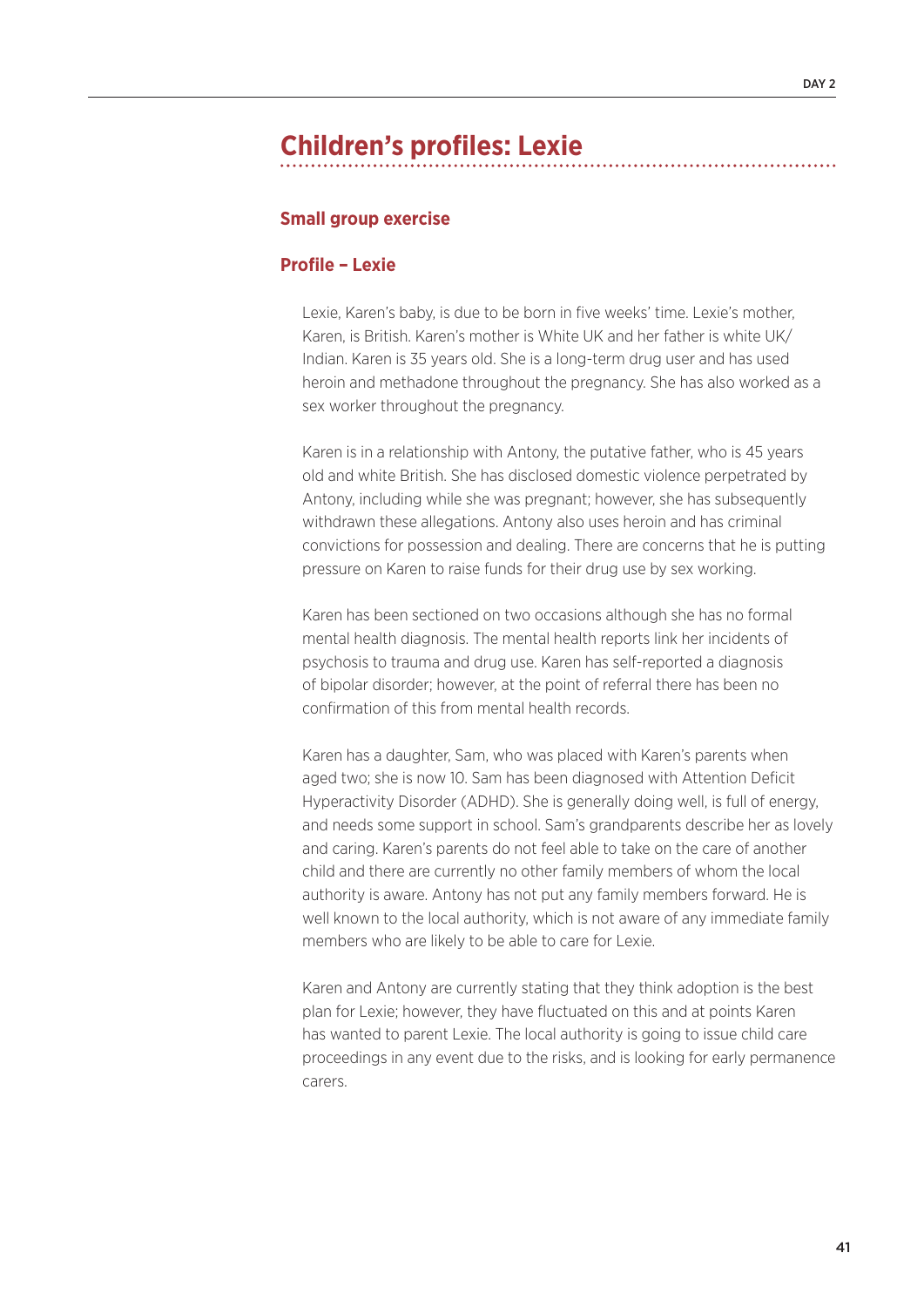| 1. What further information and discussion would you want if you were |
|-----------------------------------------------------------------------|
| considering this placement?                                           |

2. What uncertainties would you have to be prepared to take on with this placement?

3. What might be the care needs of this child?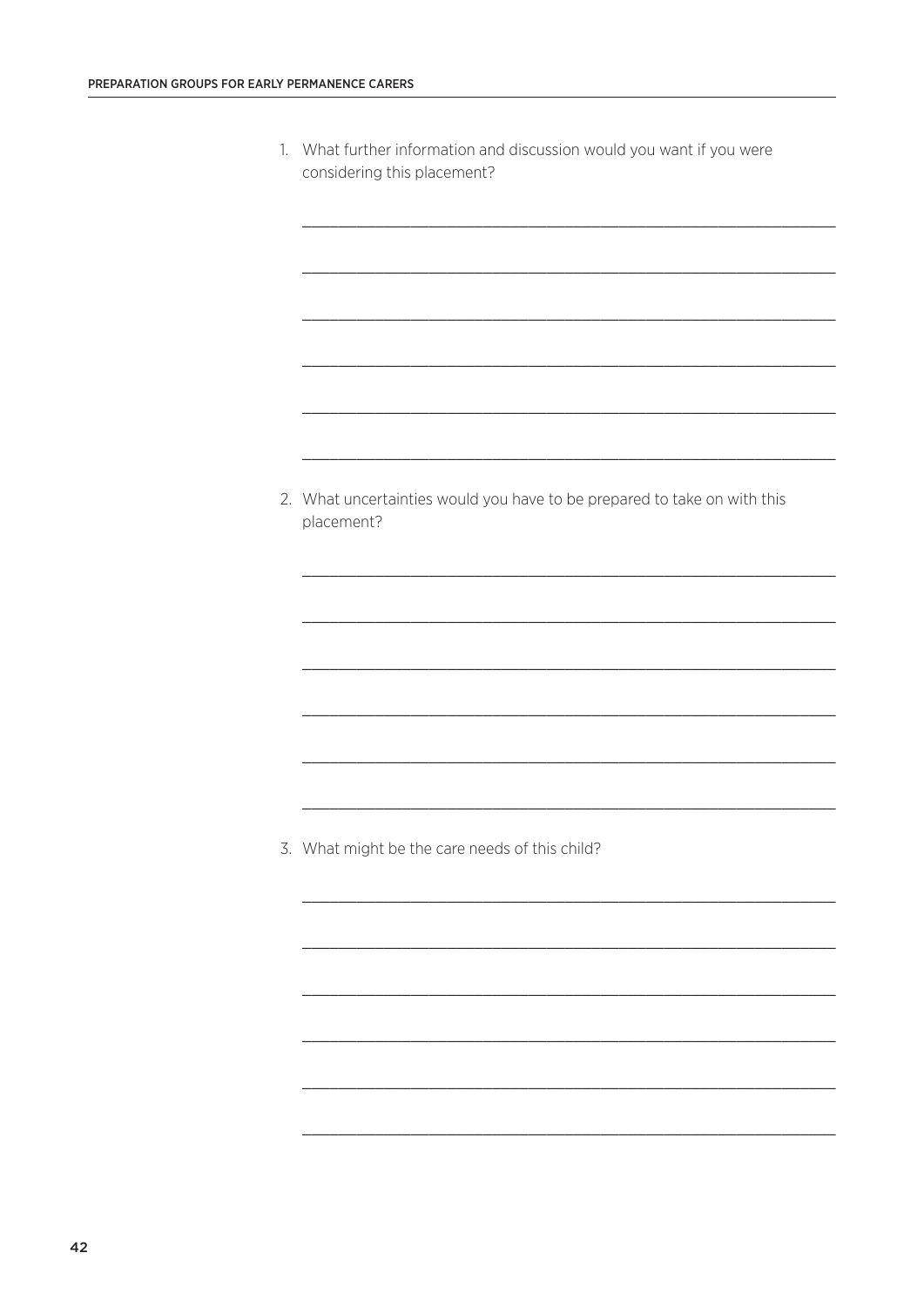# **Contact report**

#### **Chloe's contact with her mother, Louise (11am–1pm)**

#### *Background*

Chloe is six months old; she has been placed with a single early permanence carer, Carol, since she was discharged from hospital at a few days old. She was exposed to drugs and alcohol pre-birth, but did not need treatment for this. Chloe has two older half-siblings who have been placed permanently with family members.

Chloe's mother, Louise, is 27 years old; her family has a long history of involvement with local authority children's services – she lived with relatives and foster carers during her teens after experiencing neglect and abuse. There is a history of sexual abuse in the family. Louise has been an intermittent drug user; she has a history of offending (theft and assault); and has served two prison sentences. Louise struggles with basic social skills, often veering between being excessively grateful and compliant, or angry and dismissive of advice or support.

#### Report written by Linda, contact supervisor

#### *Arrival/handover*

Louise arrived at 10.40am. She was polite and friendly towards me and started to put out toys and the baby chair.

Carol (the carer) arrived on time with Chloe asleep in the buggy.

Carol told Louise that Chloe had woken up early and had had a disturbed night and might need to sleep for a while yet. She suggested that Chloe might need lunch earlier than usual – around 11.30am/11.45 a.m. Carol showed Louise the solid food for Chloe and suggested she try her with that first before giving her a bottle (milk). Louise looked away as Carol was speaking.

Carol said that Chloe had been a little grizzly with red cheeks yesterday and might be teething. Carol said goodbye to Louise and left the room.

#### *Observation of the visit*

Louise muttered 'Typical, sleeping during contact'. She sat looking at Chloe and talked to me (Linda); she told me that she found it hard to talk to Carol. I said that I thought she, Louise, had done well at handover as I know she does not find it easy. Louise thanked me for saying so.

Chloe woke up after about 15 minutes. She smiled at Louise, who smiled back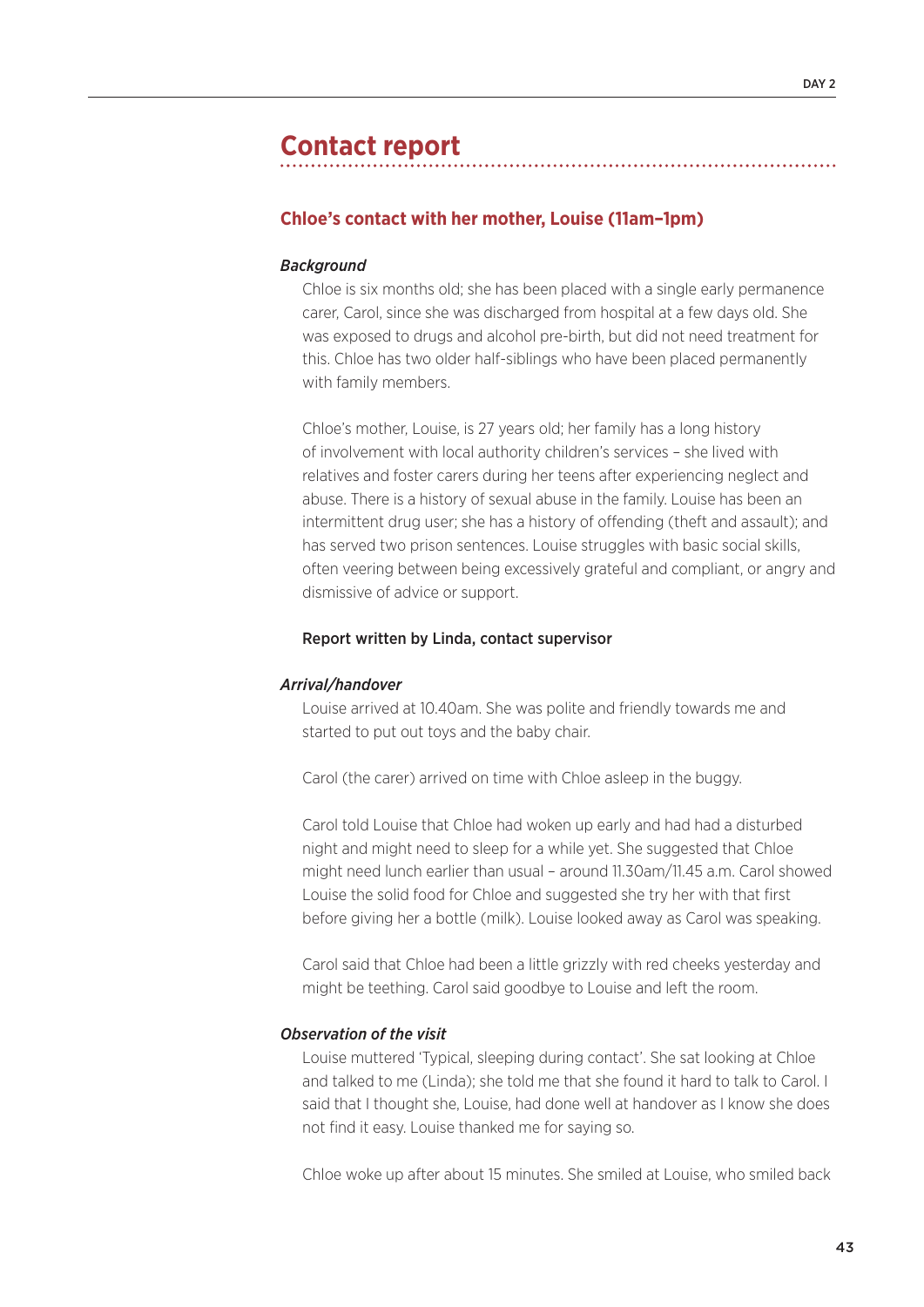and told Chloe how much she loved her and how gorgeous she was as she lifted her out of the buggy and kissed her. Chloe looked round at me and smiled.

Louise took the diary out of Chloe's bag and started to read it, then put it down saying that she must look at this properly one day.

Louise put Chloe in the baby chair then showed her some toys and encouraged Chloe to hold the toys. Louise talked to Chloe about which one she liked most; Louise clapped and showed Chloe how to clap.

Chloe started to complain and Louise wondered if she wanted a toy or not. I reminded Louise that Carol had said that Chloe might be hungry by 11.30am or 11.45am and it was now 11.30am.

Louise said that she would give Chloe her milk first; I suggested that she try Chloe with the solid food as Chloe is now of an age when she needs more than milk during the day. Louise said that she will not give Chloe the food that Carol had brought (organic) as she does not agree with that food. I said that organic food is considered to be very good; Louise said, 'That is your opinion but it is not mine. I like Cow and Gate baby food, the same as the milk Chloe has'. Louise said that she will buy some jars of Cow and Gate for the next session. I suggested that we talk about what she would like to do after contact, and then we can talk to Carol, and where possible do what Louise would like.

Louise mixed the feed and tested it on her wrist. She tested the temperature of the milk again, saying that she would not stand the milk in cold water, she would rather that the milk cooled down on its own. When the feed was cool, she gave it to Chloe who took it well.

Louise commented on Chloe's red cheeks; she said that she thought she should give Chloe Calpol. I said that Chloe's red cheeks did not necessarily mean that she was teething or in pain, she had not been dribbling or chewing. Chloe's cheeks were warm, and as she was wearing a long-sleeved vest and a cardigan, I said that it might be that she was quite hot. I suggested to Louise that she take off the cardigan. Louise said that she did not agree with me. I said that if she does not agree with what I am saying, we can talk about it.

Louise said nothing, she put Chloe in the child seat and Chloe started to complain. Louise said, 'Chloe, you are tired like Carol said'.

Louise changed Chloe's nappy, chatting to her while she did it. Chloe smiled at Louise and kicked and waved her legs. Louise placed the activity arc over Chloe. Chloe started to complain.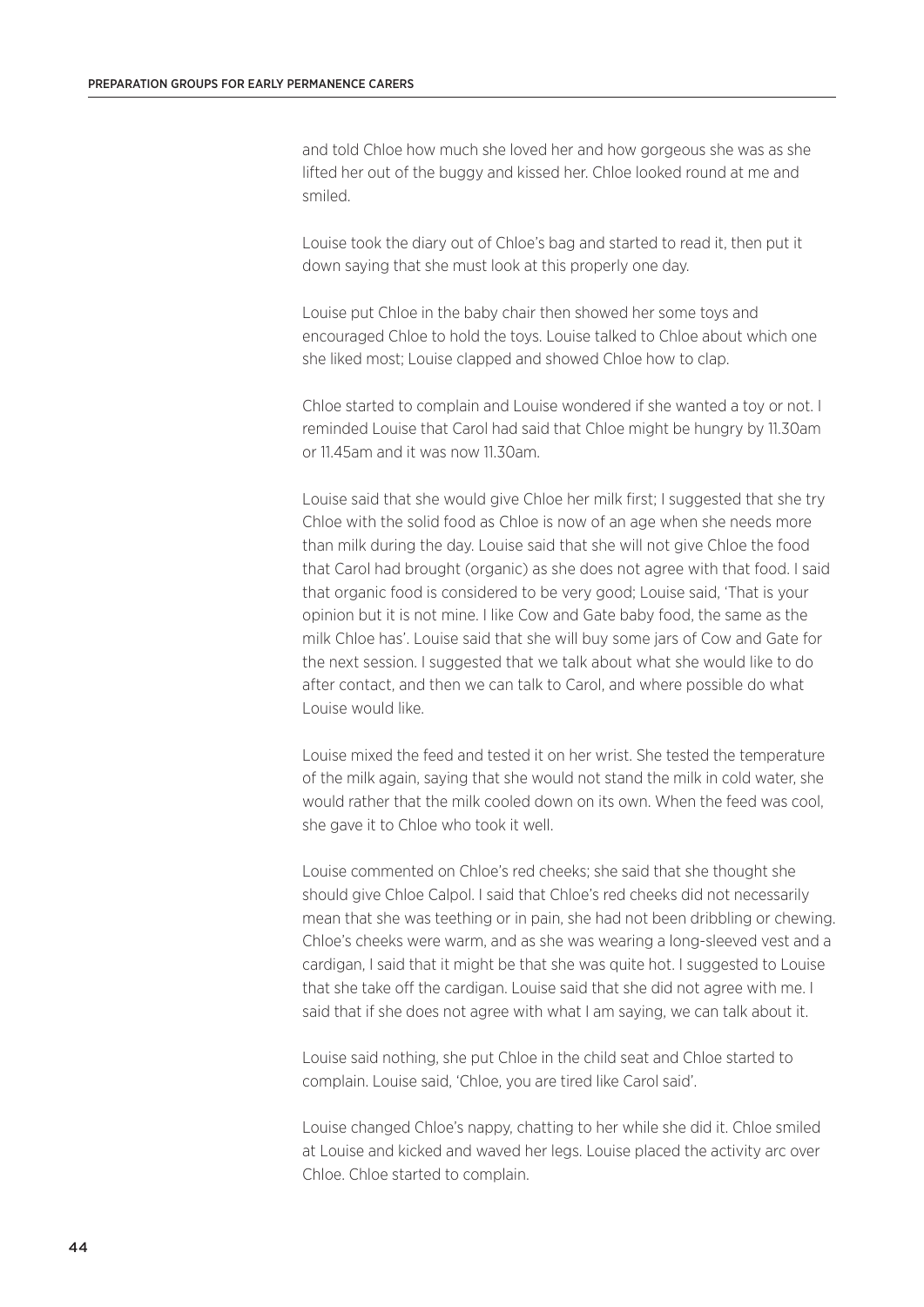Louise washed her hands after the nappy change and then picked Chloe up.

Louise picked up the remaining milk and gave Chloe the rest of the bottle. Louise held Chloe on her lap and showed her a toy; Chloe smiled and chuckled at Louise.

Chloe started to make whimpering noises intermittently and looked around; Louise said to herself, 'Chloe cannot help it, she is bound to look around'.

Louise held Chloe and said that she was tired; as she gave Chloe the last of the milk Chloe started to close her eyes.

#### *End of visit handover*

Carol entered the contact room and Louise shielded Chloe's face, saying that she did not want Chloe to be disturbed by seeing Carol.

I pushed the buggy closer to Louise so that she could put Chloe in. Louise asked if we could wait a minute as Chloe had only just dropped off. Louise asked Carol to fasten the straps.

Louise thanked Carol for looking after Chloe.

Carol asked how Chloe had been and Louise said that she had been fine, and turned away to start tidying the toys away. I said that Chloe had finished her bottle, but she did not have any solid food. Carol said 'Thank you for letting me know'. She said goodbye to Louise and left with Chloe.

## **Questions**

1. What feelings might Carol have during the contact handovers and while Chloe is at contact with Louise?

\_\_\_\_\_\_\_\_\_\_\_\_\_\_\_\_\_\_\_\_\_\_\_\_\_\_\_\_\_\_\_\_\_\_\_\_\_\_\_\_\_\_\_\_\_\_\_\_\_\_\_\_\_\_\_\_\_\_\_

\_\_\_\_\_\_\_\_\_\_\_\_\_\_\_\_\_\_\_\_\_\_\_\_\_\_\_\_\_\_\_\_\_\_\_\_\_\_\_\_\_\_\_\_\_\_\_\_\_\_\_\_\_\_\_\_\_\_\_

 $\_$  , and the set of the set of the set of the set of the set of the set of the set of the set of the set of the set of the set of the set of the set of the set of the set of the set of the set of the set of the set of th

 $\_$  , and the set of the set of the set of the set of the set of the set of the set of the set of the set of the set of the set of the set of the set of the set of the set of the set of the set of the set of the set of th

 $\_$  , and the set of the set of the set of the set of the set of the set of the set of the set of the set of the set of the set of the set of the set of the set of the set of the set of the set of the set of the set of th

\_\_\_\_\_\_\_\_\_\_\_\_\_\_\_\_\_\_\_\_\_\_\_\_\_\_\_\_\_\_\_\_\_\_\_\_\_\_\_\_\_\_\_\_\_\_\_\_\_\_\_\_\_\_\_\_\_\_\_

2. How might the contact be experienced by Chloe?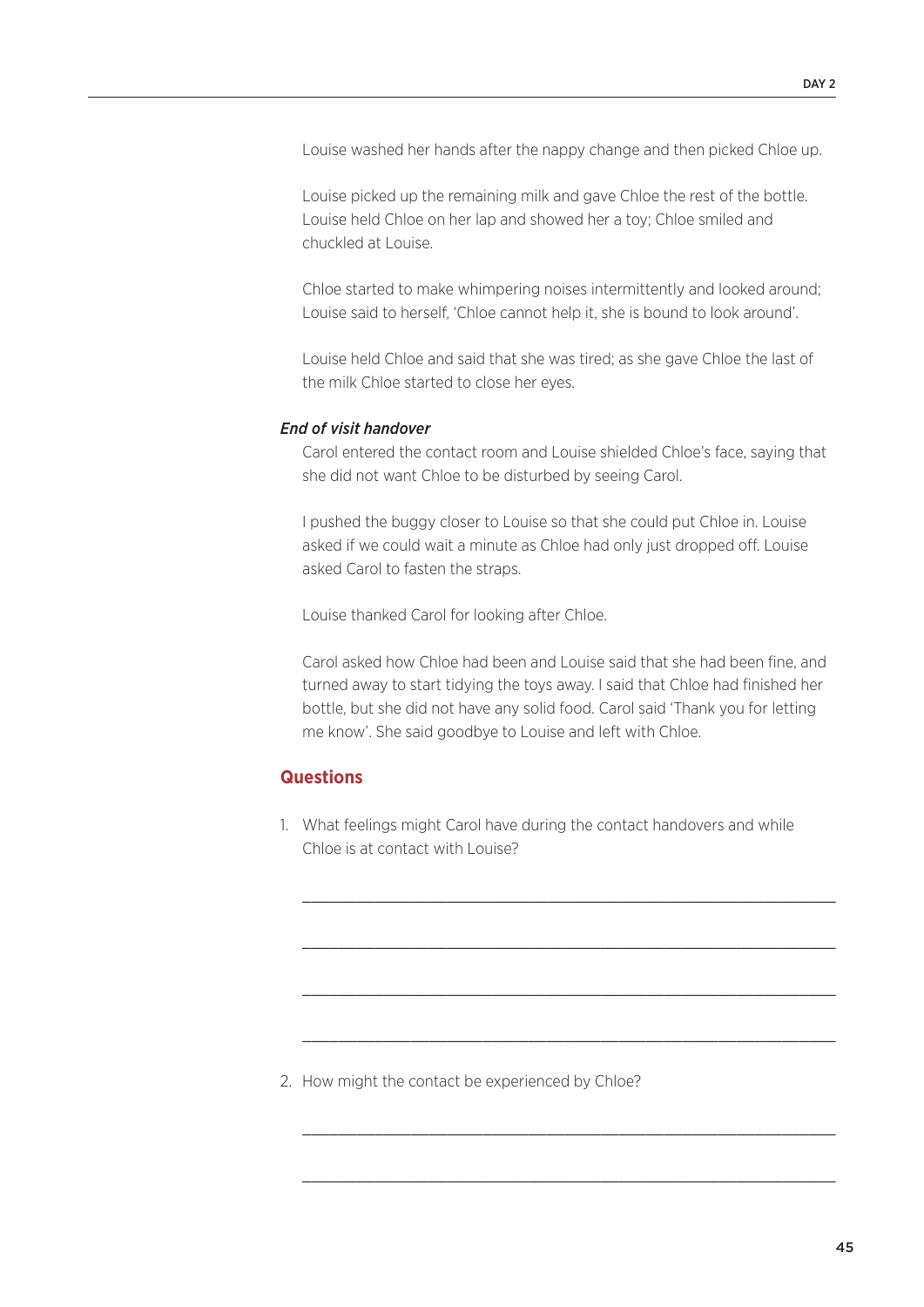3. What areas of parenting is Louise able to manage well during contact?

4. Are there areas of parenting that Louise struggles with?

5. What feelings might Louise have around contact?

6. How could Carol be supported by the contact supervisor and their social worker?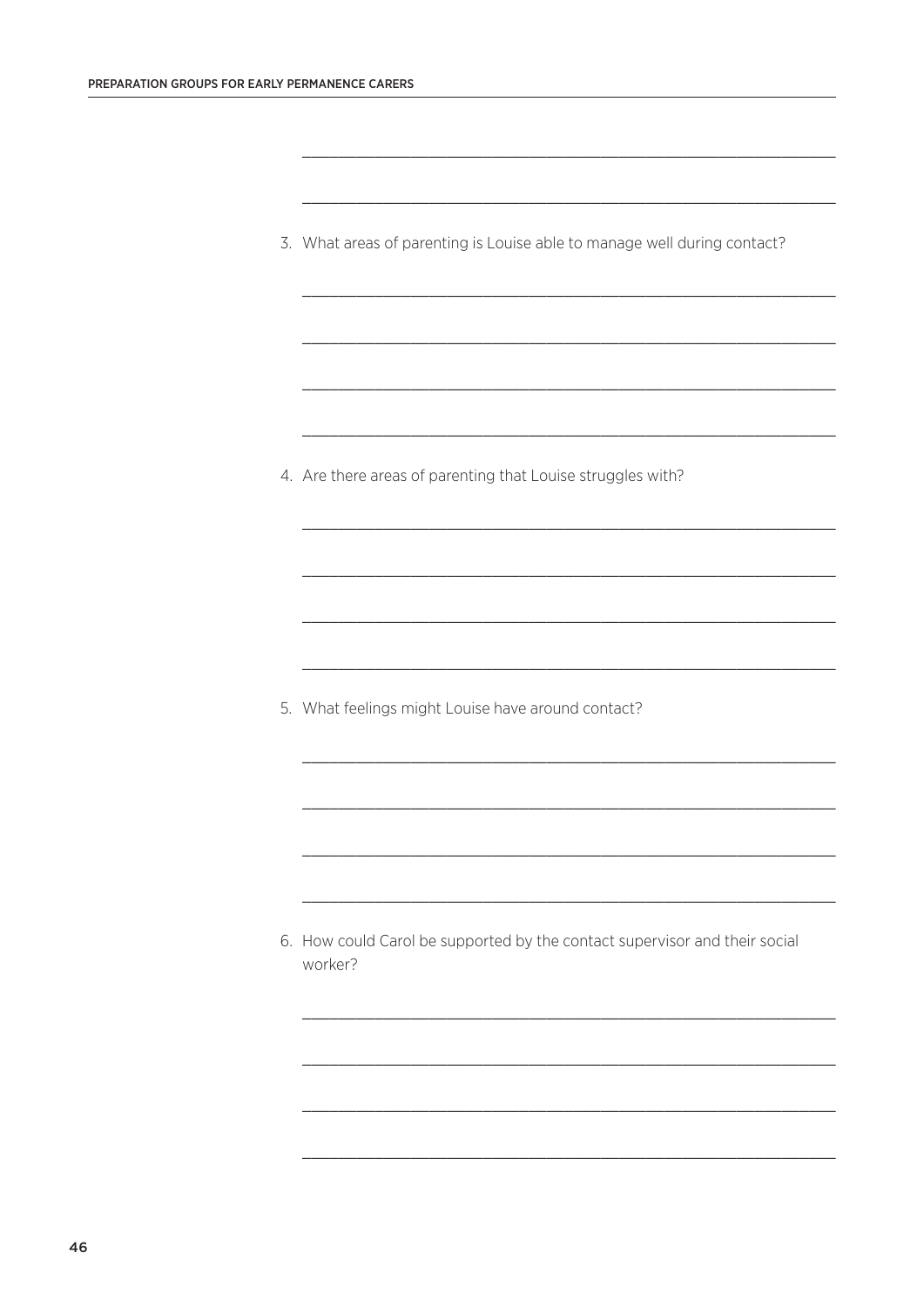# **Day 2: PowerPoint slides**

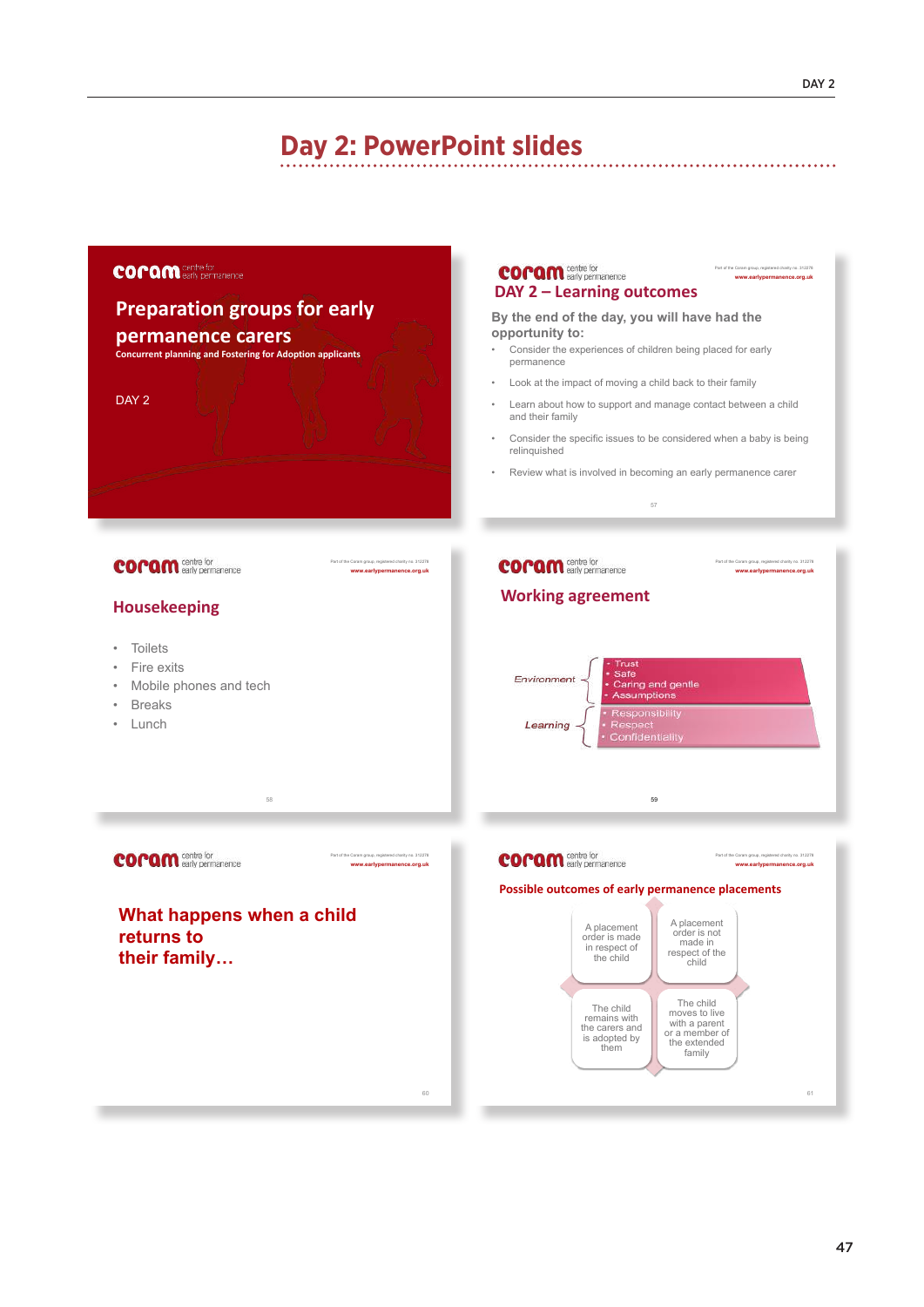#### **COPAM** centre for

Part of the Coram group, registered charity no. 312278 **www.earlypermanence.org.uk**

#### **Managing uncertainty**

It is vital that people who are interested in considering any early permanence placement fully understand that the court cannot be preempted and the outcome is uncertain, and can think about the consequences for themselves, as people who wish to be parents, if the baby or child does not remain with them.

*Prospective concurrent planning carers need to show that they have reflected on how they would cope should reunification become the plan, and how they would manage the impact of loss.* 

(CoramBAAF PAR guidance, 2016)

62

Part of the Coram group, registered charity no. 312278 **www.earlypermanence.org.uk**

## **COPAM** centre for

#### **Why and how would a care plan change?**

- If a family member is identified in proceedings, they will likely be assessed
- If the assessment is positive, the local authority may decide that they will change their care plan for the child from adoption to placement with a family member
- However, a child will rarely move to a family placement prior to the final hearing and therefore the child will remain in placement until then – often with contact introduced for the family member
- Remaining in the placement during this time provides stability for the child at a time of uncertainty

#### **COPAM** centre for Making the return work

Part of the Coram group, registered charity no. 312278 **www.earlypermanence.org.uk**

64

#### • The carers should meet the family member before contact commences

- This may take place before the final hearing
- Carers and family members have their own support social worker
- The family members should be helped to understand what a concurrent/FfA placement is and to understand the impact on the carers of the move
- The focus remains on making the transition as manageable as possible for the child – this is a shared goal for all involved

#### **COPAM** centre for

Part of the Coram group, registered charity no. 312278 **www.earlypermanence.org.uk**

#### The support network

#### **For couples:**

- The strength of the relationship is essential both partners need to be motivated by the needs of the child. If the child returns home, they will need to provide mutual support
- Quote from carer where child returned home **'If you are not on the same page, the cracks would start to show'**

#### **For single carers:**

• Single carers need a robust support network which understands the carer's motivation and is committed to supporting the carer if the child returns home

63

### **COPAM** centre for

Part of the Coram group, registered charity no. 312278 **www.earlypermanence.org.uk**

#### **Contact with the family member**

- If agreed prior to the final hearing, contact is likely to be arranged with the family member.
- The carers would take the child to contact with the family member who is likely to have permanent care of the child
- This can provoke conflicting feelings for the carer. However, often getting to know the family member helps reduce anxiety as carers know where the child will be going
- The relationship between carer and family member can also support the transition for the child

# **COPAM** centre for

#### Part of the Coram group, registered charity no. 312278 **www.earlypermanence.org.uk**

# Making the return work

- Acknowledgement that it is an emotionally difficult time for everyone
- A clear transition plan is put in place after the final hearing how many contacts over what period and where, depending on the age of the child, length of placement, and whether there has already been contact
- Transition plans can happen over three days or more usually up to two weeks, depending on how much contact there has already been with family and other relevant issues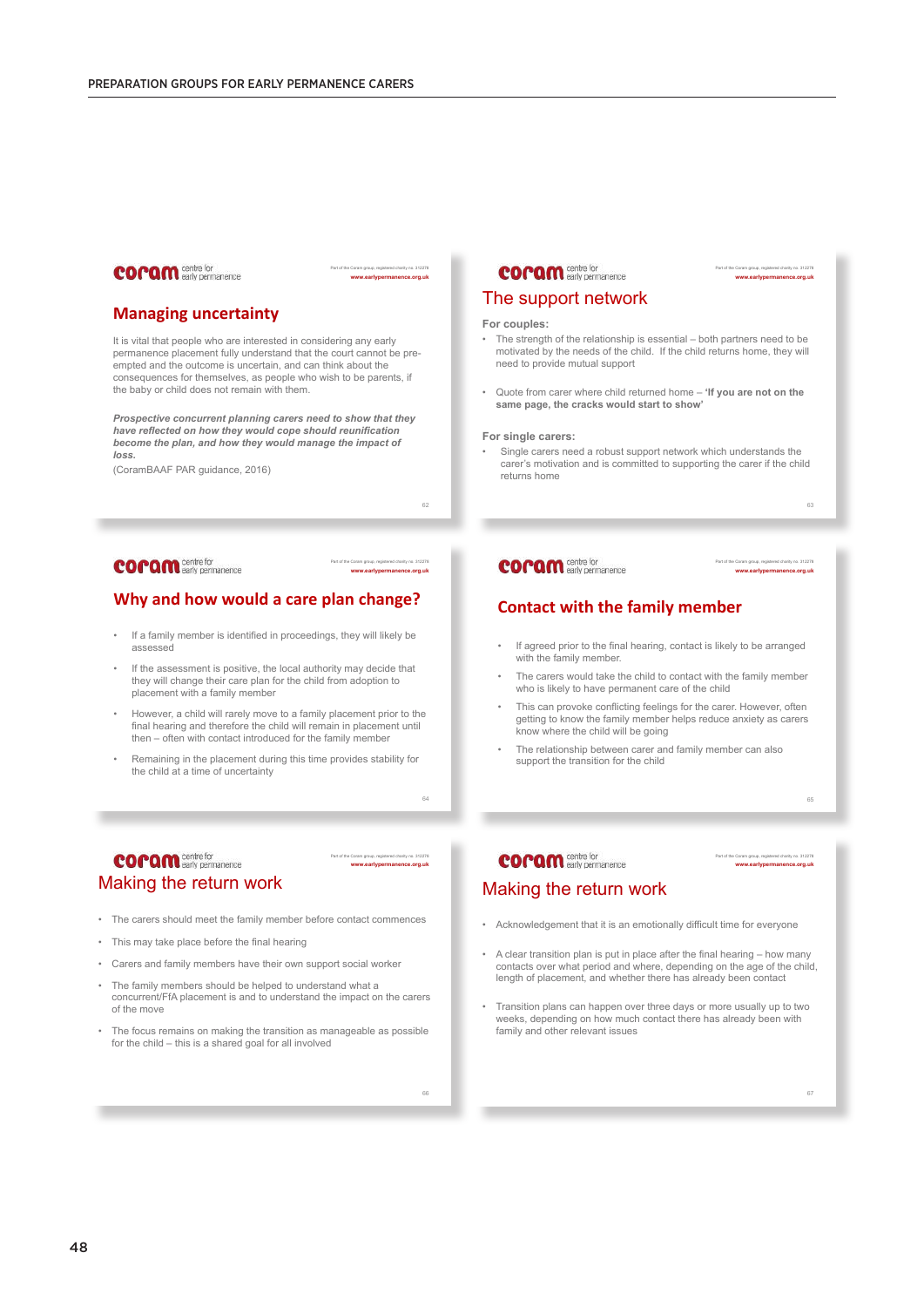| <b>COPAM</b> centre for<br>Part of the Coram group, registered charity no. 312278<br>www.earlypermanence.org.uk                                                                                                                                                                                                          | <b>COPAM</b> centre for<br>Part of the Coram group, registered charity no. 312278<br>www.earlypermanence.org.uk                                                                                                                                                                                                     |  |  |
|--------------------------------------------------------------------------------------------------------------------------------------------------------------------------------------------------------------------------------------------------------------------------------------------------------------------------|---------------------------------------------------------------------------------------------------------------------------------------------------------------------------------------------------------------------------------------------------------------------------------------------------------------------|--|--|
| Support for families post-return                                                                                                                                                                                                                                                                                         | What next?                                                                                                                                                                                                                                                                                                          |  |  |
| Key support: from contact workers (if involved) and the carers' social                                                                                                                                                                                                                                                   | • A break – time to recuperate                                                                                                                                                                                                                                                                                      |  |  |
| worker – they understand what carers have been through and know their<br>foster child                                                                                                                                                                                                                                    | Time to talk about the experience and grieve for the child who will not<br>become your son or daughter                                                                                                                                                                                                              |  |  |
| Have a plan, including: who in your network would you call on for<br>support? Do you want to go away? Do you want some time at home first<br>to adjust? If a couple, how will you manage your own responses and<br>stay in touch with each other?<br>Counselling support – some agencies offer counselling support; some | Talk to your social worker - what do you see happening next for building<br>your family? Mainstream adoption? Early permanence again?                                                                                                                                                                               |  |  |
|                                                                                                                                                                                                                                                                                                                          | Anecdotally, most carers have gone on to accept an early permanence<br>or mainstream adoption placement again<br>Coram has undertaken research that demonstrated good outcomes for<br>the small number of children who returned home as well as those who<br>were adopted, although this cannot be guaranteed<br>69 |  |  |
| carers may seek their own counsellor through adoption support agencies<br>such as PAC-UK<br>68                                                                                                                                                                                                                           |                                                                                                                                                                                                                                                                                                                     |  |  |
|                                                                                                                                                                                                                                                                                                                          |                                                                                                                                                                                                                                                                                                                     |  |  |
| <b>COPAM</b> centre for<br>Part of the Coram group, registered charity no. 312278                                                                                                                                                                                                                                        | <b>COPAM</b> centre for<br>Part of the Coram group, registered charity no. 312278                                                                                                                                                                                                                                   |  |  |
| www.earlypermanence.org.uk                                                                                                                                                                                                                                                                                               | www.earlypermanence.org.uk                                                                                                                                                                                                                                                                                          |  |  |
|                                                                                                                                                                                                                                                                                                                          | Where will it be held?                                                                                                                                                                                                                                                                                              |  |  |
| <b>Contact between the</b>                                                                                                                                                                                                                                                                                               | Most local authorities have their own contact centre, or commission<br>services from a contact centre                                                                                                                                                                                                               |  |  |
| child and family                                                                                                                                                                                                                                                                                                         | Some VAAs may have a contact room that they use for placements<br>made with their carers                                                                                                                                                                                                                            |  |  |
|                                                                                                                                                                                                                                                                                                                          | Contact is supervised by a contact supervisor<br>۰                                                                                                                                                                                                                                                                  |  |  |
|                                                                                                                                                                                                                                                                                                                          | The rooms should be child-friendly – with available toys and baby<br>equipment                                                                                                                                                                                                                                      |  |  |
| 70                                                                                                                                                                                                                                                                                                                       |                                                                                                                                                                                                                                                                                                                     |  |  |
|                                                                                                                                                                                                                                                                                                                          |                                                                                                                                                                                                                                                                                                                     |  |  |
| Part of the Coram group, registered charity no. 312278                                                                                                                                                                                                                                                                   | Part of the Coram group, registered charity no. 312278                                                                                                                                                                                                                                                              |  |  |
| <b>COPAM</b> centre for<br>www.earlypermanence.org.uk                                                                                                                                                                                                                                                                    | <b>COPAM</b> centre for<br>www.earlypermanence.org.uk<br>Contact                                                                                                                                                                                                                                                    |  |  |
| Example of a contact room                                                                                                                                                                                                                                                                                                | • The purpose is to maintain a bond with parents until a final decision is<br>made as to the plan for the child                                                                                                                                                                                                     |  |  |
|                                                                                                                                                                                                                                                                                                                          | Contact is a feature of many early permanence placements but not all -<br>۰<br>some parents do not engage right from the start                                                                                                                                                                                      |  |  |
|                                                                                                                                                                                                                                                                                                                          | Contact research has evidenced that consistent quality contact is more<br>important than frequency of contact – frequency of contact has reduced                                                                                                                                                                    |  |  |

- Contact research has evidenced that consistent quality contact is more important than frequency of contact frequency of contact has reduced over the years from sometimes being almost daily to on average two–<br>three time
- Parents may attend together or separately, dependent on the status of the relationship
- Contact with family members being assessed may be added later
- Contact days and times are set in court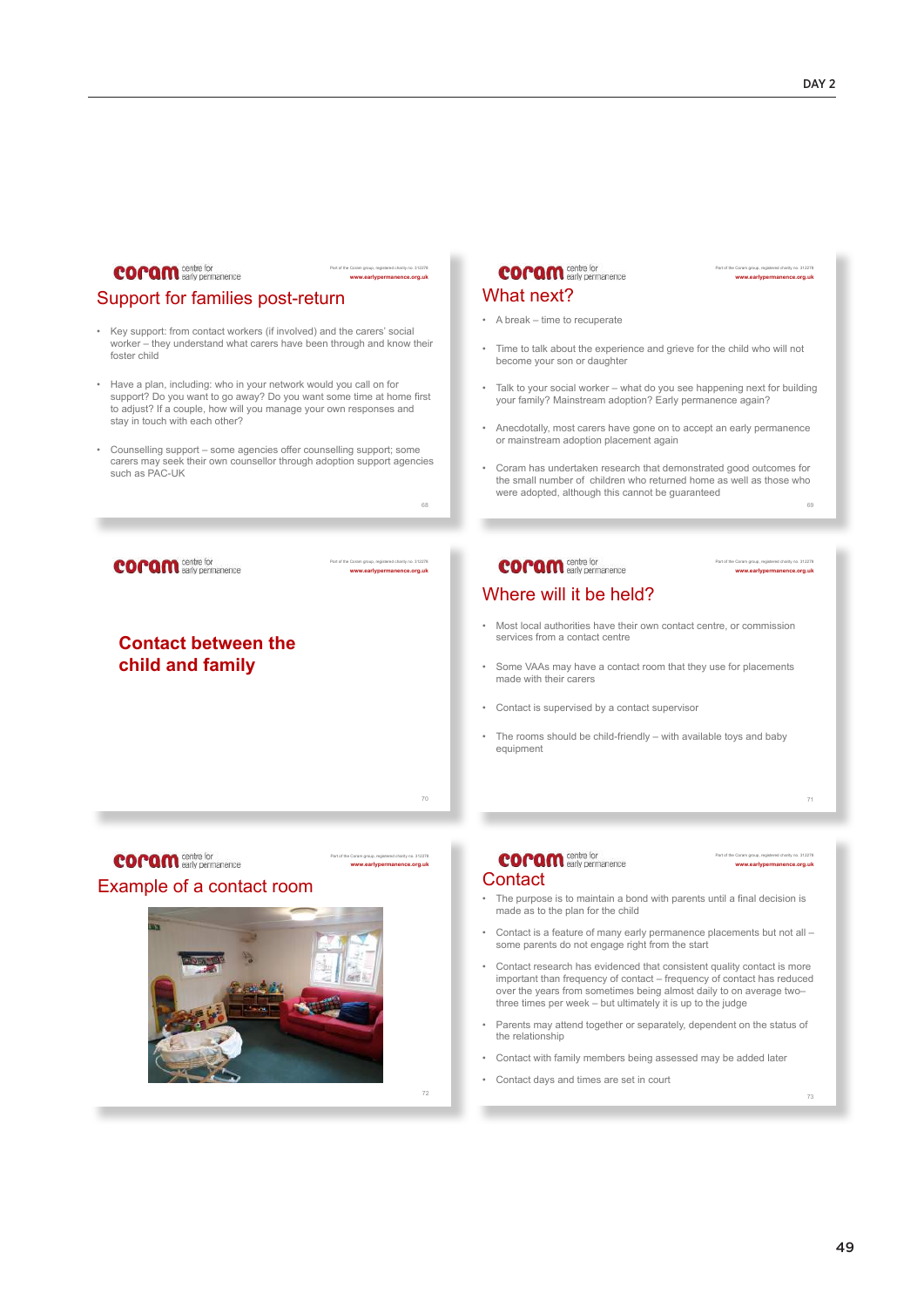#### **COPAM** centre for

#### The role of early permanence carers in contact

- To bring the child to contact
- If possible/safe, to be involved in the handover of the child to the parents, providing updates on how the child has been
- To let the parents and contact supervisor know when the next feed or nap is due and when the last nappy change was
- To remain available by phone while contact is taking place in case contact is disrupted and needs to end early
- Meeting parents can be anxiety-inducing in early stages; however, once relationships develop, it often becomes a constructive and helpful experience for all

74

Part of the Coram group, registered charity no. 312278 **www.earlypermanence.org.uk**

#### **COPAM** centre for Part of the Coram group, registered charity no. 312278 **www.earlypermanence.org.uk** How the contact supervisor supports the early permanence carer

- Asks the carers questions about the child and directs answers to the parents at handovers – encourage eye contact and direct communication between carers and parents where possible
- Encourages you to refer to parents as "Mum" and "Dad" demonstrates that you respect their place as parents
- Reassures you that the supervisor is there during contact and will keep the child safe
- Ensures that you do not reveal confidential personal details
- Makes sure you are updated as to the baby's routine during contact when you pick them up, e.g. when fed, slept, etc.

## **COPAM** centre for

Part of the Coram group, registered charity no. 312278 **www.earlypermanence.org.uk**

#### The experience for the child

- Aim to create as consistent and positive an experience for the child as possible – the contact supervisor will support maintaining routines where possible
- A positive relationship between the carers and parents at handover is important for the child
- Bring a familiar toy/blanket from home for the child to have in contact this is comforting for the child

#### **COPAM** centre for

What is it like for the carers?

- Coming to contact several times a week can be disruptive to the baby's routine; however, it will be a requirement of the court
- The child may be unsettled after contact carers may experience conflicting feelings of knowing the parent has the right to see the child but finding it hard to see the unsettling impact on the child afterwards
- Contact can emphasise the lack of control that carers have in the process

75

77

Part of the Coram group, registered charity no. 312278 **www.earlypermanence.org.uk**

Part of the Coram group, registered charity no. 312278 **www.earlypermanence.org.uk**

#### Part of the Coram group, registered charity no. 312278 **www.earlypermanence.org.uk COPAM** centre for<br>Tips for early permanence carers at contact

- Dress the child in clothes provided by the parents when coming to contact – this shows respect and supports development of a relationship
- Think of three things on the way to contact that you are going to share, e.g. last nap, last poo, blew a raspberry, rolled over – this helps to guide the conversation, particularly at the beginning
- Keep a separate baby bag for contact this avoids bills and confidential information ending up in there – keep it stocked with nappies, feed, etc

**COPAM** centre for The experience for the child

- We acknowledge that the child will experience different styles of care and this can be confusing
- The contact supervisor will aim to support the parents and child to minimise the impact of this – they will intervene if the child becomes distressed
- When they are younger, and if their care needs are being met, babies can manage contact more easily
- As the child gets older, separations from their primary carer can become more difficult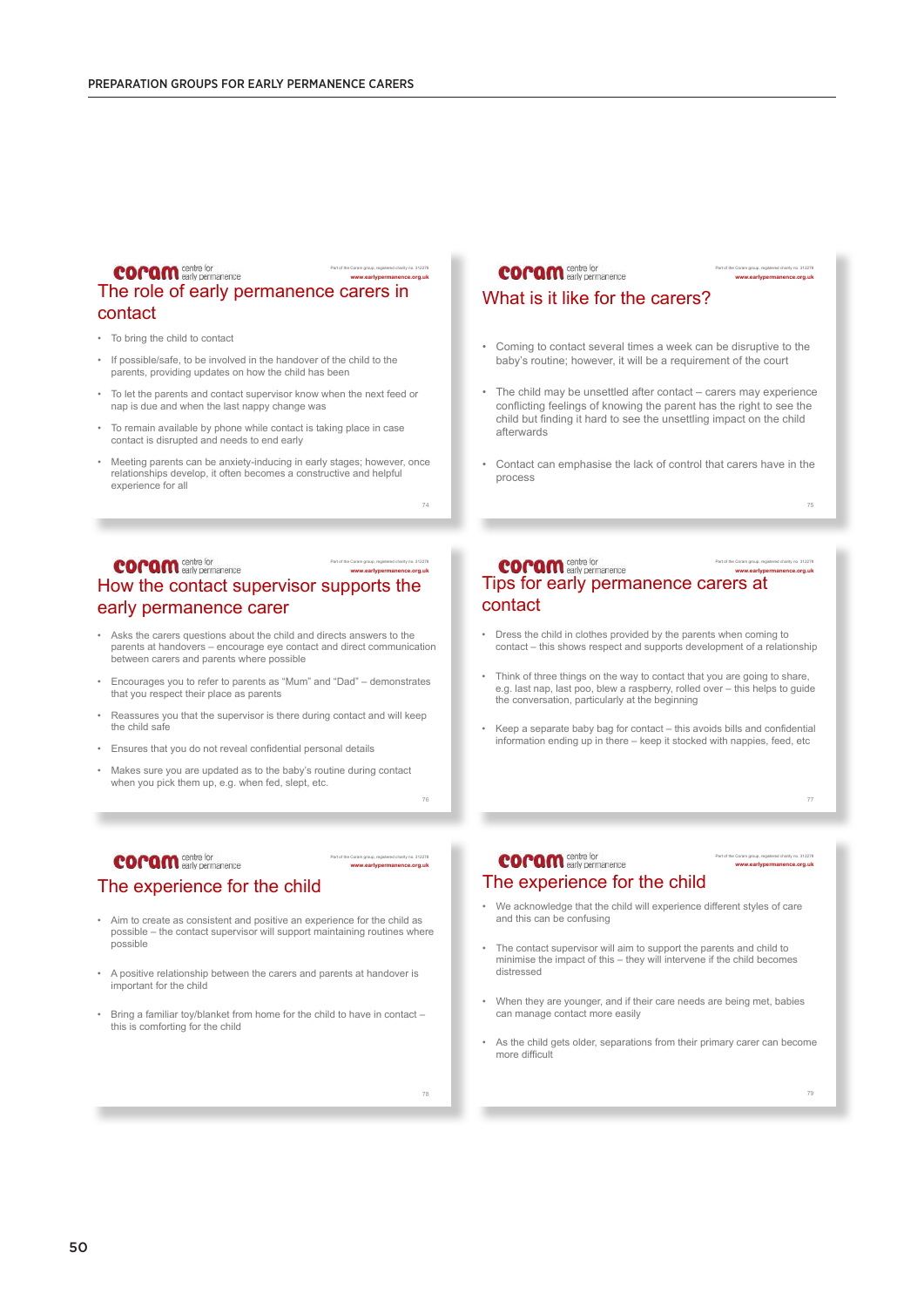Part of the Coram group, registered charity no. 312278 **www.earlypermanence.org.uk**

81

Part of the Coram group, registered charity no. 312278 **www.earlypermanence.org.uk**

#### **COPAM** centre for Recording of the contact

The contact supervisor will keep a contact record for the local authority, including how parents are managing - strengths and difficulties, child's experience, as well as attendance, etc

Part of the Coram group, registered charity no. 312278 **www.earlypermanence.org.uk**

80

82

Part of the Coram group, registered charity no. 312278 **www.earlypermanence.org.uk**

- If the parents are repeatedly late or not attending, this will be fed back and reviewed by the local authority
- Alternative arrangements may be made in discussion with the parents, e.g. a reduction, or confirmation by the parents that they will attend on the day – to avoid unnecessary disruption for the child

#### **COPAM** centre for Part of the Coram group, registered charity no. 312278 **www.earlypermanence.org.uk** The role of the contact supervisor

- To create a friendly, honest, respectful contact environment
- To ensure contact boundaries are adhered to
- To support all parties at the handovers
- To praise parents when appropriate
- To model parenting skills during contact and feed back after contact

#### **COPAM** centre for

## Experience of early permanence contact – positive outcome

*A significant proportion of parents indicated that if they could not have their child returned to them, they were pleased that they had got to know their adopters through contact, and had confidence in them.* 

Coram Early Permanence Project

#### **COPAM** centre for

#### The experience for parents

- Parents miss and want to see their child it is disempowering to have your child removed and hard to see them being cared for by another person
- Contact can be a positive time for them to be with their child parents develop positive relationships with contact workers, who are there to support them in their parenting
- Parents will have their own views on parenting that may not align with yours and may sometimes appear critical; parents understandably want to claim their rights as parents – it is up to the contact supervisor to negotiate any differences

#### **COPAM** centre for Boundaries of contact

- A contact agreement meeting is held prior to the start of contact and expectations are set out, e.g. attendance, punctuality, contact not proceeding if parents are under the influence of drugs or alcohol, etc.
- Contact supervisors set out their role to ensure the wellbeing of the child, to support parents, to record contact and ensure boundaries are adhered to
- To advise that any issues that arise in contact will be fed back to the local authority

**COPAM** centre for

#### Part of the Coram group, registered charity no. 312278 **www.earlypermanence.org.uk**

83

85

#### **Small group exercise: contact report**

- 1. What feelings might Carol have during the contact handovers and while Chloe is at contact with Louise?
- 2. How might the contact be experienced by Chloe?
- 3. What areas of parenting is Louise able to manage well during contact?
- 4. Are there areas of parenting that Louise struggles with?
- 5. What feelings might Louise have around contact?
- 6. How could Carol be supported by the contact supervisor and their social worker?
- 7. Where else might Carol get support, as a single carer?

84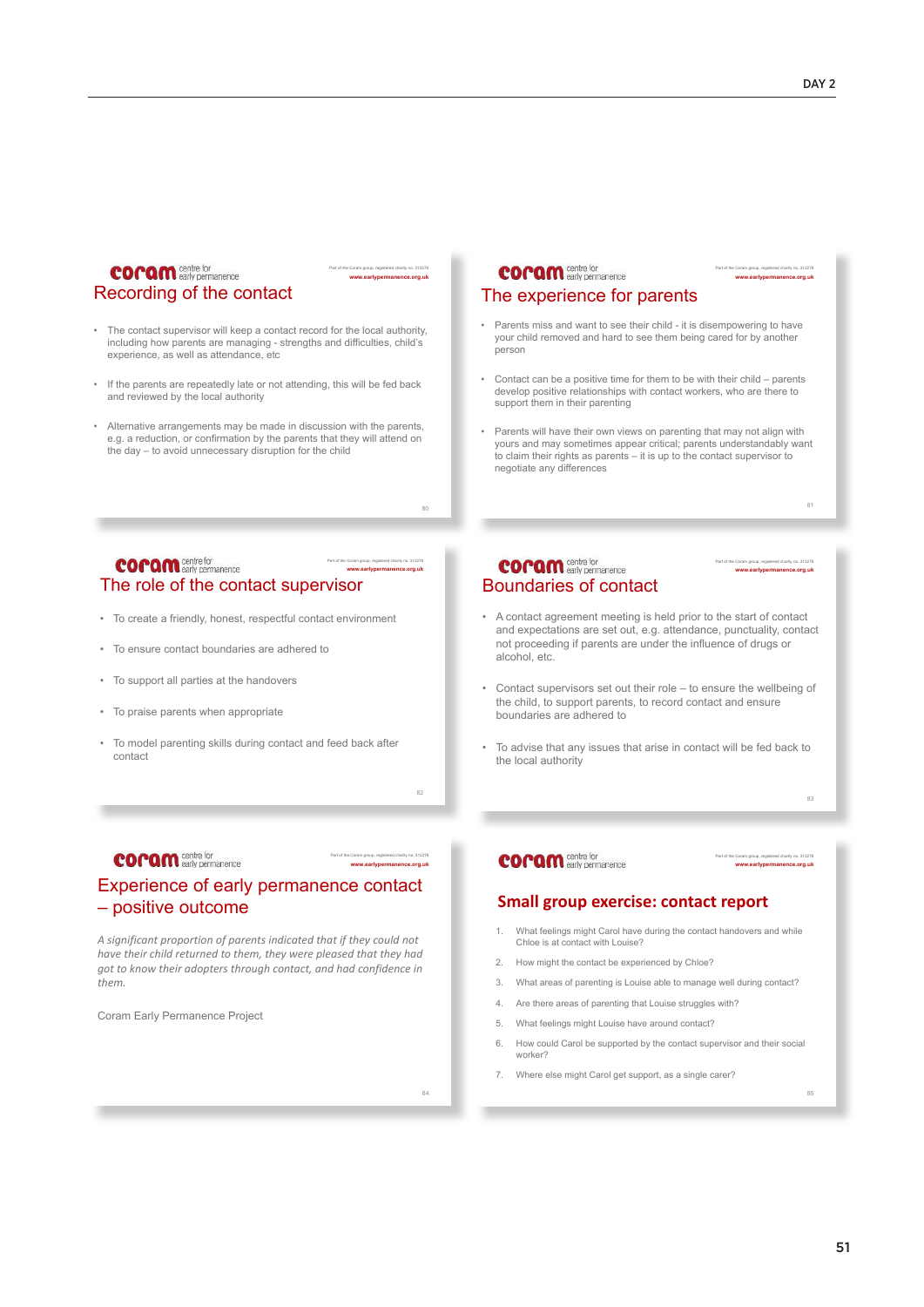

90

91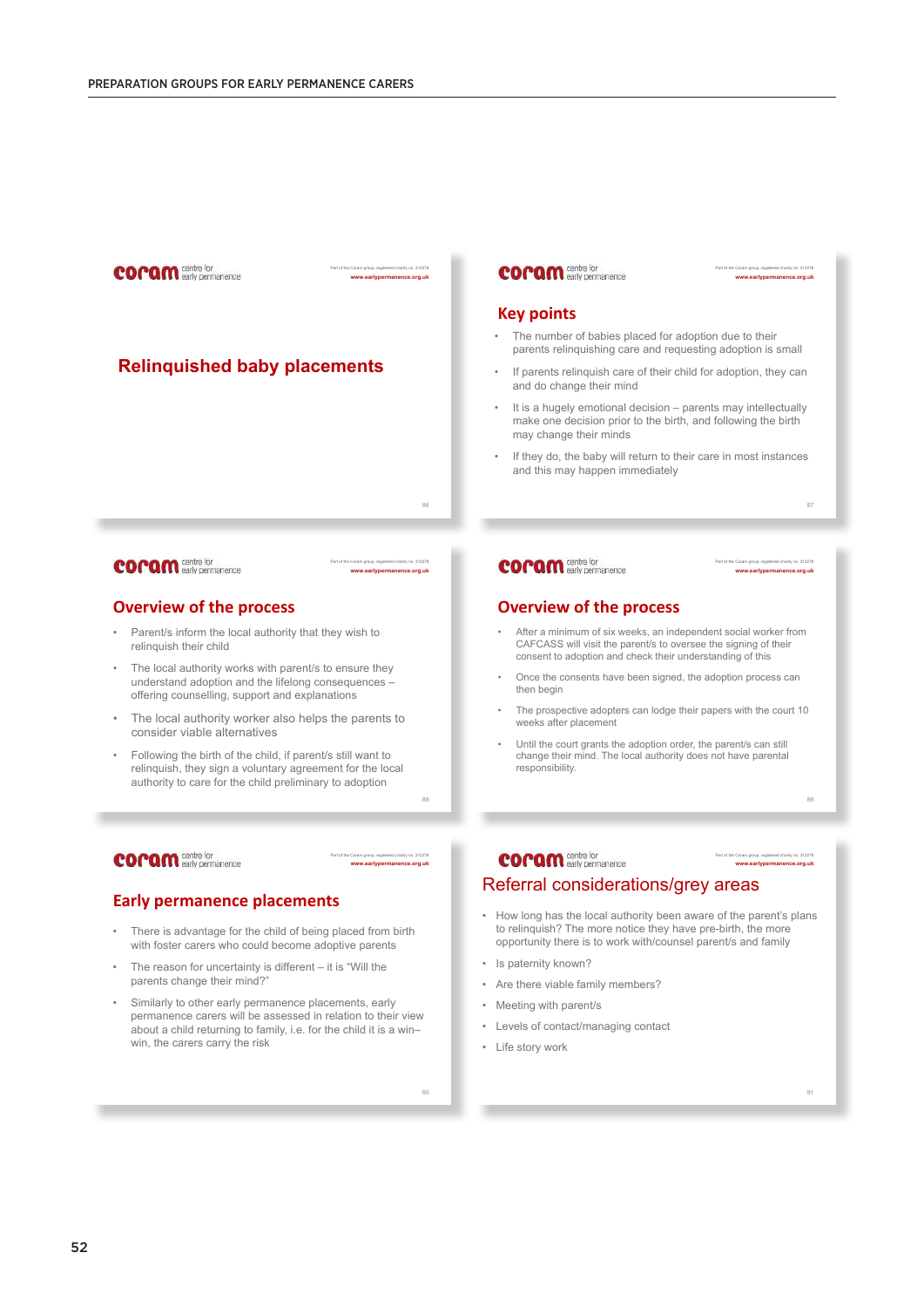# **coram** centre for

### **Final thoughts?**

• Complete your learning log, reflecting on what you will be taking away from this course

Part of the Coram group, registered charity no. 312278 **www.earlypermanence.org.uk**

92

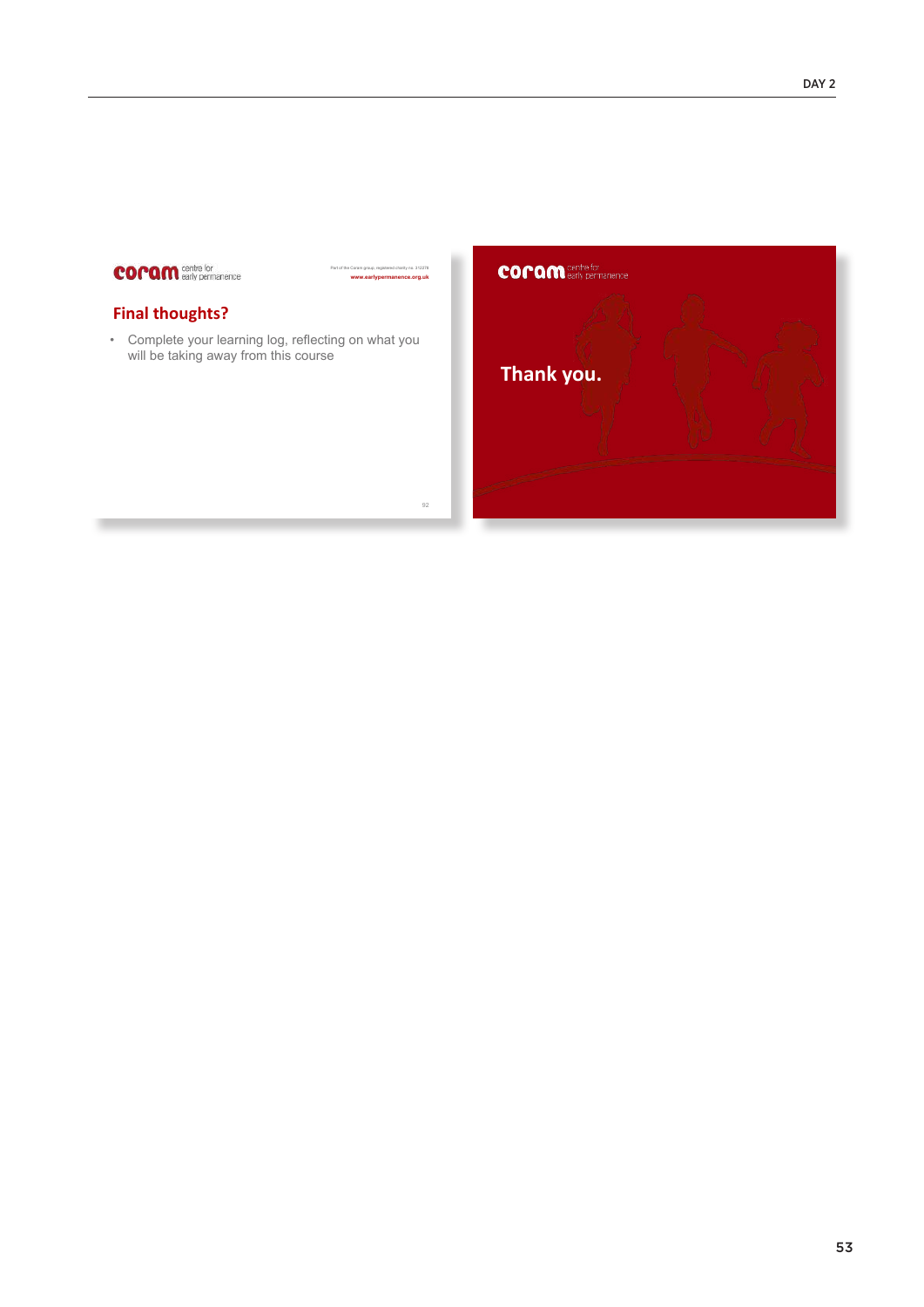# **Fostering for Adoption: A child-centred solution A guide for prospective FfA carers**

## Most people who are interested in adoption readily recognise that children need a loving and secure home that they experience as their "forever family" as quickly as possible. When a child cannot live with their birth parents or other family members, it is the responsibility of local authorities and the courts to ensure that a new family is found with the minimum of delay. Children should not have to wait.

There has been great concern over recent years that waiting is exactly what children have to do. It takes far too long for the adults who have responsibility to make their plans and decisions. A lot of effort is being put into reforming local authorities' children's services, the courts and other parts of the system to ensure that, as a whole, it operates in a more timely way and to look at how to achieve early permanence for a child who cannot remain in their birth family. At the end of this process, when the court has sufficient information to reach a decision, children will get what they need – to become a member of a loving family that will be their family for the rest of their life, whether that means being adopted or returning to the care of their birth family.

Fostering for Adoption (FfA) is one part of that solution and is a route to achieving early permanence (an umbrella term which covers the placement of a child through FfA or concurrent planning – see below) for a child. Early permanence for vulnerable children has become a priority for social workers, and placements can be made with either FfA carers or concurrent planning carers. Some agencies are only recruiting FfA carers, others only recruit concurrent carers and some are recruiting both. As practice is developing, the way in which these routes to early permanence work means they can be very similar in practice.

*We couldn't picture starting a family any other way. It was not without its challenges and stresses, but the rewards that we have got (all the firsts we have had, the joy of seeing our baby grow from being a day old and building such a strong attachment) could never be beaten. We are so grateful to have had this opportunity and feel blessed that it has happened.* 

FFA CARER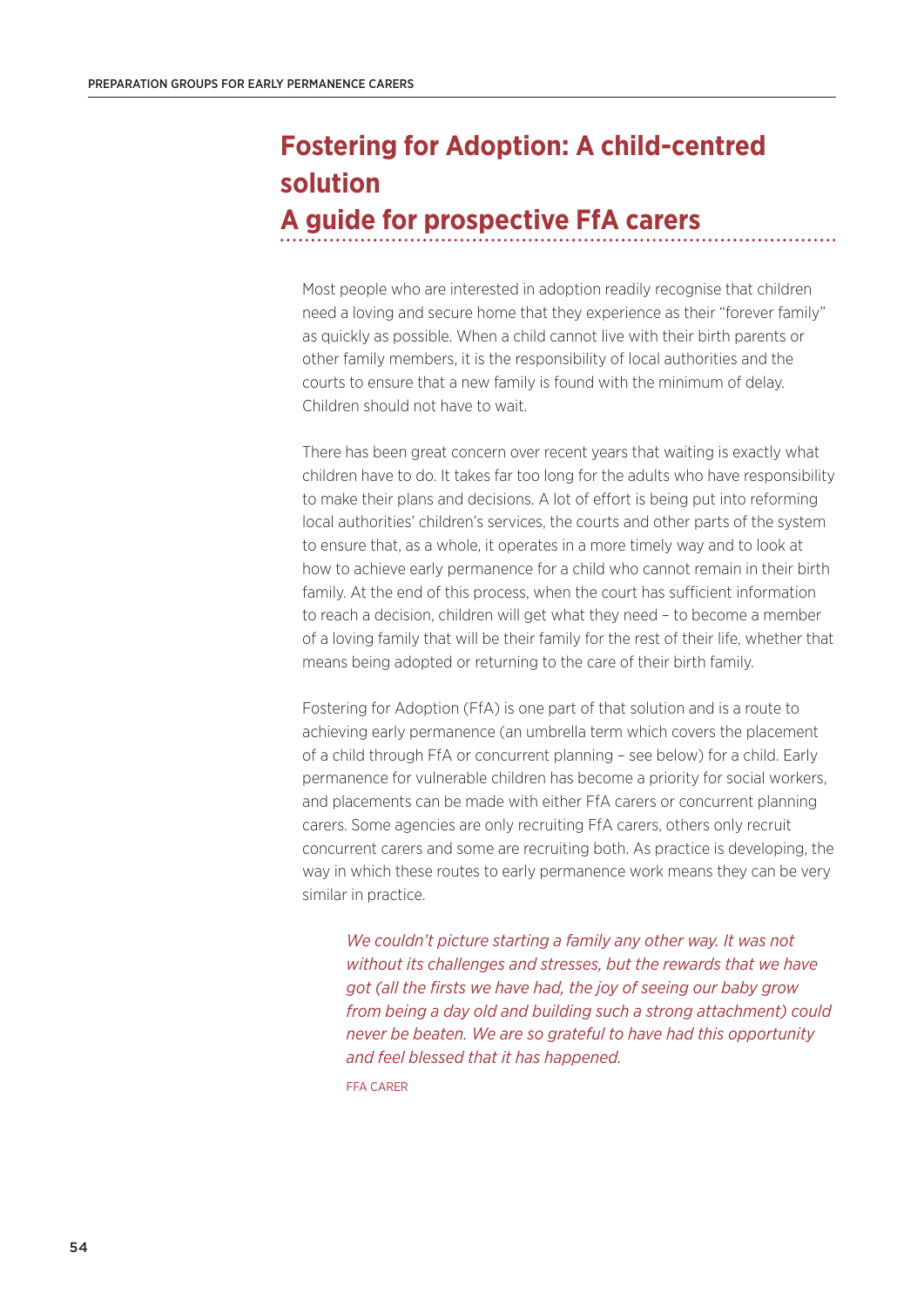#### **What is FfA and how does it differ from concurrent planning?**

Concurrent planning and FfA are two routes to achieving early permanence for a child who cannot be cared for by their parents or extended family. Both involve a child being placed with approved prospective adopters who are willing to act as foster carers during the time that the court is considering the evidence to decide whether or not the child can go home or whether s/he should be adopted.

The concurrent planning model in England was developed in the 1990s and has evolved over time. Concurrent carers are assessed for approval as foster carers under the Fostering Regulations as well as adopters. Once they have been dually approved for both roles, they will then wait for a child to be identified where the local authority thinks that adoption may need to be the plan for the child but has not completed all the necessary work with the birth parents to reach this decision. Therefore the agreed and appropriate plan for the child is for them to be placed in foster care until the court makes its decision about adoption. Concurrent planning is only used if the local authority believes that the child's parents and extended family are unlikely to be able to care for the child; but until the court has considered all the evidence and made its decision, this is not certain.

During the fostering phase, the local authority will have agreed a plan with the birth parent about what changes would be needed for the child to be returned to their parent's care which the foster carer would be expected to support. The local authority will also want to consider any relatives who might offer the child a home if s/he cannot return to the care of parents as soon as possible – if possible before approaching a concurrent planning carer to consider a placement. Carers are usually expected to meet with the birth parents and support the child having contact with them as part of the ongoing assessment and to ensure that if the child is returned to the family, there is already a good relationship to build on. You should ask your social worker for information about the availability of concurrent projects in their agency, or locally if this is something you are interested in.

Since FfA was introduced, the concept of early permanence has evolved. In FfA placements the local authority has already completed all assessments of the parents and the extended family and has reached a clear view that the child will need to be adopted at the end of court proceedings. However, the judge will not have made his/her decision and sometimes there are unexpected developments such as a previously unknown relative asking to be considered.

Generally speaking, FfA placements are expected to be resolved via the courts more quickly than concurrent planning placements. However, this is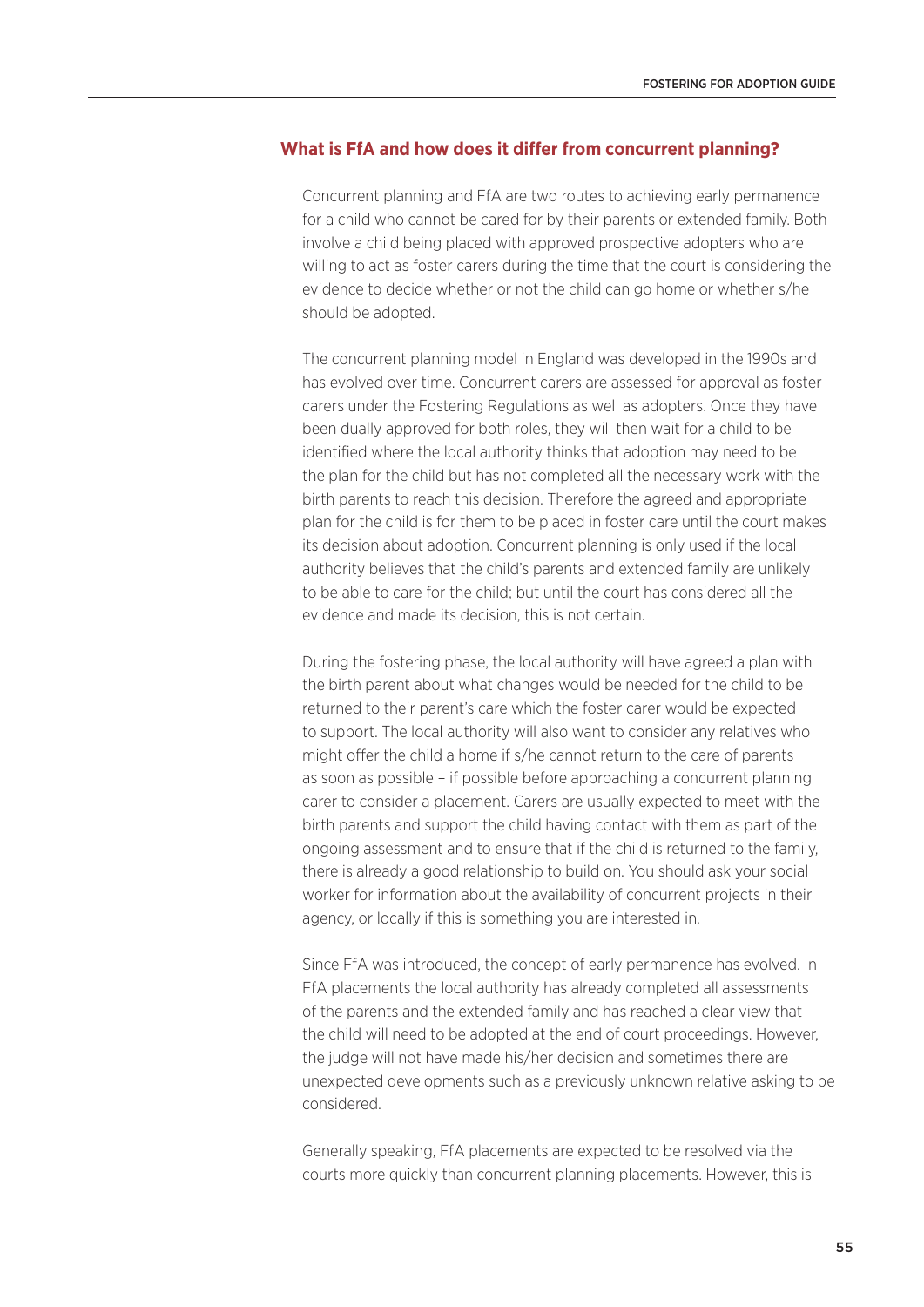not always the case and some concurrent planning placements are sorted out fairly smoothly whereas some FfA placements become more protracted if a relative appears on the scene and asks to be considered as a long-term carer for the child.

Each situation has to be considered individually, and carers who take on such placements need to understand the uncertainties involved alongside being aware of the enormous satisfaction of offering these vulnerable babies and young children the possibility of developing a secure attachment from the earliest possible moment, which does not need to be broken. Until the court has made a final decision, the child remains a foster child and there is always a small possibility that s/he will return to the care of parents or extended family members.

Most children placed with FfA carers – similar to concurrent planning families – will be adopted by them, but until the court has weighed all the information, this is not certain.

If a child needs a placement that offers early permanence, the local authority can either consider a prospective adopter who is already dually approved as a foster carer, or approach an approved adopter who they think might be a good match for the child and who has expressed an interest in offering FfA. If the adopter agrees to foster the child whilst the court is still considering the evidence, they can be temporarily approved as foster carers for that specific child by the local authority. However, it is important that FfA carers fully understand that until the court has completed its consideration of all the evidence, there might still be a change of plan, and the child might be returned to his/her parents' or relative's care.

If the court agrees that the child should be adopted (whether this is a FfA placement or concurrent planning placement) and the adoption agency approves the "match" between the carers as adopters and the child, the placement then becomes an adoption placement.

FfA and concurrent planning have the same advantages for the child:

- They are placed with foster carers who may become their adopters and so experience fewer moves in care and can make secure attachments from as early as possible.
- It avoids the damage caused by ending the relationships they have developed with their temporary foster carers, which they will have experienced as their primary parenting relationship.
- It provides added stability and security in their early lives at a time of uncertainty.

Each of these advantages will also be a benefit for the adopters if they are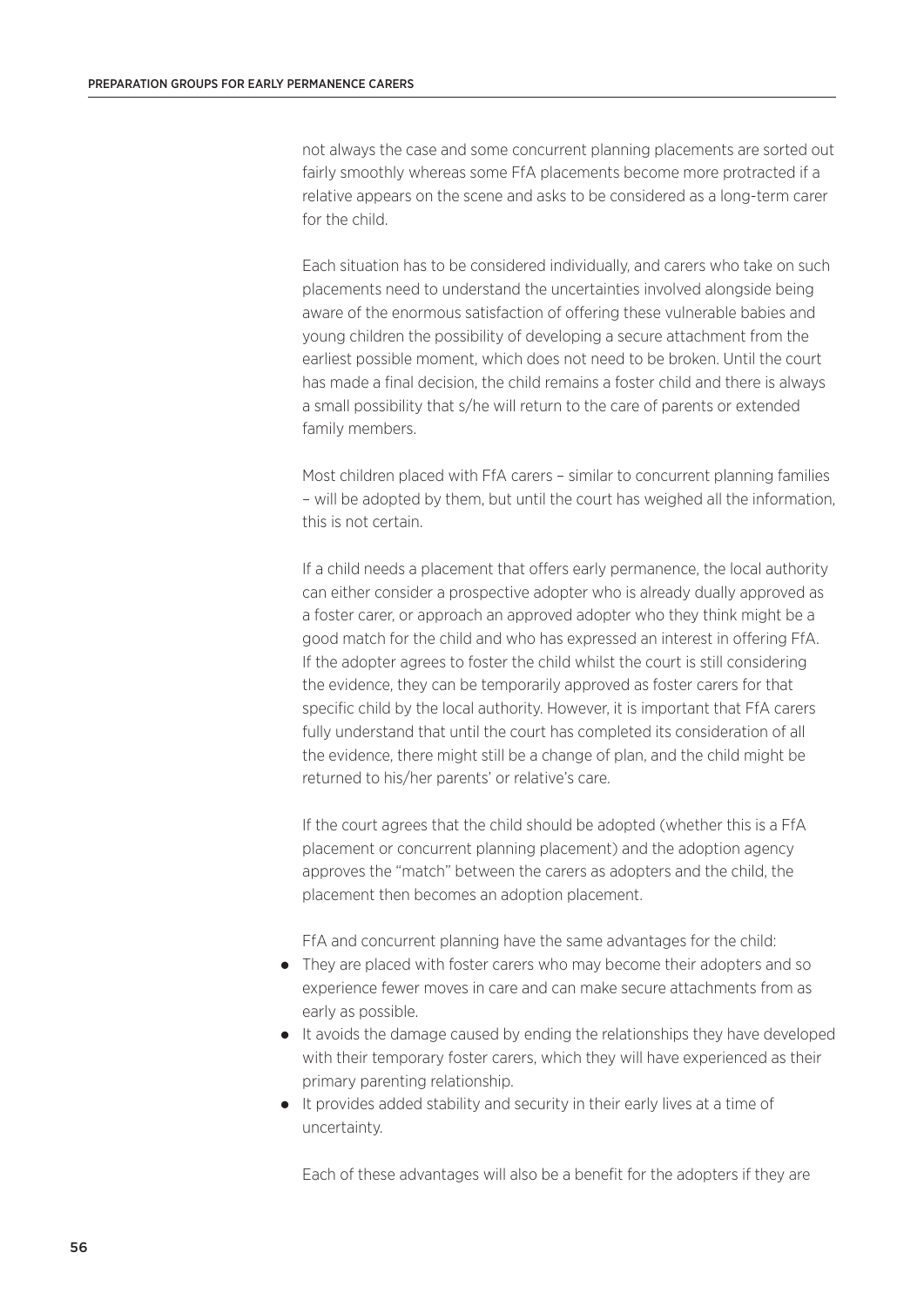able to adopt the child. In addition, they will experience the milestones that they would otherwise have missed, and will have the joy of caring for a vulnerable young child from as early as possible – sometimes direct from hospital after birth. But this does require adopters to be extremely child centered and to accept that, for some babies/ young children, the best placement will be to return to the care of a family member. This requires a very generous spirit. Many adopters who have gone through this process say that even if their child is returned to his/her parents, which would be a painful loss for them, they will have the comfort of knowing that they gave the baby or young child the best possible start.

Whilst you need to be utterly committed to the child, and excited about the possibility of adopting, you also need to be fully aware of the rights of both birth parents and children, and the court's ultimate role in decision-making. You need to be wanting the best for the child even if the best is not being with you, as however great adoption is, it does have a huge impact for the child and can't be taken lightly. FfA carer

It may also be that some birth parents will understand these advantages for their child as well, even if their intention is to prove that they can take care of the child themselves. They may find it reassuring to know that the devoted care their child has been receiving will continue when they have been adopted by the carers whom they have got to know and respect.

#### **Why not place the child directly for adoption?**

Unless the parents of the child are asking for their child to be adopted and are willing to give their consent, it is necessary for the court to dispense with their consent. This requires careful evidence being gathered for the court to consider before a decision on such an important and life-changing matter can be made. Although the welfare of the child will be the court's primary consideration, if the child can be provided with a safe and caring home within his /her family, this is generally seen as the best plan.

A child can be placed directly with adopters if the parents have decided they want their child to be placed for adoption, and will give their legally authorised consent once the child is over six weeks old and no other family member has expressed interest in caring for the child.

However, in most situations it is the local authority that will decide that adoption is going to be the right plan for the child and if the parents do not agree with this plan, it is then for the court to decide whether s/he can be placed for adoption. The local authority cannot act in any way that prejudges the outcome of the court's decision, and that includes making an adoption placement. The local authority must place the child with foster carers until the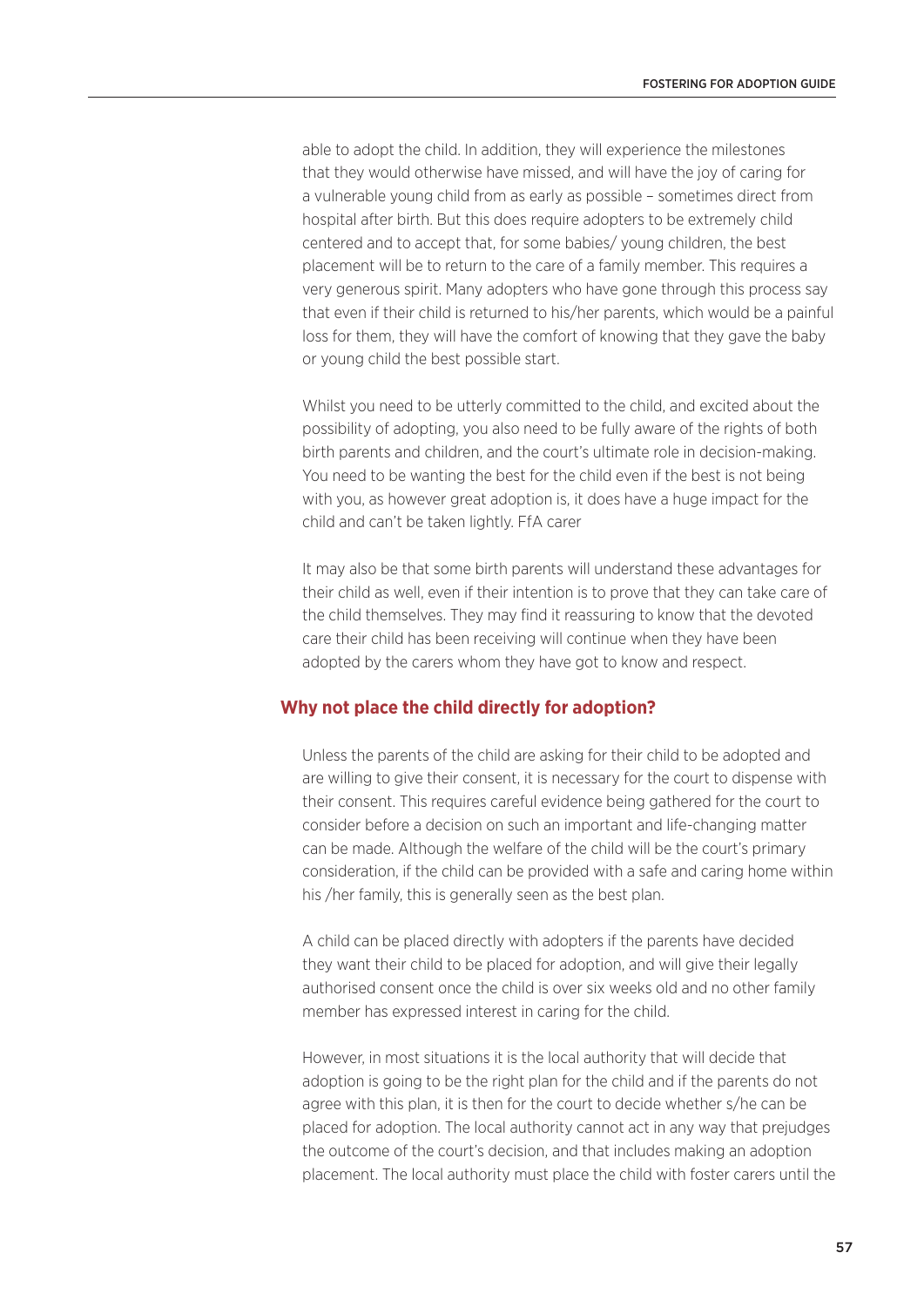court's decision is made, and it is important that where this is with FfA carers, they understand what being foster carers during the court proceedings will entail.

## **Why does the process of deciding whether adoption is the right outcome take so long?**

Whilst the needs of children must be everybody's primary interest, there are other people whose rights need to be considered in determining what the right plan should be. Firstly, there are the birth parents, and local authorities are required to place a high priority on working with them to see if the problems they face as parents can be resolved so that they can resume the care of their child. There may also be other family members who might want to offer the child a home because they are "family". There will be a number of options in deciding what the best alternative placement might be and these will need to be thoroughly tested. All of this takes time to be done in a way that is fair, lawful and evidence-based.

During this process, the child will usually be placed with temporary foster carers, and sometimes that can mean moving between more than one set of foster carers. Adults and professionals will know that these are temporary placements but young children will not. They will quickly make attachments that will then have to be broken if they are moved to adopters. Slightly older children may understand that this is not a "forever family" and this realisation may cause them anxiety and distress. This will only be made more difficult when an adoptive family is finally found and the relationship the child has made with their foster carers comes to a fairly abrupt end.

*We hadn't planned to adopt through FfA and had not heard of it. We already had two children and hadn't planned to extend our family further. The local authority contacted us about our third child because we had already adopted a full sibling. We learned about FfA at that point, and wanted to adopt our third child because we strongly believed he should be with his sister.*  FFA CARER

Once the local authority has gathered all its evidence and submitted it to the court, there will be an opportunity for the birth parents to present their case and the court will also appoint a Children's Guardian to present an independent view of what is best for the child. Therefore, even when the local authority has decided, what in its view is the best outcome, there may be other points of view for the court to consider.

Finding child-centred solutions to managing this process is not easy. Adoption is a profound legal, emotional and life-long issue. It is a process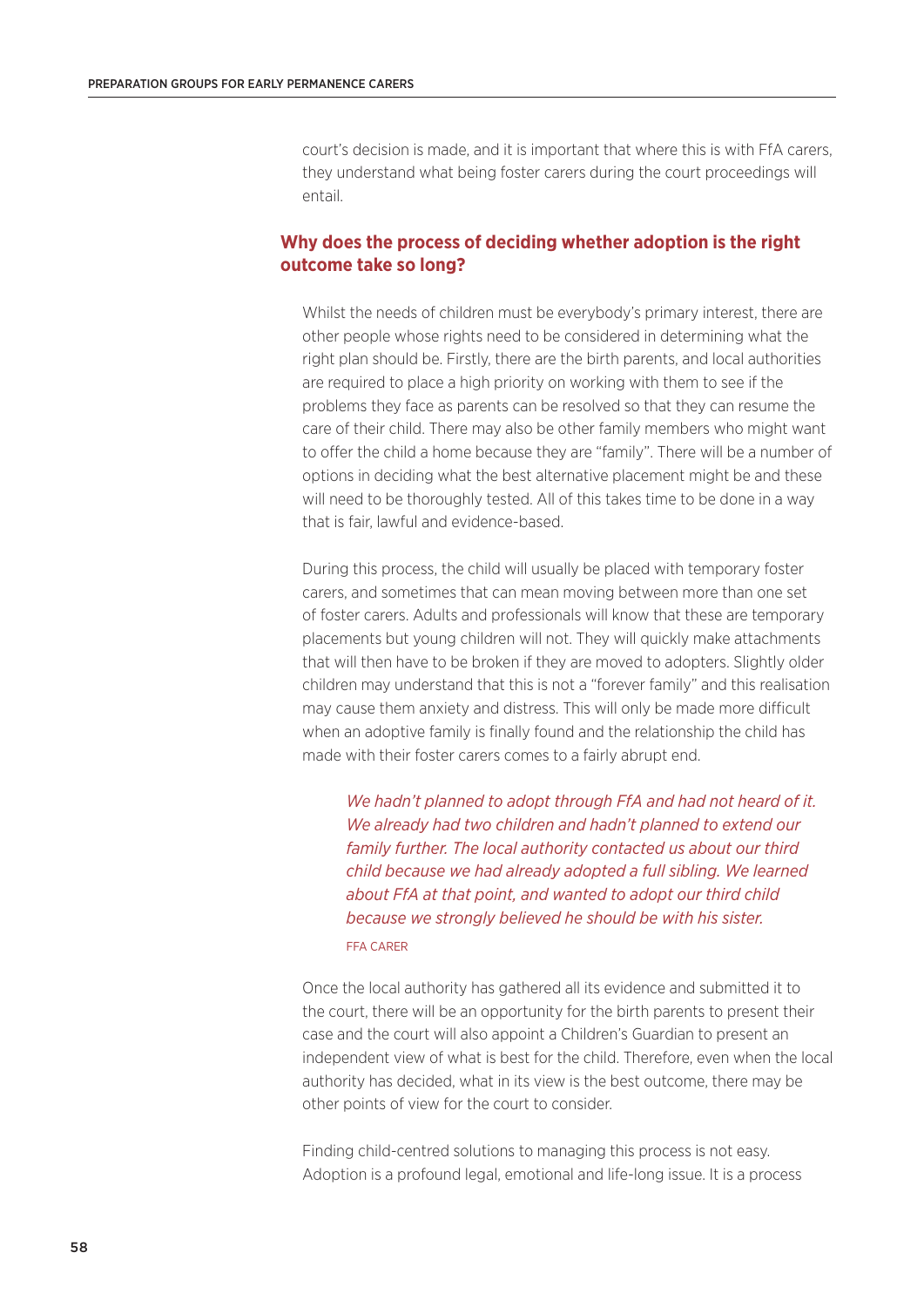that needs to be conducted fairly, justly and in a way that ensures there is confidence that, while it is very painful, it is the right decision for the child, and it will make sense to the child when s/he grows up and asks why s/he was adopted.

FfA is the best plan for some children as it provides the child with a temporary foster placement but with the potential for this to become their permanent home if they need to be adopted.

#### **When is it right for children to be placed through FfA?**

A FfA placement should only be made where there is clear evidence available to the local authority that there is very little likelihood that the birth parents can resolve their problems or that any other family members can take care of the child. This evidence will need to be substantial; this usually means that either the parents have had other children placed for adoption in the past and their circumstances have not changed at the time of the birth of the new child, or an early assessment of the parents has shown that they lack the capacity to change their behaviours and that there is a risk that the child would suffer significant harm if allowed to remain with them. The local authority will also need to be sure that there are no known family members who are suitable and able to care for the child.

Where there are older siblings who have already been adopted or placed for adoption, local authorities would usually approach the adopters of those children first to see if they are in a position to adopt the child so that s/he can grow up with his or her brothers or sisters, and if so whether they feel able to offer an FfA placement. In these situations the needs of the adopted children in the family will be considered by everyone before deciding whether an FfA placement will be right for all the children.

Where the mother or both parents have requested that their child should be placed for adoption but there are still checks to be made – e.g. with other relatives – before they can give their formal consent, FfA may be the best placement to ensure that the child does not have to experience a temporary foster placement before joining his/ her forever family. The courts would not usually be involved in these situations unless there is a subsequent challenge from the birth father or a family member who was not aware of the proposed adoption.

The most important consideration is that these placements place the burden of uncertainty on the adults who have to accept the possibility of loss. For the babies and children it is a win/win scenario: either they will already be attaching to the carers who will adopt them and offer a life-long commitment, or they will return home to the care of a family member able to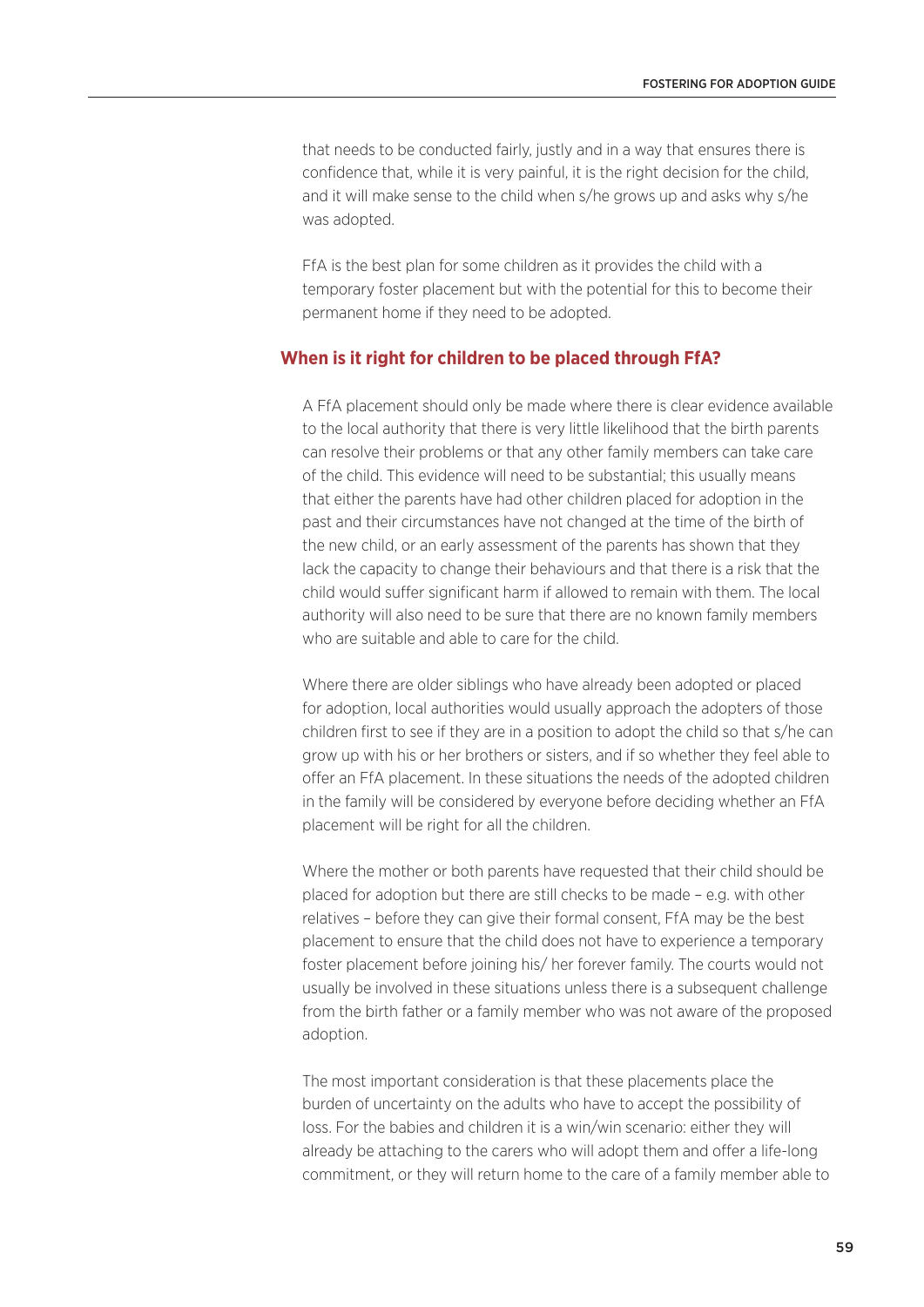give them loving care whilst remaining within their family network.

#### **What do the courts think about FfA?**

The local authority is required by legislation to consider FfA whenever they are considering adoption as the plan to achieve permanence for a child. The local authority must be transparent and open in what it is doing when it makes a FfA placement. It must inform the court, the birth parents and all those who have a direct interest in the child about its plan. It must explain why it is making the placement; this must include acknowledging that the court may not approve of adoption as the plan and the child may in the end return to their parent or other family members.

The court will be aware that FfA carers are acting as local authority foster carers and would only become the child's adoptive parents if adoption is agreed as the plan for the child. Whilst prospective adopters are acting as FfA carers they do not have any rights in relation to the child until the plan for adoption has been approved.

Although this leaflet has explained the uncertainties of FfA placements, it is important to add that because the local authority generally has a great deal of information about the child's parents before beginning court proceedings, they have a very good idea of the likely long-term outcome. If, in their judgement, adoption of the child will be the end result, this is usually the case, and most FfA children are adopted by their carers. Whilst this cannot be taken for granted, it is therefore usually the end result.

#### **Are there many children available for FfA?**

Statistics about the number of children placed through FfA or concurrent planning have been collected in England since 2014. The most recently reported figures showed that 320 children were placed with a foster carer who was also an approved adopter in the year to March 2016 and there has been a year-on-year increase in these numbers. Some local authorities are still developing their use of FfA and have only placed a handful of children. Others have placed over 50 babies and young children since FfA placements were introduced in 2013.

You will need to ask what possibilities there are in the local authorities and voluntary adoption agencies (VAAs) you make contact with. In some regions there are agreements made between local authorities and with VAAs so you could be asked to consider an FfA placement from a different agency to the one that is approving you for adoption. Several VAAs have also set up specific projects to recruit early permanence carers who can offer FfA or concurrent planning.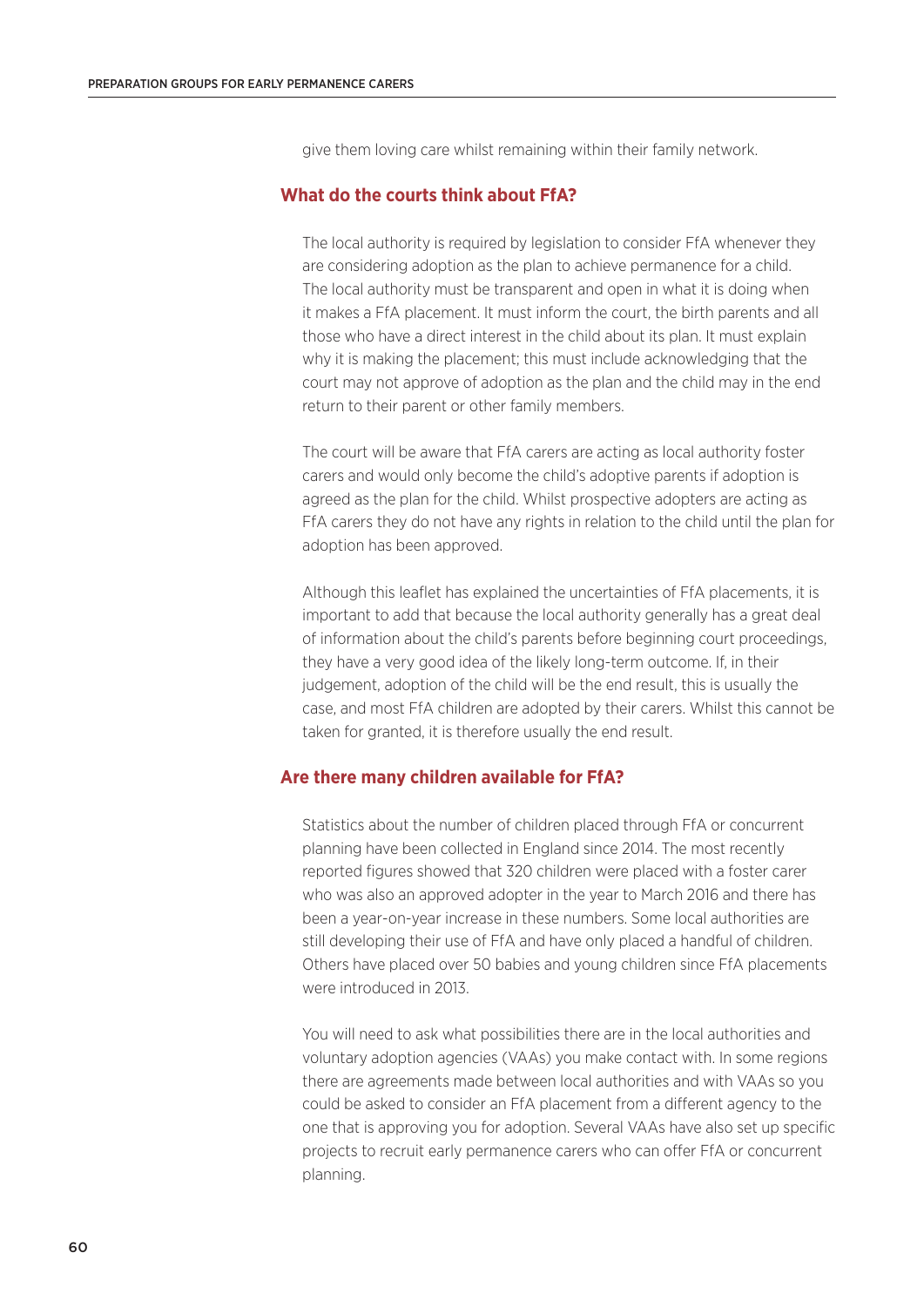*My advice would be to get as much information as possible and make sure social services tell you all the rules and regulations. Make sure that you know exactly what is required of you and always ask for worst case scenarios so you know where things stand. I would say it is not for the fainthearted or overly emotional, but if you can do it, it is so good for the child's long-term security and well-being.*  FFA CARER

First4Adoption (www.first4adoption.org.uk) may also have information about agencies that are actively involved in FfA. Because of the nature of FfA placements, it is very likely that geographical considerations will be important in identifying suitable placements.

#### **Routes to being approved as a FfA carer?**

There are two ways for you to be approved as a FfA carer:

- $\bullet$  dual approval where your agency approves you as an adopter and as a foster carer, so that you could foster any child who the local authority feels would be suitable for an FfA placement after a matching process has taken place.
- **temporary approval** where, after you have been approved to adopt, the local authority responsible for the child approves you as a temporary foster carer for that child. This approval continues until a decision is made about whether the child can be adopted and a match for adoption is made.

**Preparation:** Many agencies offer additional preparation to FfA and concurrent planning carers about the nature of these placements and what would be expected of the carers, as well as opportunities to meet experienced FfA or concurrent planning carers to hear about their experience at first hand. It is important that carers have the opportunity to discuss the issues and to understand the legal framework and the expectations of foster carers.

**Assessment:** Most agencies use the CoramBAAF Prospective Adopter's Report (PAR) which enables them to assess your suitability to offer an FfA or concurrent planning placement at the same time as you are being assessed as adopters. Some people may have decided that they wish to be approved as FfA carers or concurrent planning carers before the assessment begins. However, it may also be possible to decide this during your assessment, once you have had opportunities to learn about the implications of acting as a foster carer during the time when the case is being decided by the court.

*Thanks to the training, we did feel like we were prepared for the foster care element. Once he was with us, it all felt very different and I don't think you can stress this difference enough*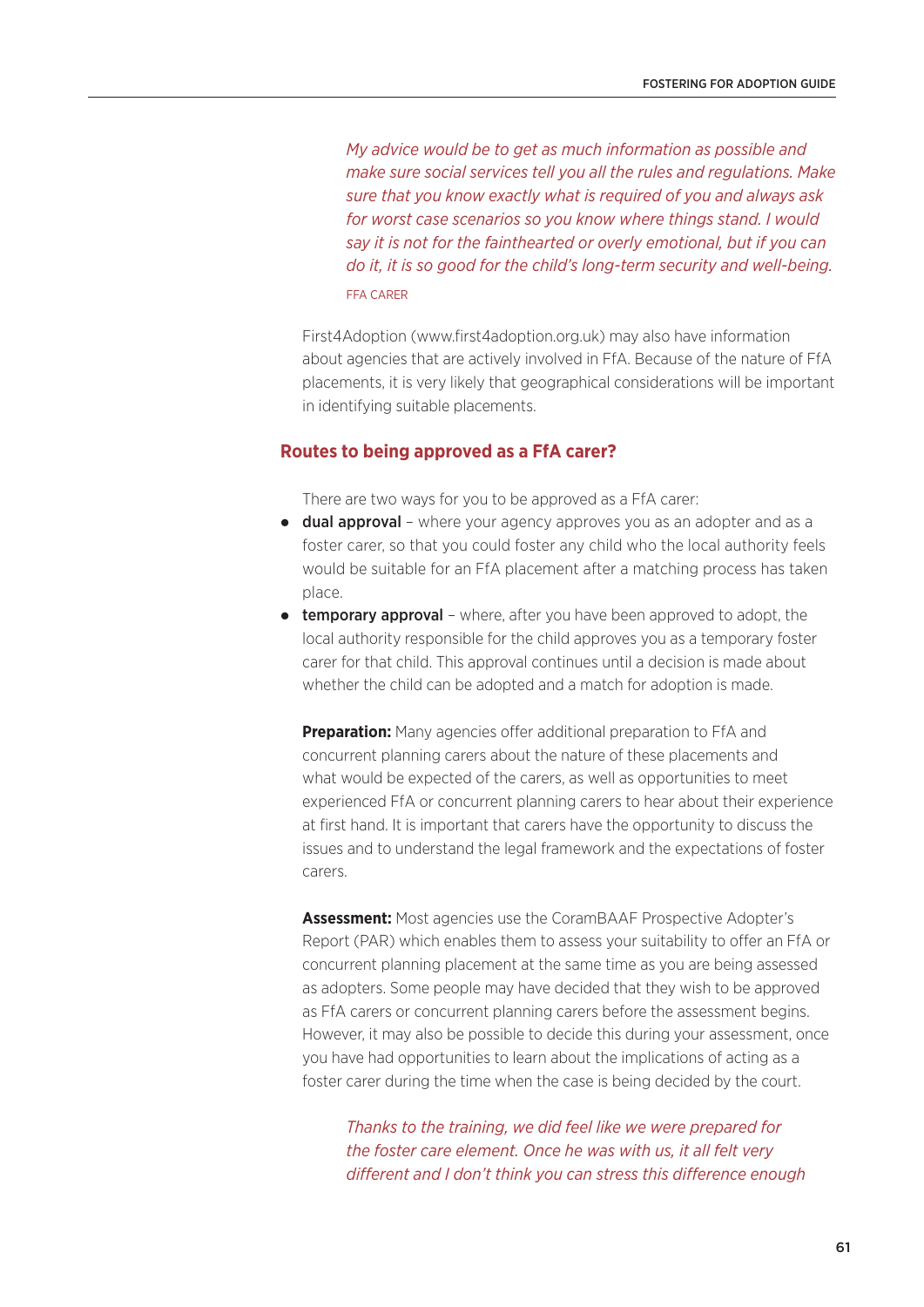*to prospective parents considering this route. Sometimes it felt like decisions were being made in spite of us and it was as though we were the least important people in the whole situation. When you're caring for a child who you very much see as yours (even with the boundaries you try to set yourself), this can be very unsettling.*  FFA CARER

**Panel approval:** If you are being dually approved, your suitability as a foster carer will be considered at the same panel where your application to adopt is being heard – if the agency operates a panel which is set up to consider both adoption and fostering applications. If not, your application will be considered at an adoption panel and also by a fostering panel.

If you are being approved as a temporary foster carer for a particular child who has been identified and discussed with you, this decision will be made by a "nominated officer", a senior manager in the local authority.

Your approval as a foster carer will be based on the evidence of your strengths, capacities and resources to take on the foster care role. It is very important that you fully understand what this means on a day-to-day basis. It is clearly very important that you can manage the period of uncertainty till the court makes its decision. You will be entitled to support from the local authority and your agency, if different, as well as the support you will want to have from your family and friends.

### **So what are the differences between being a foster carer and an adopter?**

Although the care that you will give the child will be the same whether you are an adopter or a foster carer, there are a number of differences in the role you will have as a foster carer for the local authority. An important difference is that once a child is placed with prospective adopters, the adopters share parental responsibility (PR) with the local authority and have some legal rights in relation to the child. That is not the case with foster carers, where the local authority usually shares PR with the birth parents and the foster carers have no legal rights in relation to the child.

In practice, foster carers are acting on behalf of the local authority. The local authority will have many legal duties and obligations and they will expect you to work with them in making sure that these obligations are fulfilled. They will review the child's care on a regular basis to ensure that the child's needs are being met, and you will be part of the reviews. Social workers and other professionals will visit you and the child, and you will be expected to attend some other meetings and keep records about the child and your care of them.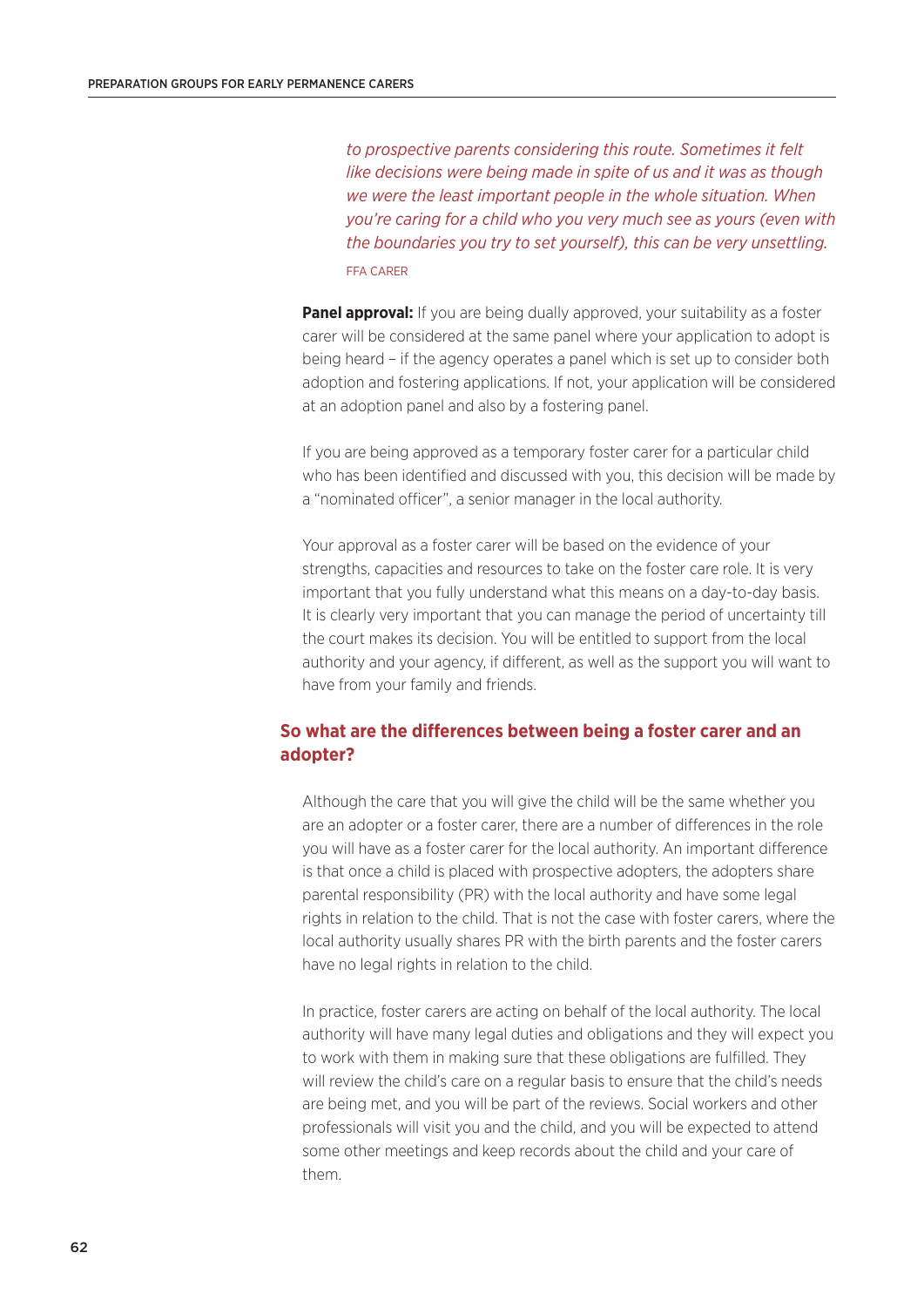As an adopter, once the child is placed with you for adoption, you will be encouraged to make most of the decisions for your child and the birth parents will no longer have any say in the care of their child. When the adoption order is made, the child's legal relationship with their birth parents is terminated, the child legally becomes a member of their adopted family and leaves the care of the local authority. In effect, the child becomes a full member of the adoptive family.

There are therefore significant differences and it is important to understand these. But from a child's perspective, the care they need is not defined by these different legal status definitions. FfA or concurrent planning carers generally understand this and give the child the loving care they need.

### **What contact do children have with their parents when they are in an FfA placement?**

Contact can be very important for the parents and the child, but any arrangements for contact must be centred on the child's needs and welfare. The frequency and other arrangements for contact depend on how far decision-making about the child's future has got to in the courts and with the local authority. It is advised that contact should not take place more than three times a week and often it is less than that. Every situation is different and there are times when a court may order higher levels of contact, particularly if there is a change of plan where a return to birth parents or family members is being actively explored. However, above all, the child's welfare and needs are the most important things that the local authority must take into account when making any plan for contact.

Most agencies would prefer children to be taken to and from contact by their carers rather than being sent in a taxi with an escort and would look at how to arrange this to ensure your safety and confidentiality. Many carers also prefer to be involved and to feel that they can help the baby or child to manage the transition by taking the baby and having a handover to the parents at the beginning and end of contact – if that is manageable for everyone.

Unless there are particular risks involved, it will usually be expected that, at some stage of the adoption process, the carers will meet the birth parents so that both you as carers and the parents have a first-hand idea of each other, which is helpful for everyone, and for talking to the child as s/he grows up if the child is adopted by you. How this is managed depends on individual circumstances and the details and implications of this will be discussed with you.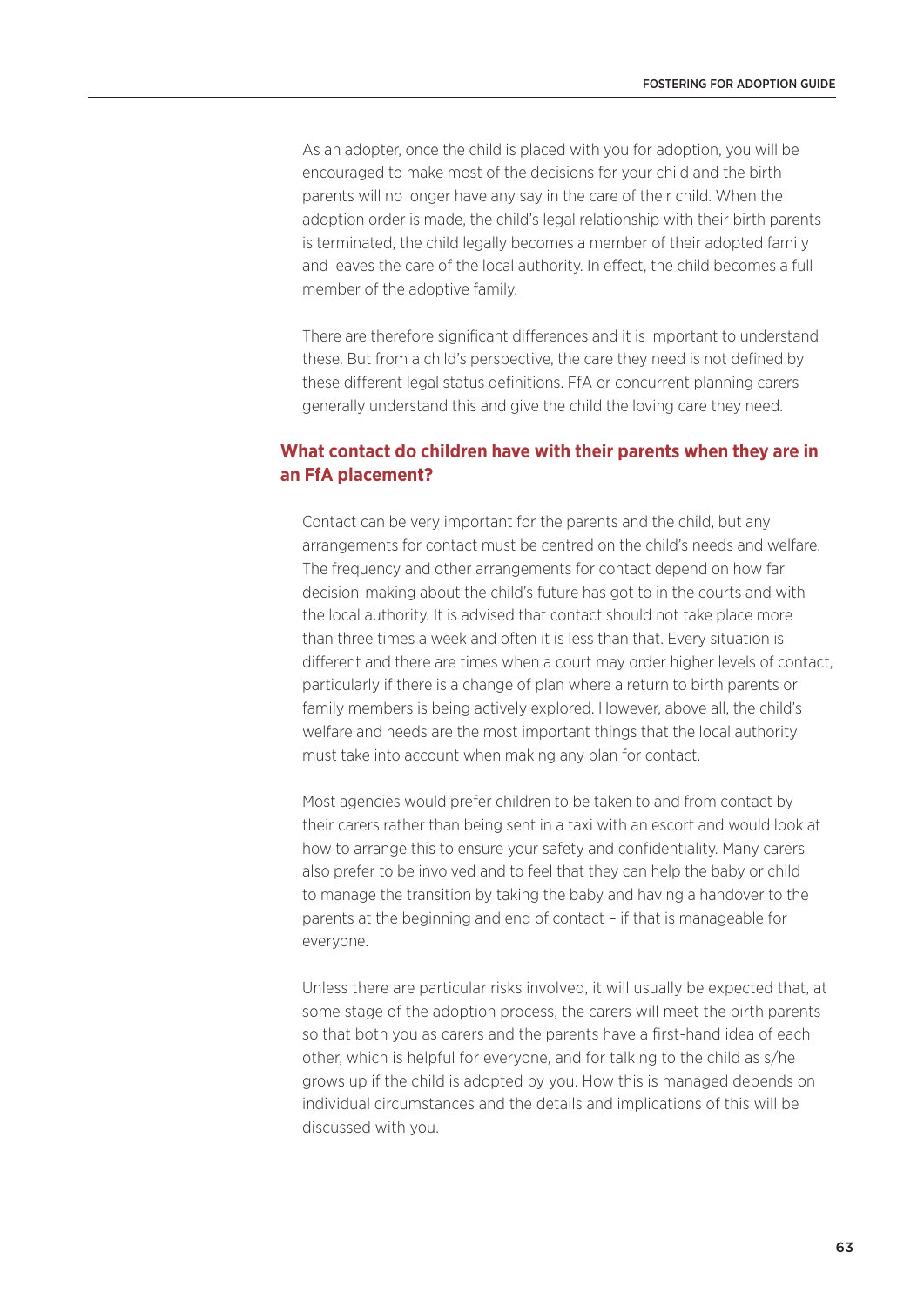#### **Is FfA the right thing for me?**

You will have thought long and hard about what it means for you to become an adopter. You may be at an early stage in the process or you may already have adopted a child or children. There are many factors to take into account when thinking about adoption.

There are also a number of things that you will need to think about in deciding whether FfA is right for you. This includes weighing up the advantages, the uncertainties and the demands of the fostering role. As we have highlighted, this is a different role, as you would be fostering under the direct supervision of the local authority. There is also the experience of living with the uncertainty of the outcome of the application to court, and whether you will be able to adopt the child. This impacts on people in different ways and you will need to think about how you might deal with this in a helpful and positive way.

It is important for anyone thinking about adoption to consider what support they might need, and where that might come from within their own support network or professionally. You also need to consider how you generally manage stressful and upsetting situations. There will be additional issues to be thought about that are specific to FfA placements, and you should try to identify what this might mean for you and then discuss this with your family, friends and the social workers you are meeting.

It is also important to think about the impact of a FfA placement on other people. If you already have a child or children in your family – adopted or birth children – you will need to pay particular attention to their needs and feelings. You would do this anyway if you were planning to adopt another child but there are specific issues about preparing a child for that period of uncertainty in the fostering phase. There are also other people who will need to be consulted – other family members and close family friends. They may have questions and views themselves but they should also be a source of important support.

*We had contact once per week with the birth mother only. This was done via social services as the birth mother did not want to meet us in person at this point. We met in a car park and handed over our son, then collected him an hour or two later...Contact proved difficult, as the birth mother did not engage every week. We had to be on standby each week and sometimes only got a confirmation that it was happening the morning of contact…On the times she did show up, it meant having to pass the child we saw as our own to someone else. This was another example of 'being OK in principle, but something quite different in practice'. That said, I am*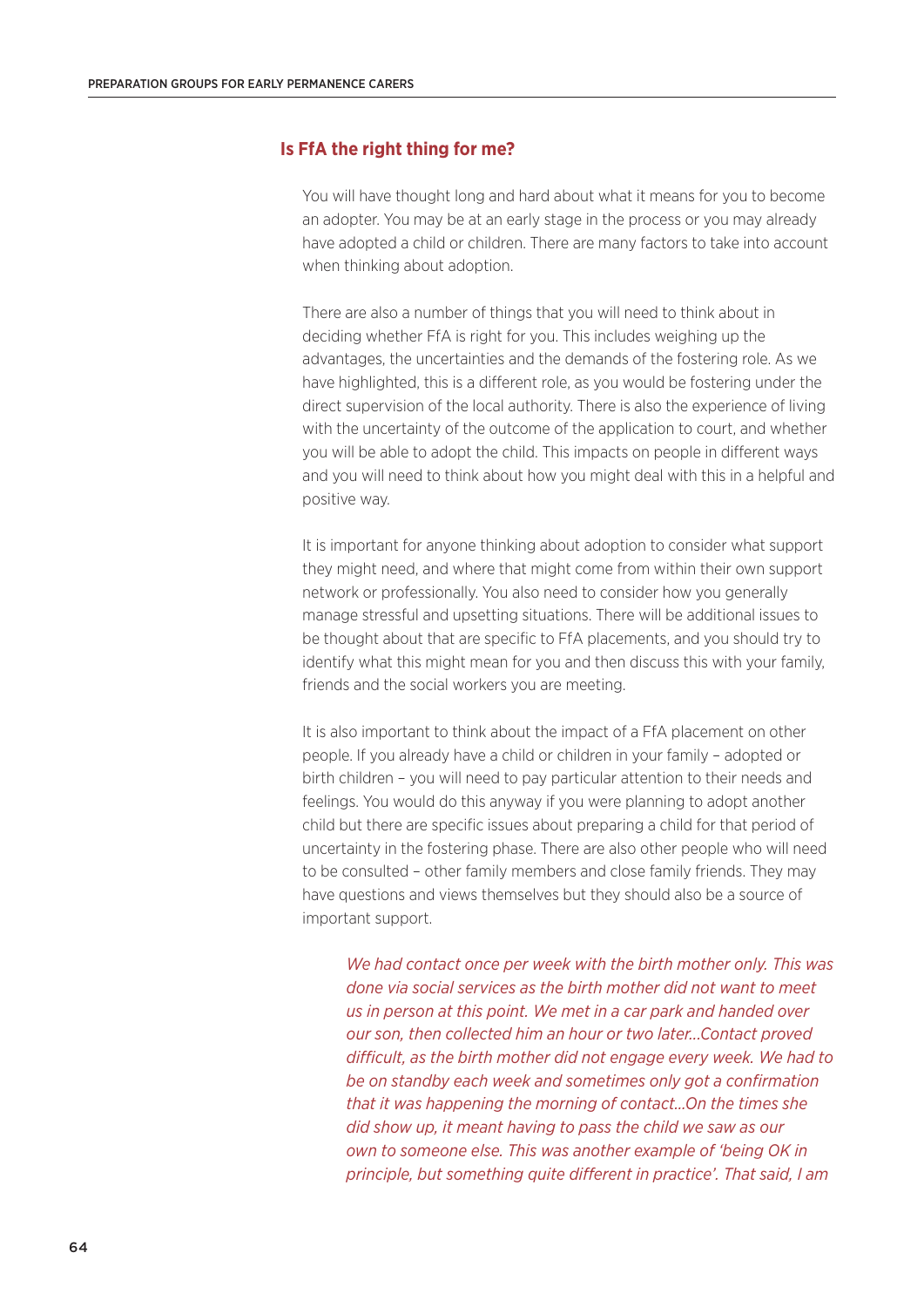*pleased we made the effort and rode the wave of contact, as we will be able to tell our son that we did this and made all efforts we possibly could to make his contact sessions a success.*  FFA CARER

#### **Will I receive any financial and practical support?**

There will be a number of practical and financial considerations. You will already have thought about these in relation to adoption. In FfA and concurrent planning it is important to have a carer at home full time during the court proceedings in order to look after the baby or child and to manage contact and other meetings with professionals. This means it is important to plan how you will manage financially during this period.

*Our local authority were brilliant about checking the birth parents were attending first thing so I did not waste time driving down if they were not coming. I was glad to meet the birth parents and I think it helped them. The contact was well supervised by an adoption team member from the local authority so I felt OK about how the baby was. He slept pretty well in the car and I'd been able to ensure the contact was at a suitable time for that… When we did sit down with the parents later, although they were unhappy he had been taken away, they were glad that he was with us. I feel that the fact that we met a lot for contact was helpful to them in that respect.* 

#### FFA CARER

If you meet the eligibility criteria for statutory adoption pay and leave (similar to statutory maternity benefits) you will be entitled to claim this from the time you start acting as an FfA or concurrent planning carer. You can claim this from the start of the fostering placement or delay taking it until the placement for adoption happens. However, you need to discuss these options with your employer to see whether there are advantages to taking it from the start of the placement.

*It's the most rewarding thing to do yet it's also a rollercoaster of a ride. It's not always easy, sometimes feeling as if it's never going to happen, but you need to focus and remember that you're doing it because it's the best thing for the child, not for you. As adults, we have the capabilities to cope with loss much better than a child can and it's only right that as adults we take the risks, not the child.*  FFA CARER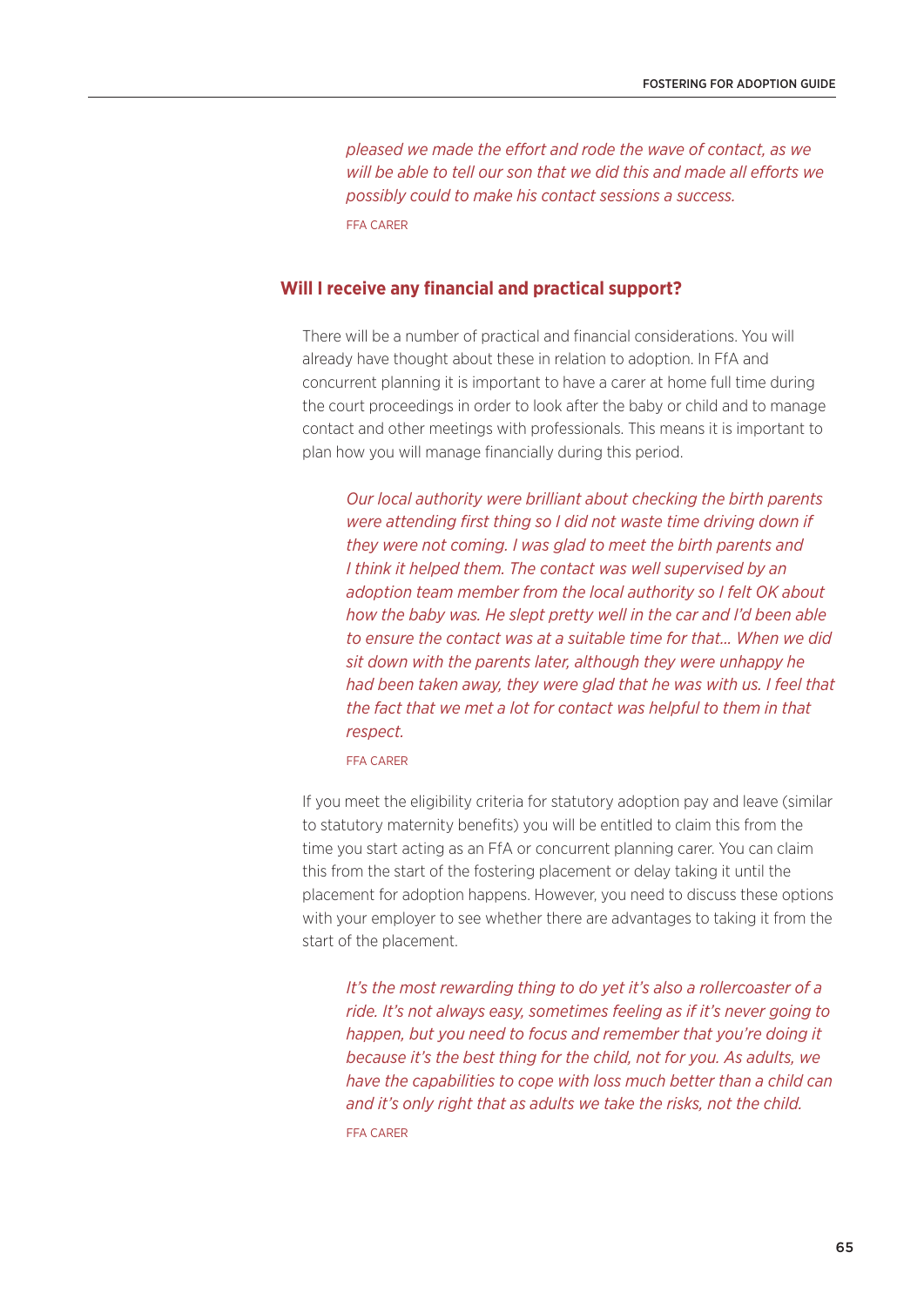You will also be entitled to a fostering allowance from the local authority during the time you are acting as a foster carer and you will have access to other resources and services that are part of what the local authority makes available to children in care and foster carers. The local authority will discuss the specific arrangements that will apply in your circumstances. It is very important that you understand the practical arrangements to ensure that the financial support available will be manageable for you.

When the court authorises the adoption, then you will be assessed for adoption support by your agency and a plan will be made depending on that assessment. Financial support in the form of ongoing allowances is available but only if the child has particular additional needs and the local authority is in agreement. Additionally, there are some benefits that adopters can claim, for example, child tax credit, and the Adoption Support Fund (www. adoptionsupportfund.co.uk/parents), which provides for limited financial support for identified therapeutic needs. Your agency will be able to advise you of these and any others.

#### **Where next?**

There are a lot of things to think about in FfA, and they need to be considered specifically in relation to you and your circumstances. If you think this is right for you, you will need to discuss this with your social worker and others in the agency; they will be able to give you information about the children who may be available for FfA and the support they will give you.

Whilst there is no doubt that FfA presents challenges for carers who put themselves forward, it is important not to forget the very significant advantages to the child and yourself of an early placement, with the real potential for it to be the basis of a life-long family relationship. The principle of FfA is that it is for the adults to manage the uncertainties and challenges so that the burden of uncertainty and waiting and more waiting is not carried by the child.

#### Authors

Elaine Dibben, Adoption Development Consultant, CoramBAAF, John Simmonds, Director of Policy, Research and Development, CoramBAAF and Jeanne Kaniuk, Managing Director, Adoption Services, Coram.

Published in 2017 by CoramBAAF

Also available at https://earlypermanence.org.uk/wp-content/uploads/ FosteringforAdoption-Carers-leaflet-2017-updated-web.pdf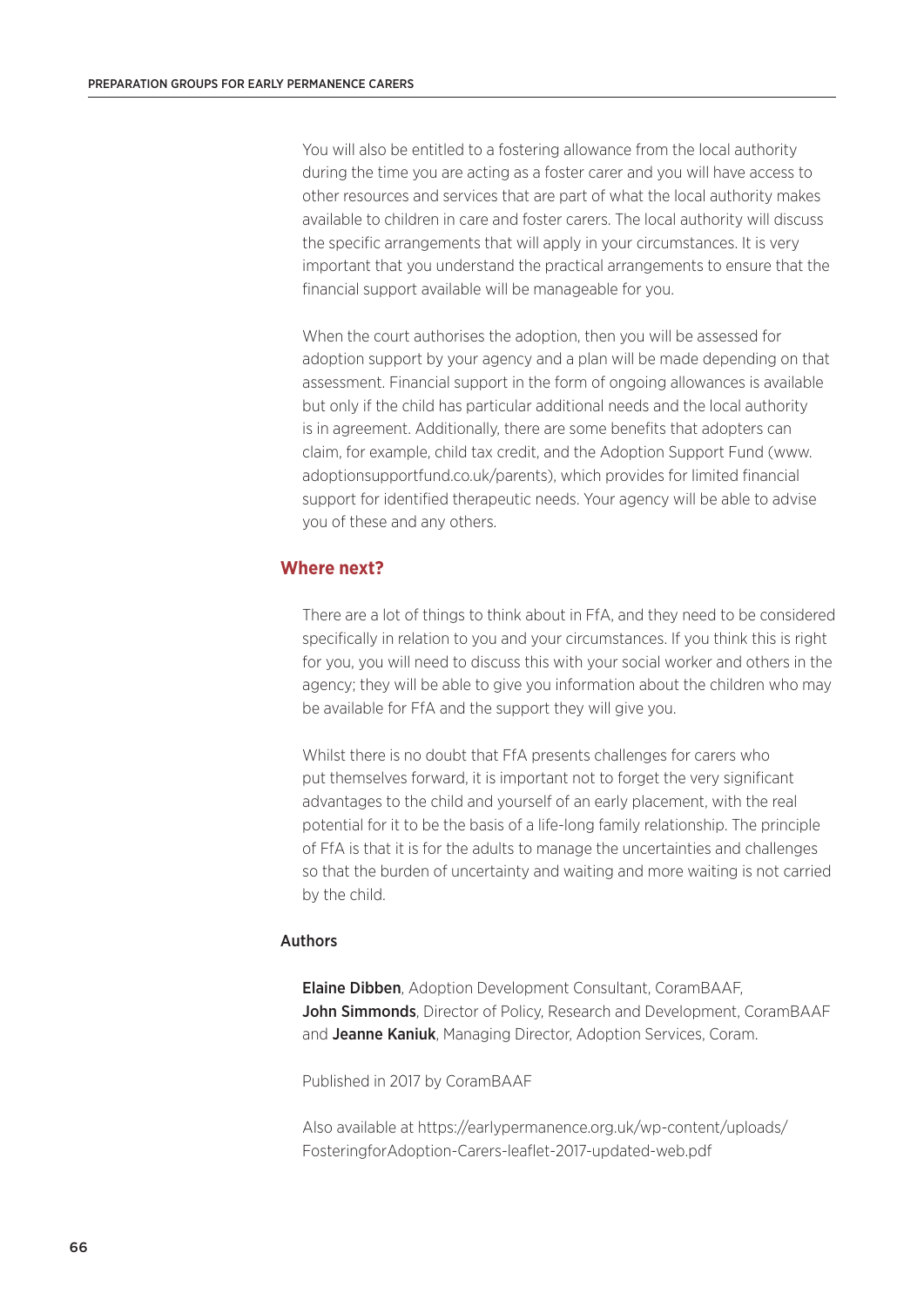# **Answers to the quiz**

#### **Question 1: Do foster carers have parental responsibility?**

- Parental responsibility 'All the rights, duties, powers, responsibilities and authority which by law a parent of a child has in relation to the child and his property', s.3, Children Act 1989.
- It is the legal right to make decisions on behalf of the child.
- When a child is subject to care proceedings, the court can make an interim or full care order.
- The care order gives the local authority significant parental responsibility so that they can make decisions for the child, including placing the child in foster care. However, the local authority must consult with the parents who retain some parental responsibility.
- Foster carers do not have parental responsibility they must discuss decisions that need to be made with the local authority and be advised by them.
- When the local authority approves the placement, the prospective adopters share parental responsibility with the local authority. They will be told what decisions they can take on behalf of the child.
- At this stage, parental responsibility is shared with the local authority, which retains overall responsibility for the child.
- Once the adoption order is made, the adopters gain full parental responsibility.
- Parents lose their parental responsibility at the point of the adoption order and so does the local authority.

#### **Question 2: What can foster carers take responsibility for?**

- Delegated responsibility within five days of a child being placed, there will be a placement planning meeting at which the local authority will inform the foster carers of decisions that will be delegated to them.
- This usually includes day-to-day care and health needs, including standard immunisations, attending the GP with presenting minor ailments, and responding to emergency health situations, including following health advice if the local authority cannot be contacted.
- However, foster carers must inform the local authority as soon as possible in regards to accidents, injuries and illness.
- Any planned health interventions must involve the local authority and parents, who will be the final decision-makers in this regard.
- Foster carers cannot change the child's name, i.e. the child should be registered under their own name with health services.
- Foster carers cannot go on holiday without permission, or make changes to the child's appearance, e.g. hair cuts and piercings.
- If foster carers are planning to go away overnight with the child, they need to inform the local authority in advance and provide the address of where the child will be.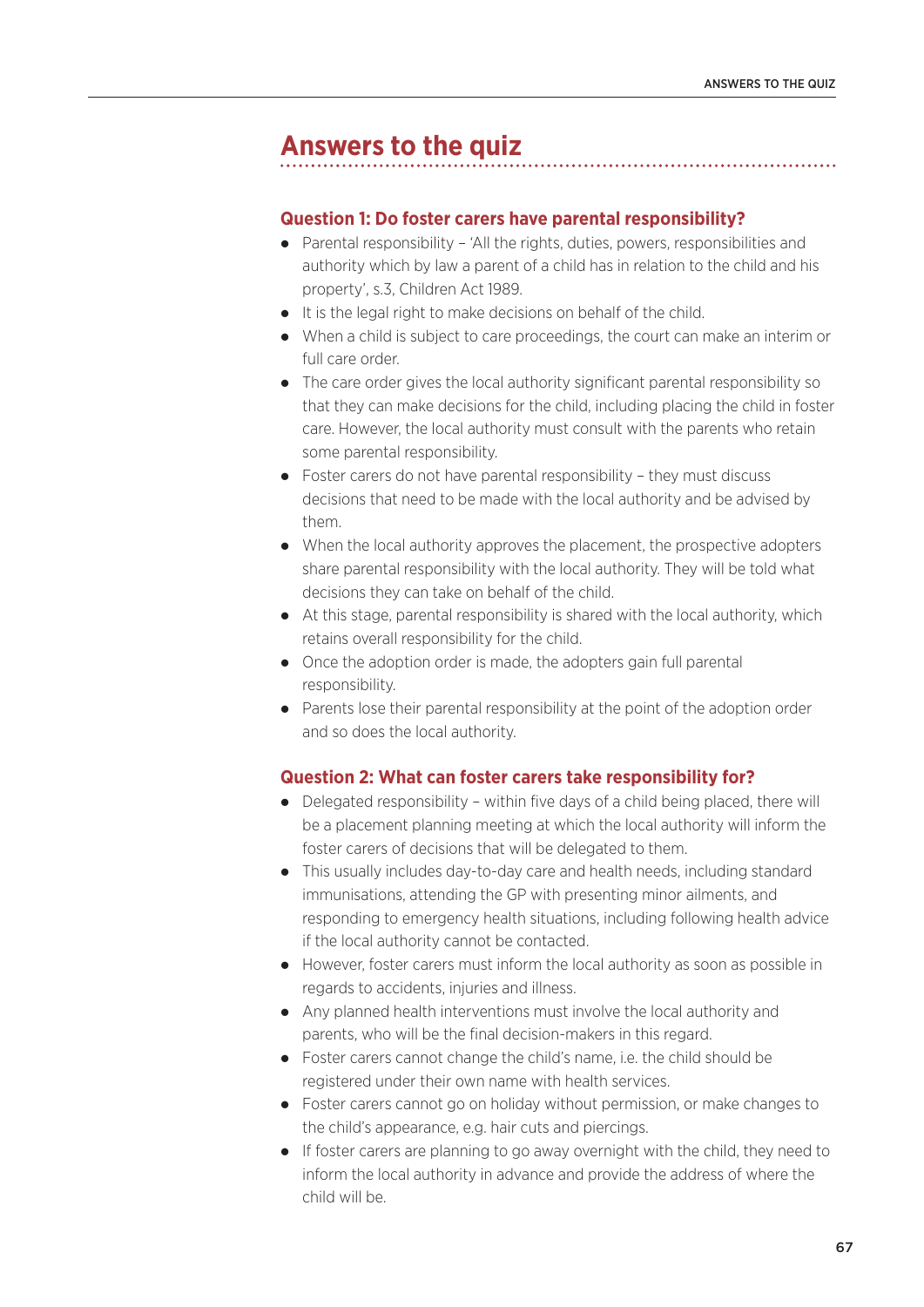# **Question 3: What is the extent of the foster carer's role?**

- a. Can foster carers cancel social work visits if they want to?
- b. Do carers put in writing what they think would be best for the child?
- c. Can carers ask a relative or friend to babysit the child?
- d. Do carers attend court?
- Visits from the child's social worker the child's social worker will visit regularly – they have a statutory duty and must adhere to timescales; foster carers would not be expected to cancel or change these without good reason.
- Looked After Child Reviews these are meetings that track the journey of the child in care; they are chaired by an Independent Reviewing Officer (IRO); foster carers attend to update on the progress of the child in placement.
- Looked after child medical these are appointments undertaken by a local authority paediatrician to oversee the holistic health needs of the child; the foster carer would take the child to these appointments.
- Communication with Children's Guardian the Children's Guardian is appointed by the court to provide independent oversight of care proceedings and will talk to foster carers by phone and visit at least once to get an update on the child's progress.
- Foster carers do not attend court they are not responsible for decisionmaking for the child.
- There will be an agreement in advance about close relatives or friends who can look after the child in an emergency or for one-off appointments that the carers need to attend.
- The care of the child will be in accordance with current NHS advice, e.g. no co-sleeping.
- Any allegation, e.g. of poor care, will be investigated.

#### *Recording information for the child*

- Contact communication book foster carers provide a brief written update for parents in a notebook handed over at contact: when the child was fed, any significant developments or nice activities that they have done since the last contact.
- Daily records Foster carers keep a daily record of the child's progress for the local authority; this is a formal document that can be requested by the court. It should include significant developmental progress, health appointments and outcomes, routines, etc – observation, not opinion.
- Memorabilia collecting photographs and any other important documents/ records for the child's life story book.

# **Question 4: Can contact arrangements be changed?**

- Frequency and length of contact will be decided by the court; the local authority will make a recommendation, it will be discussed with other parties in court.
- Foster carers bring the child to contact as agreed, unless a significant issue arises, e.g. the child is unwell.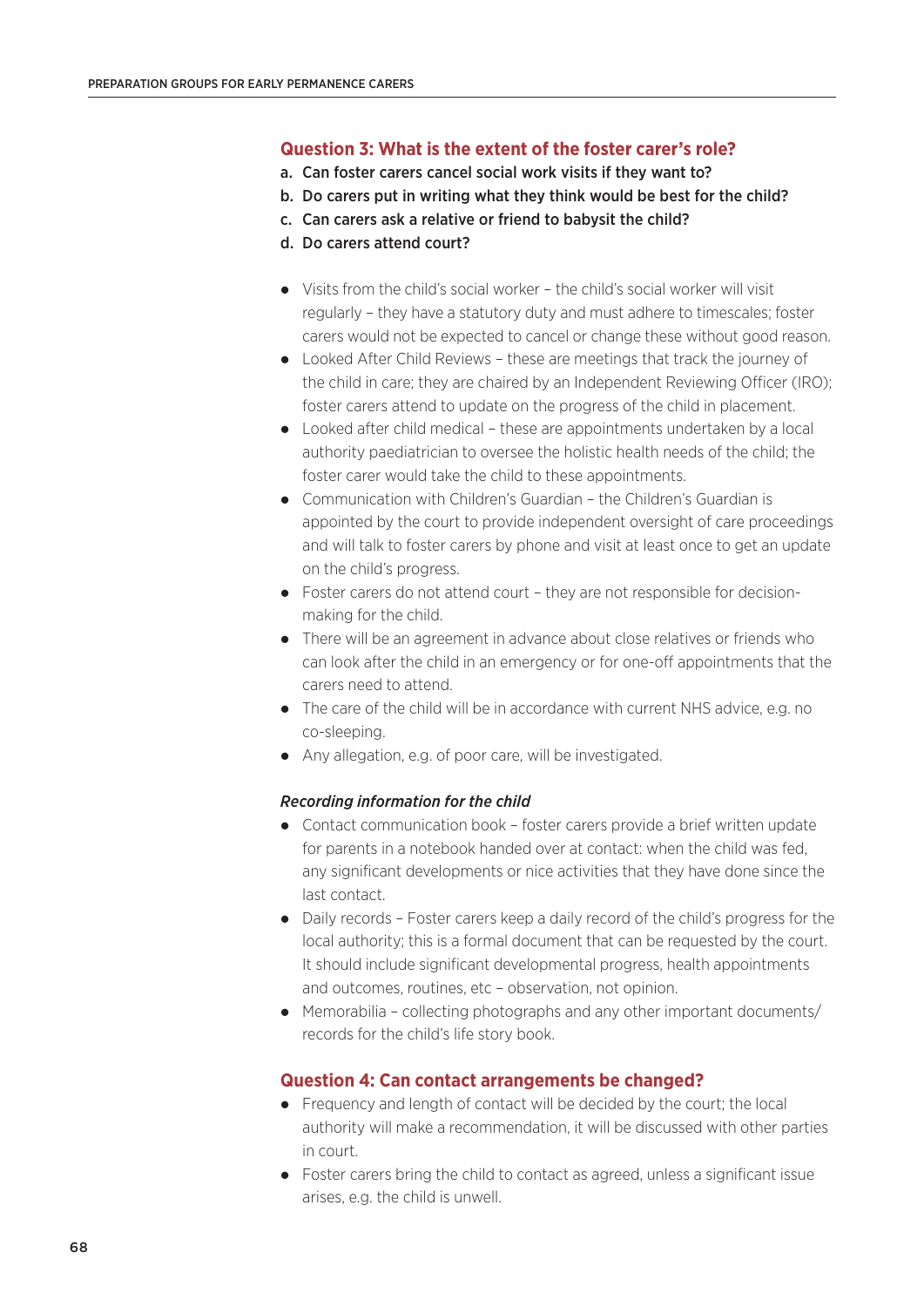- Foster carers support the child's contact with family, including the handover at contact.
- Foster carers respect the child's family as her/his family and are careful to show to parents that they recognise their role as foster carers.

# **Question 5: What names should be used?**

- a. Can the carers' parents be called Grandma and Granddad?
- b. Can the carers register the child under the carers' surname, e.g. with their GP?
- Names are important!
- The parents are "Mummy" and "Daddy".
- Foster carers are not "Mummy" or "Daddy"; their parents are not "Grandma" or "Granddad".
- Foster carers cannot make any change to the name by which the child is known.

# **Question 6: Who makes the decisions?**

- a. Suppose the carers usually go to church but the parents don't want their child to go with them – who decides?
- b. If the parents want the baby to start on solids at four months, do the carers have to comply with their wishes?
- The local authority has a duty to consult with parents about decisions concerning the child and to keep them updated about the child and any issues that may arise.
- Foster carers talk to the parents at the beginning and end of contact and about the child's progress.
- Foster carers discuss any changes with the child's care, e.g. the introduction of solids, with the parents; any disagreements need to be addressed through the social worker.
- Parents' views about their child's upbringing, including religious beliefs, need to be respected where possible.
- Parents may attend reviews and medical appointments.

# **Question 7: Can carers claim child benefit?**

- Foster carers are paid an allowance and receive a grant for initial equipment. They cannot claim child benefit.
- Early permanence carers are entitled to receive statutory adoption leave and pay from the start of the placement, i.e. when the child is placed with them in foster care.
- Foster carers need to check their car insurance some car insurers will state that as a foster carer, you need to add business use to your insurance. If so, you will need to make this change.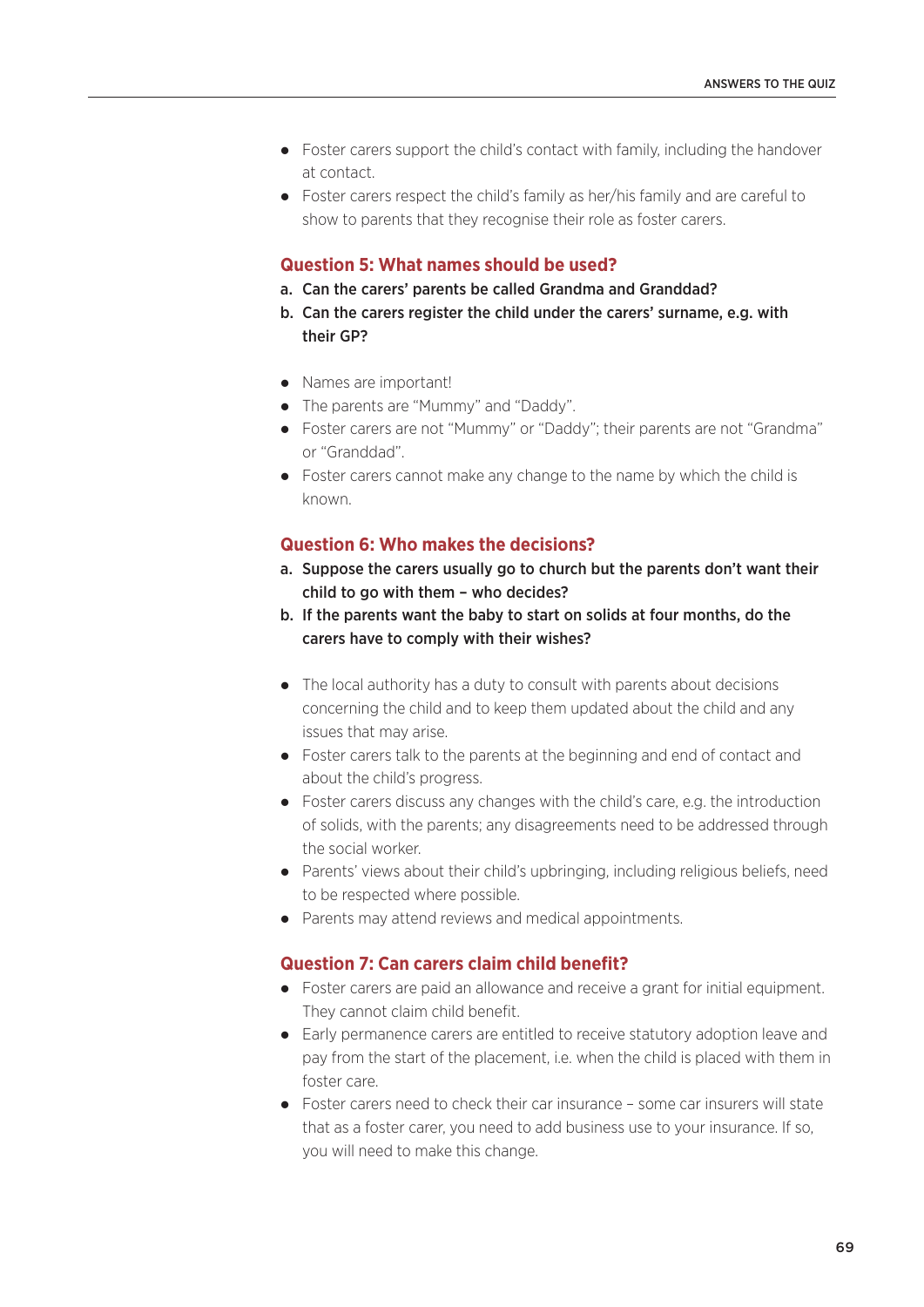# *Confidentiality issues*

- Information about the child and their background can only be shared with those who need to know, e.g. health visitor.
- Photographs and information must not be placed on social networking sites.
- There is no absolutely watertight way of keeping identifying information about the foster carers confidential.
- However, it is the responsibility of all professionals to ensure that identifying information about the carers is not shared.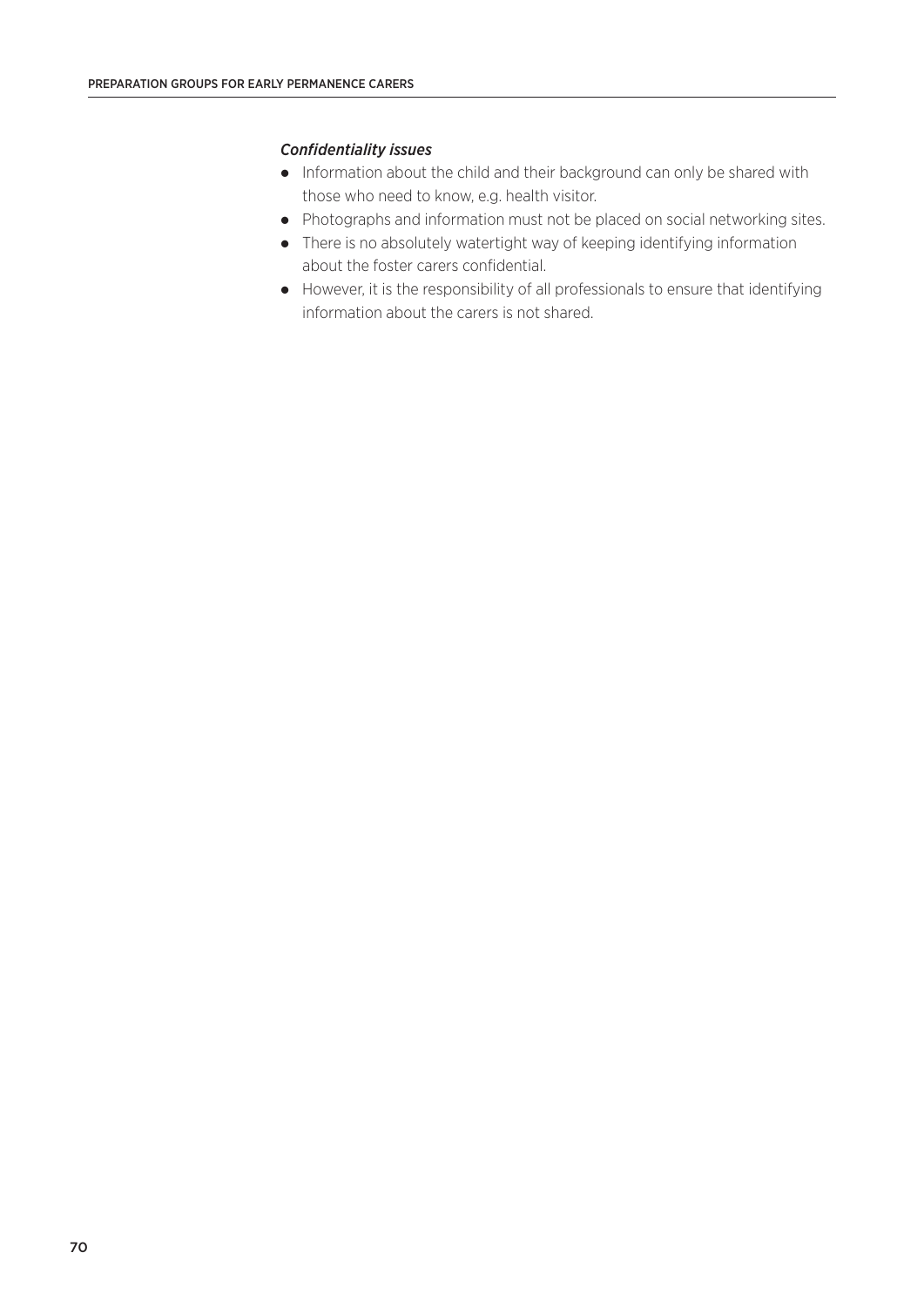# Useful resources

#### **Coram Ambitious for Adoption**

Coram is an independent adoption agency that is in partnership with a number of other adoption agencies across London to form Coram Ambitious for Adoption. As part of their service, they provide training in early permanence to prospective adopters, and run the national Centre for Early Permanence, which promotes permanence practice to secure early placements for children.

www.coramadoption.org.uk

### **CoramBAAF**

CoramBAAF is a member organisation that works to secure the best outcomes for fostered and adopted children. They support agencies and professionals who work with children and young people, provide training and conferences, and publish a wide range of books for professionals, foster carers, adopters and children.

#### www.corambaaf.org.uk

Publications sales: 020 7520 7517; pubs.sales@corambaaf.org.uk

#### **Adoption UK**

Adoption UK is a charity run by and for adopters. They provide support, community and advocacy for all those parenting or supporting children who cannot live with their birth parents.

# www.adoptionuk.org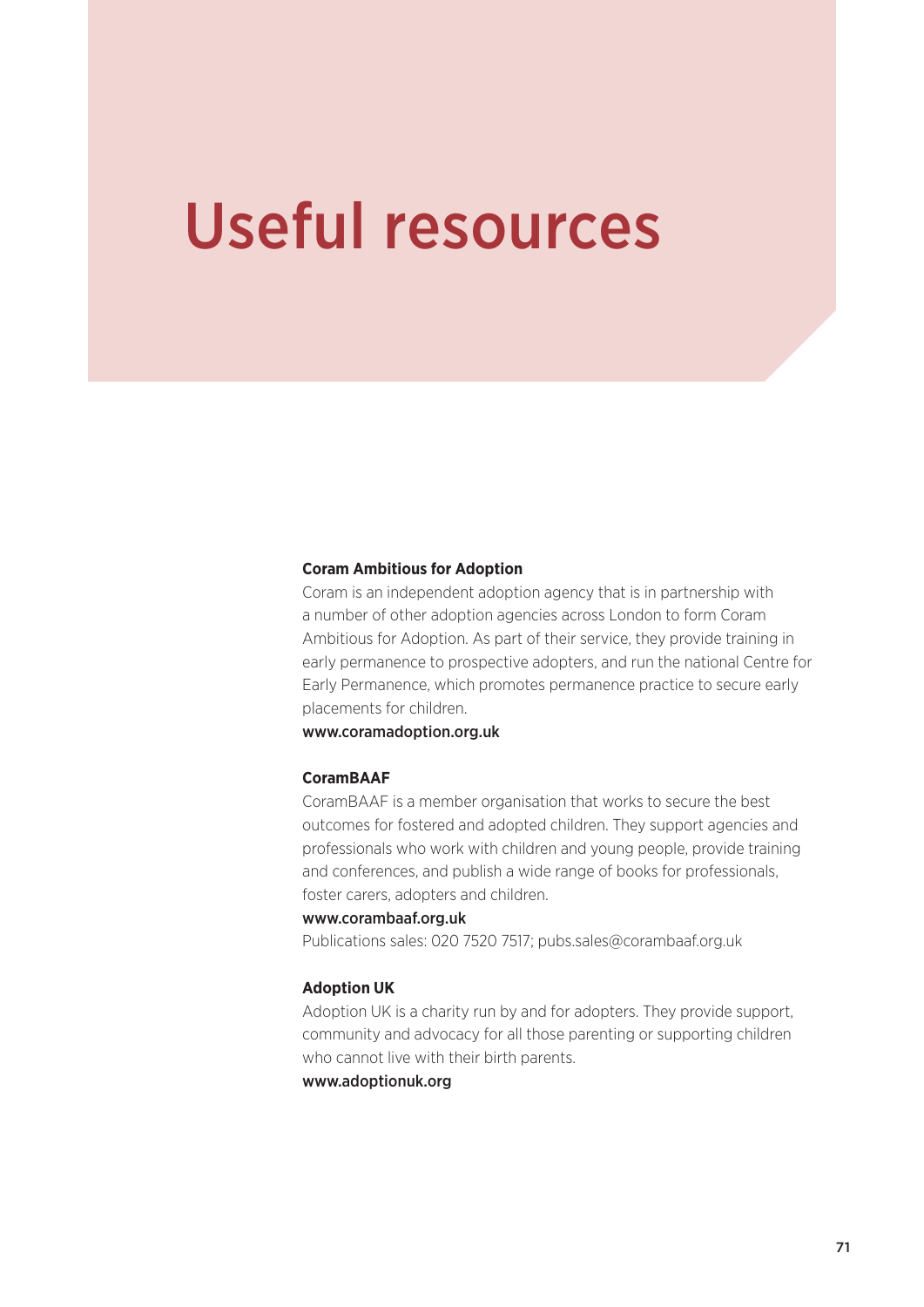# **Citizens Advice**

Citizens Advice provides a range of advice and assistance on a wide range of issues.

www.citizensadvice.org.uk

# **Government information websites for adoption pay and leave**

www.gov.uk/adoption-pay-leave

www.gov.uk/plan-adoption-leave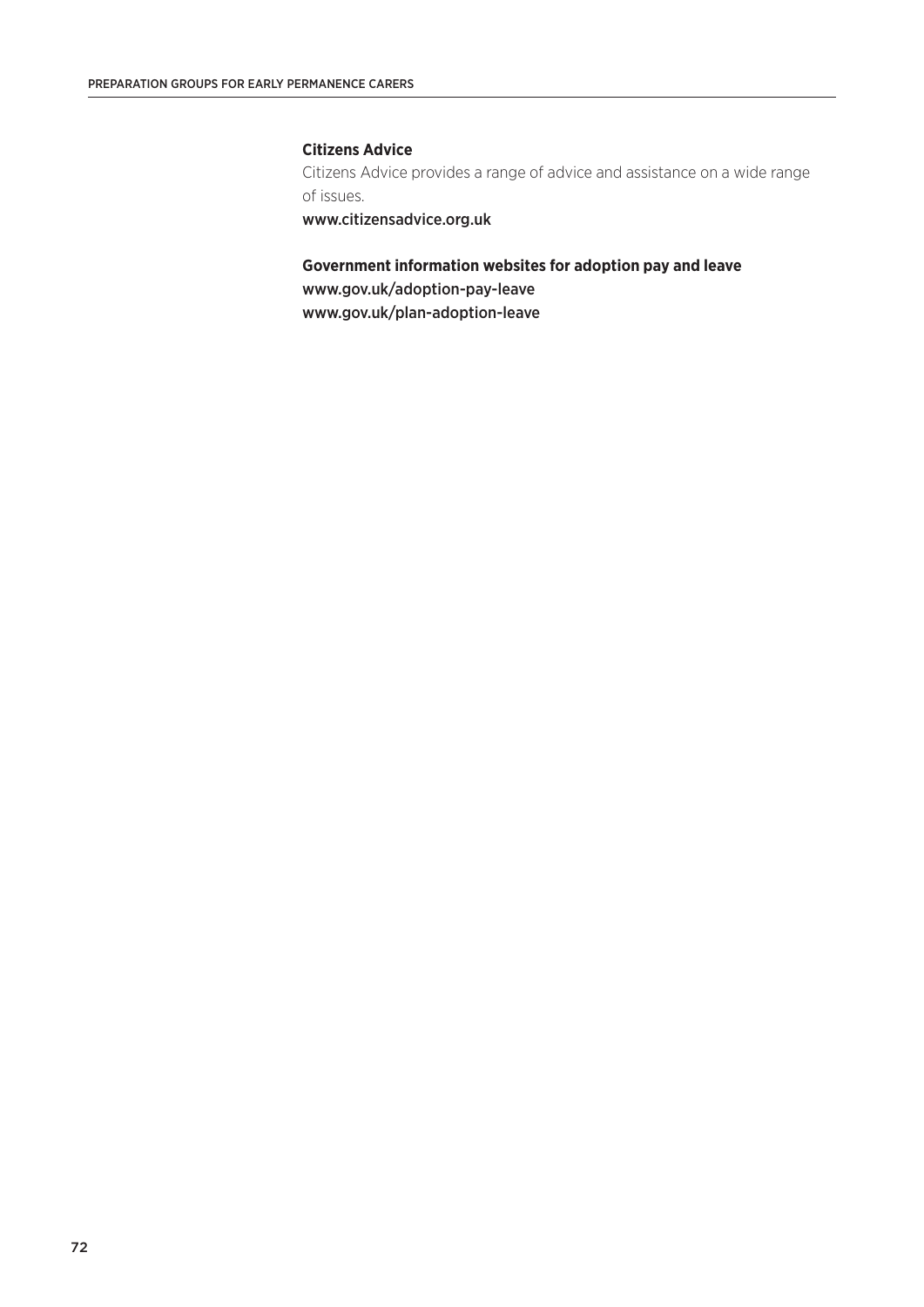# **NOTES**